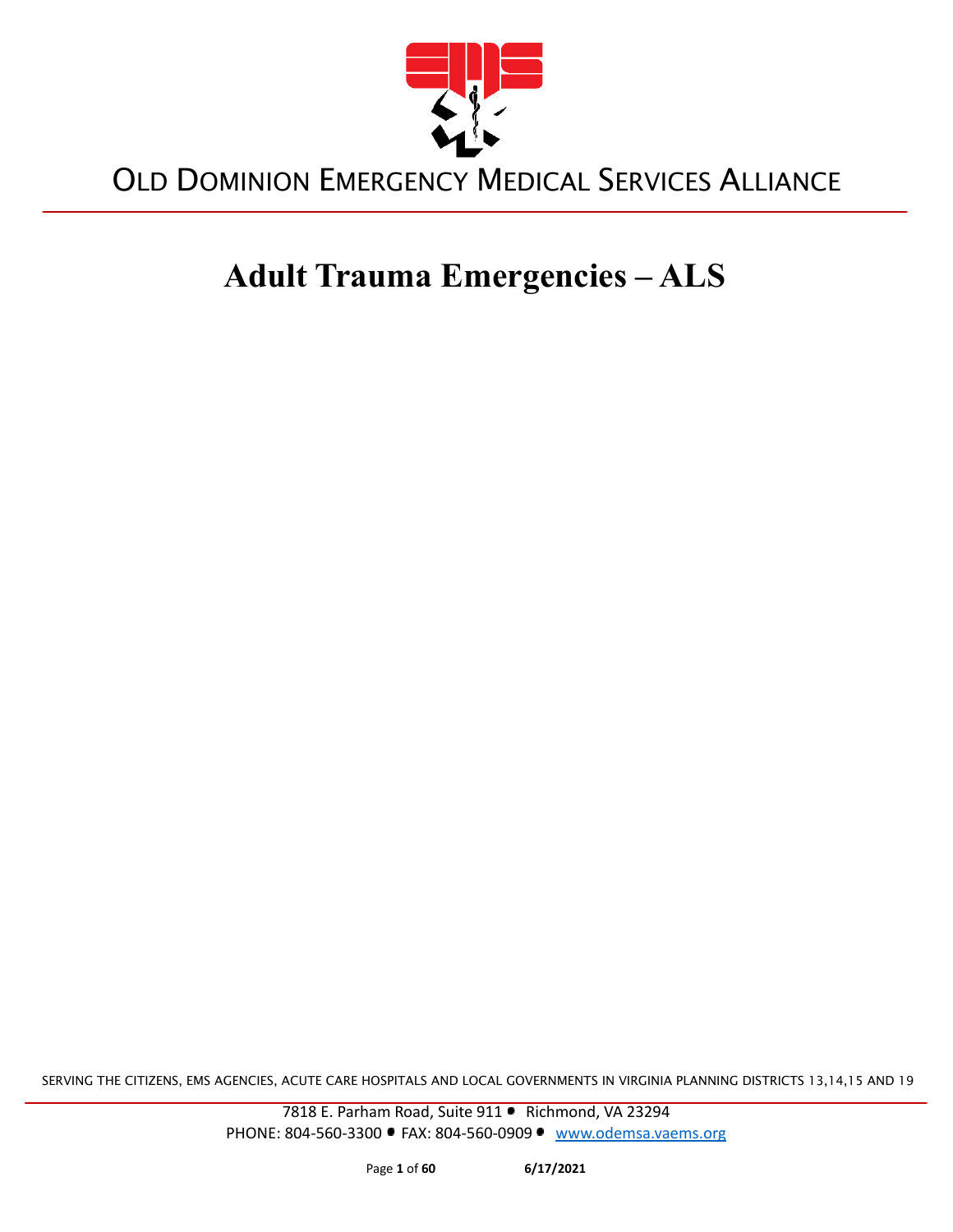

# **Injury – General Trauma Management**

#### **OVERVIEW:**

Each year, one out of three Americans sustains a traumatic injury. Trauma is a major cause of disability in the United States.

Trauma is the leading cause of death in people under 44 years of age, accounting for half the deaths of children under the age of 4 years, and 80% of deaths in persons 15 to 24 years of age. As a responder, your actions within the first few moments of arriving on the scene of a traumatic injury are crucial to the success of managing the situation.

Within these moments, you must size up the situation, mitigate as many hazards as possible, establish incident command, rapidly triage patients, and ultimately assess, treat, and extricate patients from the scene. In doing so, you must decide when to extricate a patient and what treatment is essential to improve the patient's chances of survival, based on your knowledge, previous experience, and a problem-based assessment algorithm.

**Rapid transport of the trauma patient is essential to improving patient outcomes.**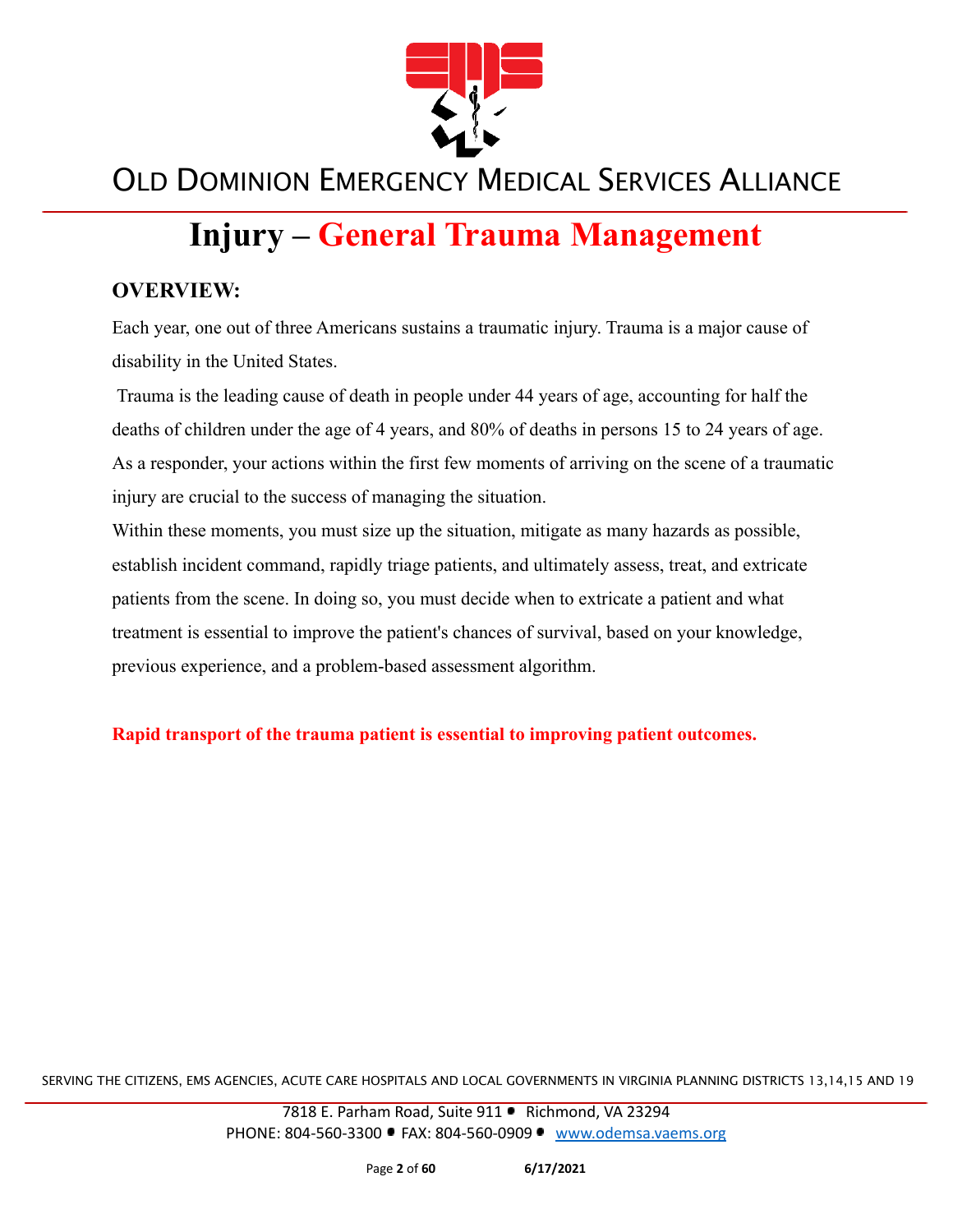

Student Can demonstrate the following competencies without prompting and can explain the clinical reasoning for each listed below:

- 1. Demonstrates proper assessment techniques / Physical skills.
	- a. Scene Survey
	- b. HPI Complete
	- c. Signs and Symptoms
	- d. SAMPLE
	- e. OPQRST
	- f. MOI NOI
	- g. Primary Assessment
		- i. XABCDE Format
	- h. Life Threat Bleeding
		- i. Assessment
		- ii. Correction
	- i. Airway
		- i. Assessment
		- ii. Correction
	- j. Breathing
		- i. Assessment
		- ii. Correction
	- k. Circulation
		- i. Assessment
		- ii. Correction
	- l. Disability
		- i. Assessment

SERVING THE CITIZENS, EMS AGENCIES, ACUTE CARE HOSPITALS AND LOCAL GOVERNMENTS IN VIRGINIA PLANNING DISTRICTS 13,14,15 AND 19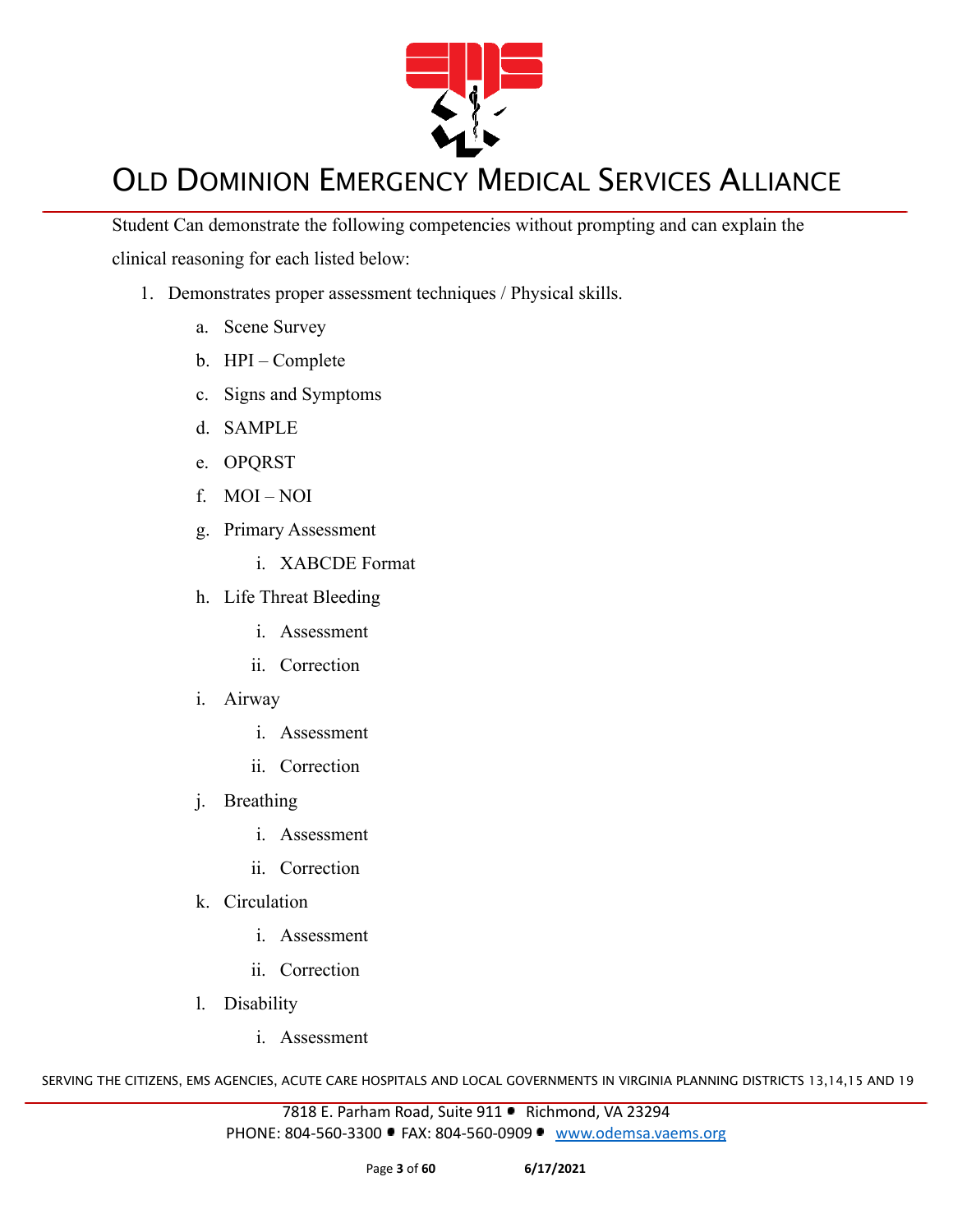

ii. Correction

m. Exposure

- i. Assessment
- ii. Correction
- 2. Demonstrates the following skills.
	- a. Proper Physical Exam
		- i. Head to toe format
		- ii. All major body parts/systems
		- iii. Vital Signs / Documentation
	- b. Pulse Ox Measurement
	- c. Oxygen/Ventilation based on Assessment.
	- d. Triage
- 3. Demonstrates the selection of the proper protocol based on above assessment.

The above is a very abbreviated summary of the Protocol.

For the complete Protocol, please review the appropriate Protocol as published by ODEMSA.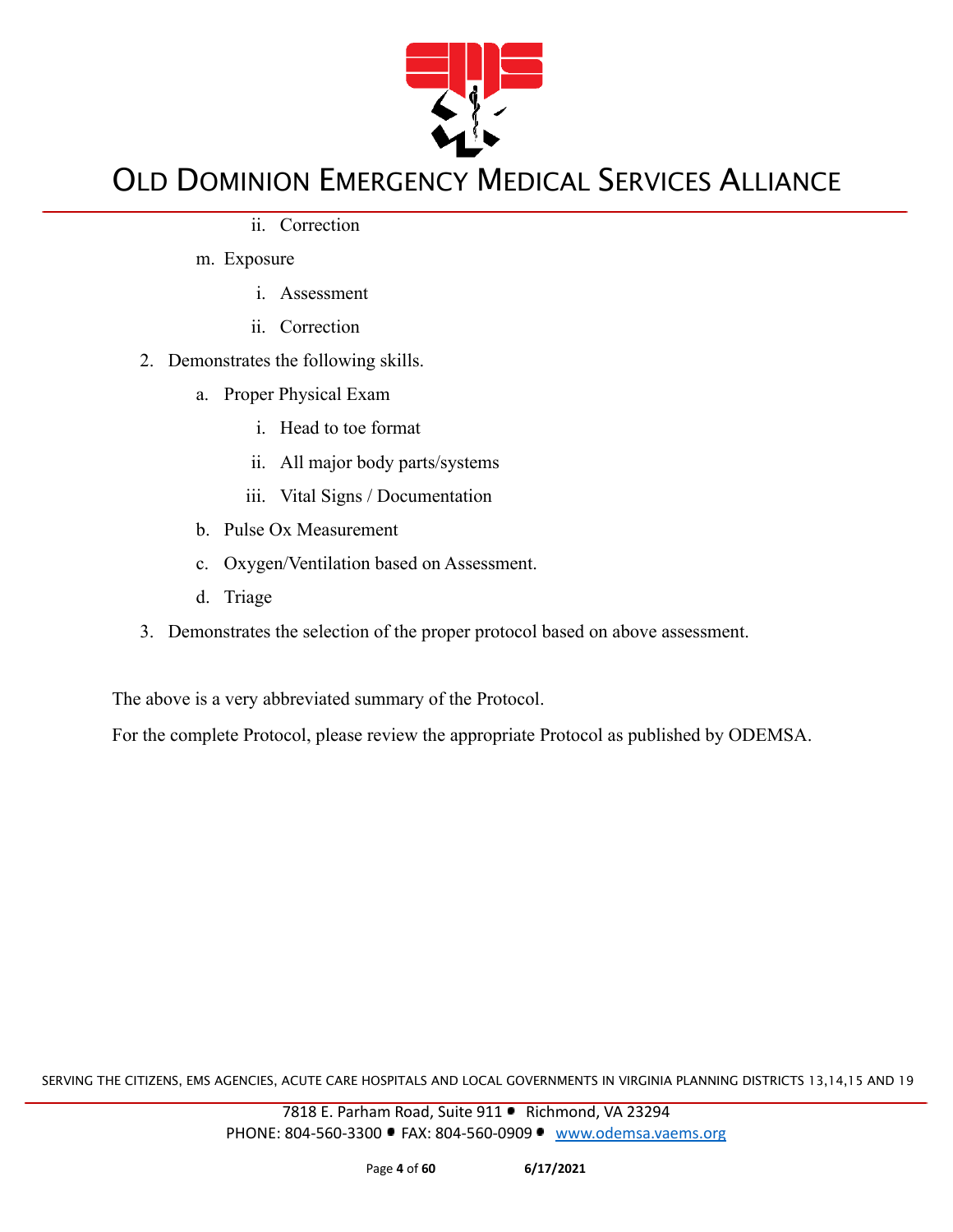

Student's and FTO'S signatures below signify that the student has demonstrated sufficient working knowledge and can perform such competency and has had the opportunity to ask and has had all questions and answers provided to their level of comfort.

Competency – ODEMSA – Regional Protocols – **General – Universal Patient Care/Initial Patient Contact (Trauma Patient Assessment)**

Student's Name and Signature – date below:

|                                        |           | Date |
|----------------------------------------|-----------|------|
| <b>Printed Name</b>                    | Signature |      |
| FTO's Name and Signature – date below: |           |      |
|                                        |           | Date |
| <b>Printed Name</b>                    | Signature |      |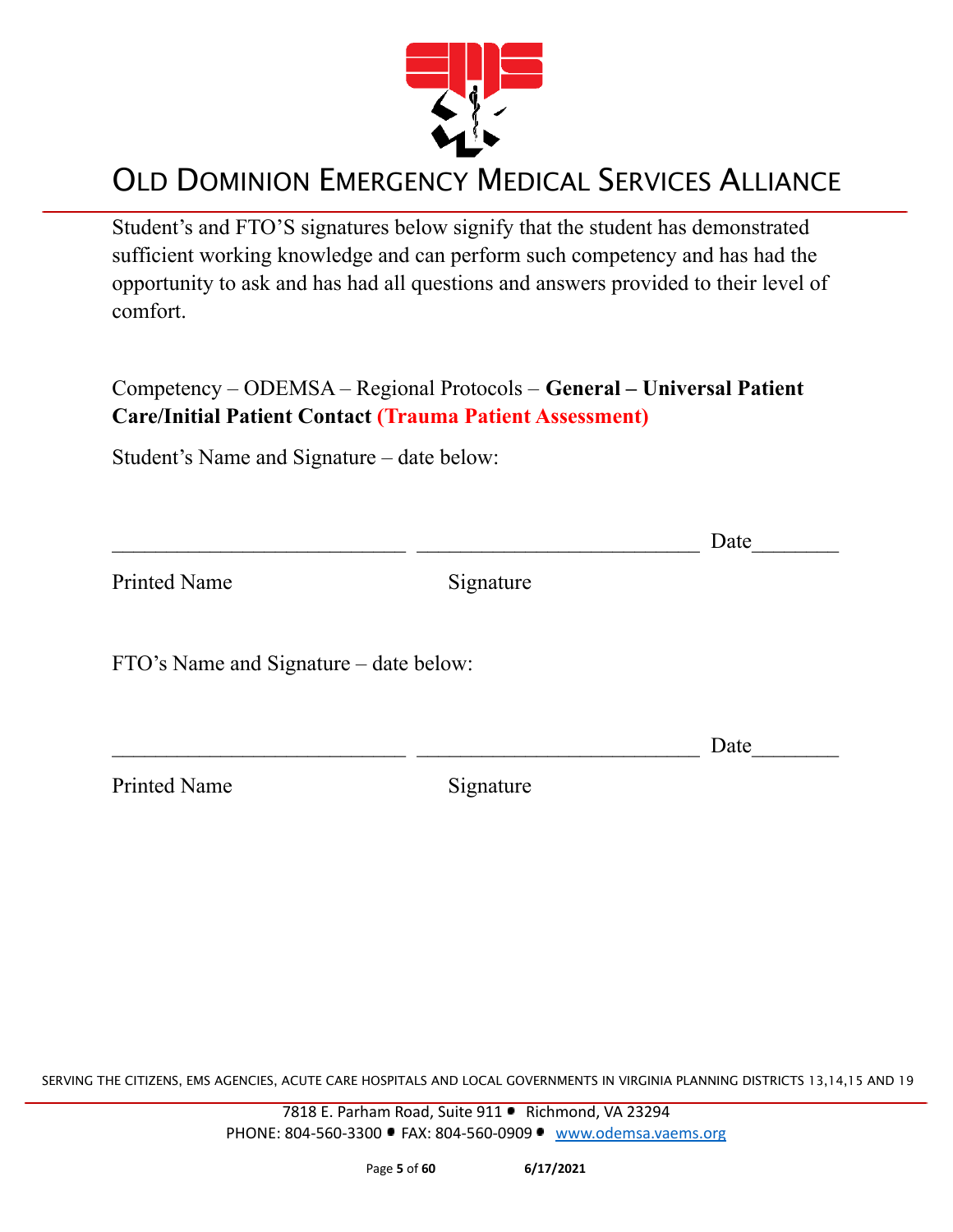

# **Injury – Abdominal Trauma – ALS**

#### **OVERVIEW:**

Blunt and penetrating traumas are major causes of morbidity and mortality in the United States. In blunt force abdominal trauma, the spleen, and liver are typically the most commonly injured organs, and in penetrating trauma, there is a slightly higher mortality, depending on the mechanism of injury.

Gunshot and stab wounds combine to make up the largest percentage of penetrating abdominal injuries.

When performing a focused abdominal assessment, be organized, efficient, and thorough. Initial abdominal examinations only identify injury about half the time; secondary exams are needed when there is a high index of suspicion for abdominal trauma.

A proper abdominal examination involves exposing the entire abdomen from the nipple line to the groin and using a standard examination sequence of inspection, auscultation, percussion, and palpation.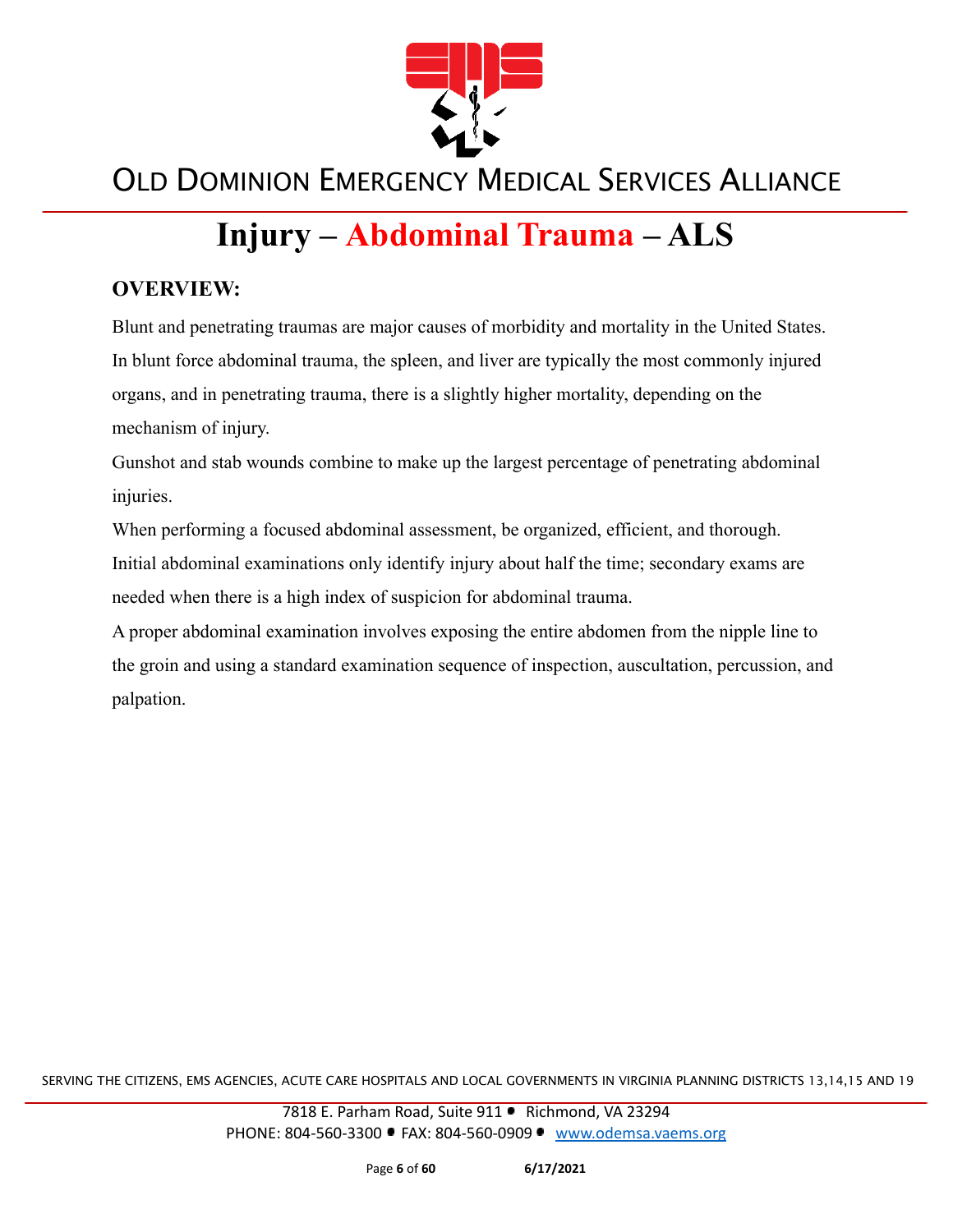

Student Can demonstrate the following competencies without prompting and can explain the clinical reasoning for each listed below:

- 1. Demonstrates proper assessment techniques / Physical skills.
	- a. Scene Survey
	- b. HPI Complete
	- c. Signs and Symptoms
	- d. SAMPLE
	- e. OPQRST
	- f. MOI NOI
	- g. Need for ALS.
	- h. Pulse Ox
	- i. End Tidal  $CO<sub>2</sub>$
	- j. Place on Cardiac Monitor/Obtain 12 lead EKG.
	- k. IV Access
	- l. Consider Anti-Emetic IV per current Protocol standards.
	- m. Primary Assessment
		- i. XABCDE Format
	- n. Life Threat Bleeding
		- i. Assessment
		- ii. Correction
	- o. Airway
		- i. Assessment
		- ii. Correction
	- p. Breathing
		- i. Assessment
		- ii. Correction
	- q. Circulation
		- i. Assessment
		- ii. Correction
	- r. Disability
		- i. Assessment

SERVING THE CITIZENS, EMS AGENCIES, ACUTE CARE HOSPITALS AND LOCAL GOVERNMENTS IN VIRGINIA PLANNING DISTRICTS 13,14,15 AND 19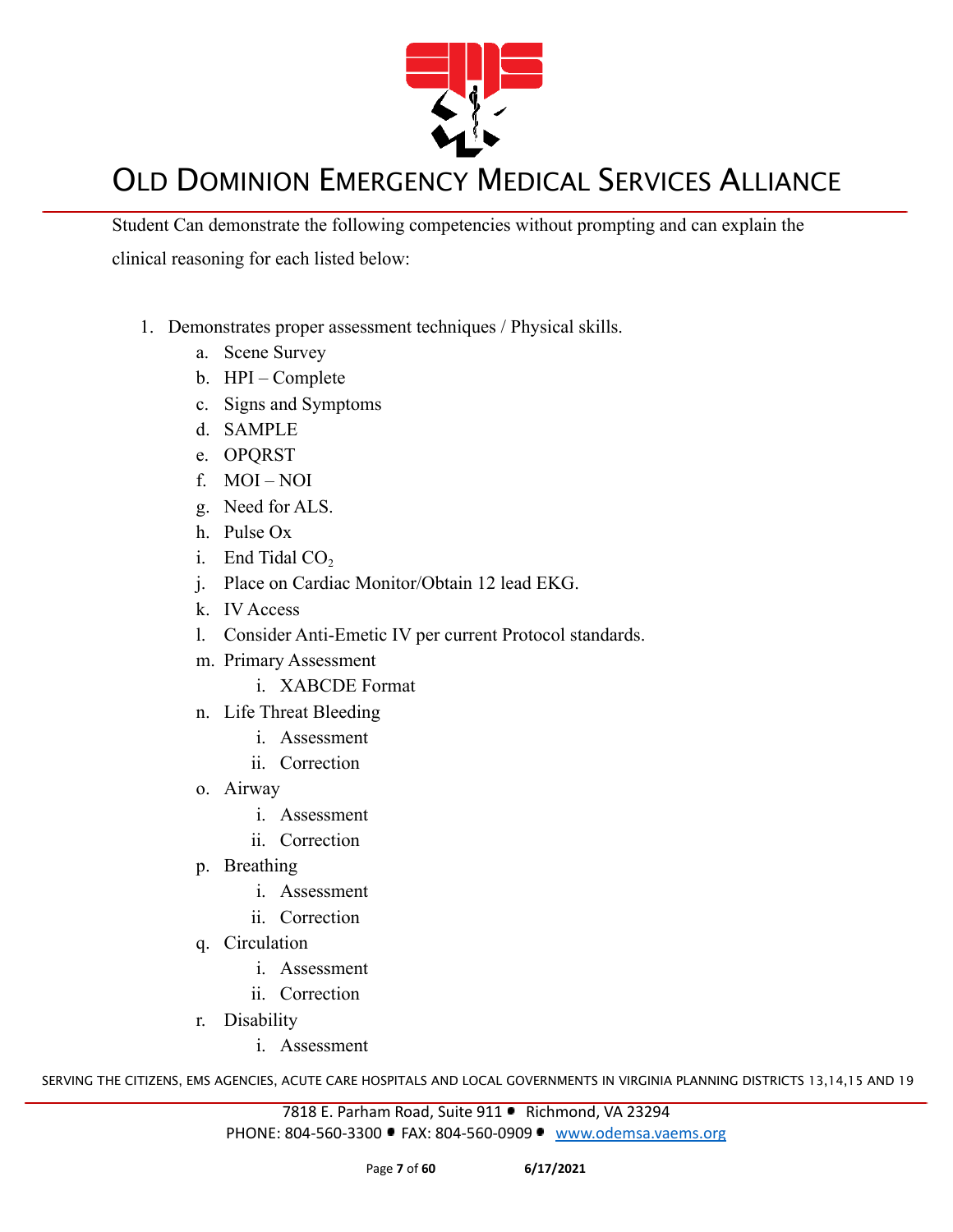

- ii. Correction
- s. Exposure
	- i. Assessment
	- ii. Correction
- 2. Demonstrates the following skills.
	- a. Proper Physical Exam
		- i. Head to toe format
		- ii. All major body parts/systems
		- iii. Vital Signs / Documentation
	- b. Focused Assessment of the Abdomen
		- i. Anterior
		- ii. Postier
	- c. Pulse Ox Measurement
	- d. Oxygen/Ventilation based on Assessment.
	- e. Demonstrates the appropriate transport mode and destination.
	- f. Transport as soon as safe to do so to the proper destination.

The above is a very abbreviated summary of the Protocol.

For the complete Protocol, please review the appropriate Protocol as published by ODEMSA.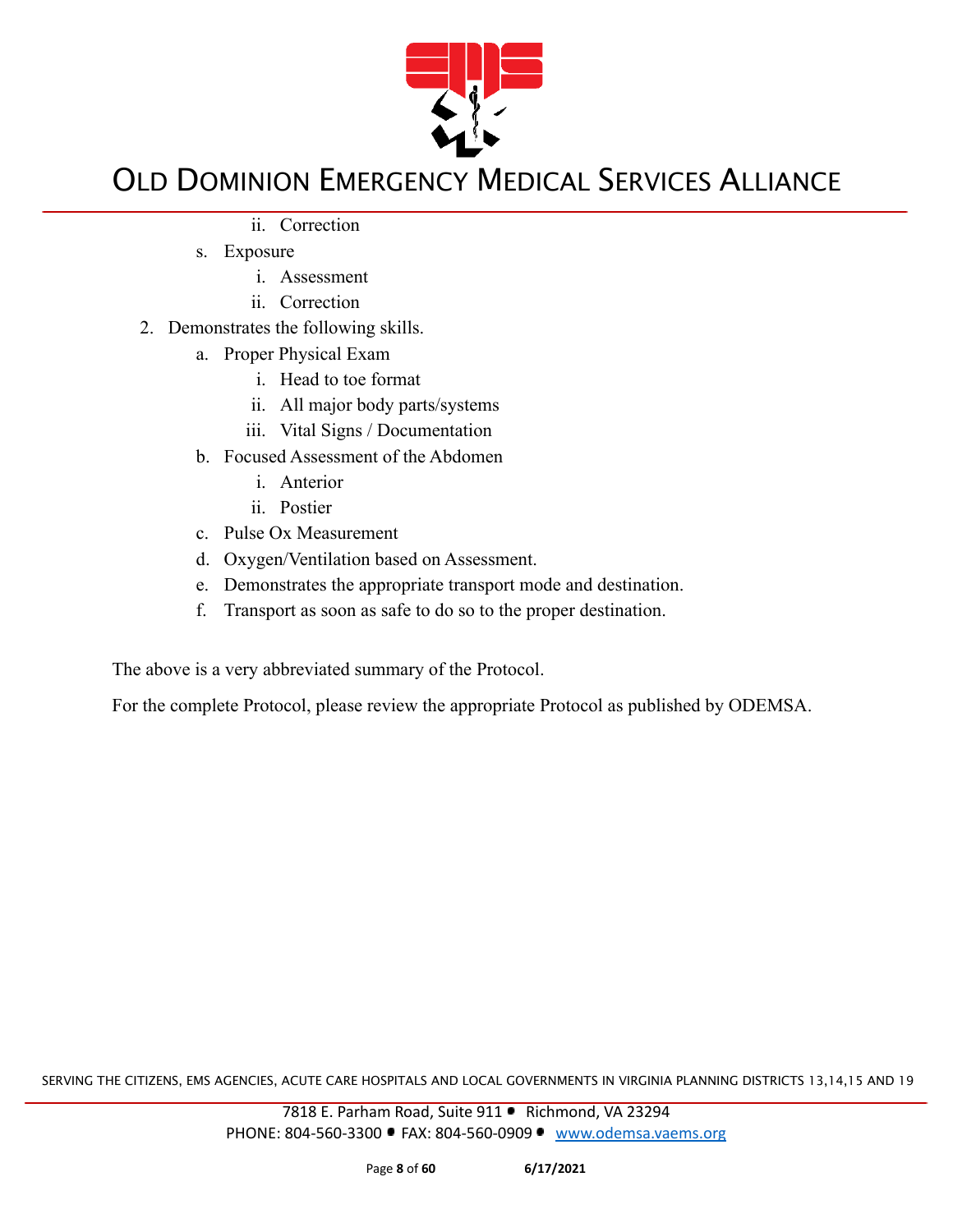

Student's and FTO'S signatures below signify that the student has demonstrated sufficient working knowledge and can perform such competency and has had the opportunity to ask and has had all questions and answers provided to their level of comfort.

#### Competency – ODEMSA – Regional Protocols – **Injury – Abdominal Trauma – ALS**

Student's Name and Signature – date below:

|                                        |           | Date |
|----------------------------------------|-----------|------|
| <b>Printed Name</b>                    | Signature |      |
| FTO's Name and Signature – date below: |           |      |
|                                        |           | Date |
| <b>Printed Name</b>                    | Signature |      |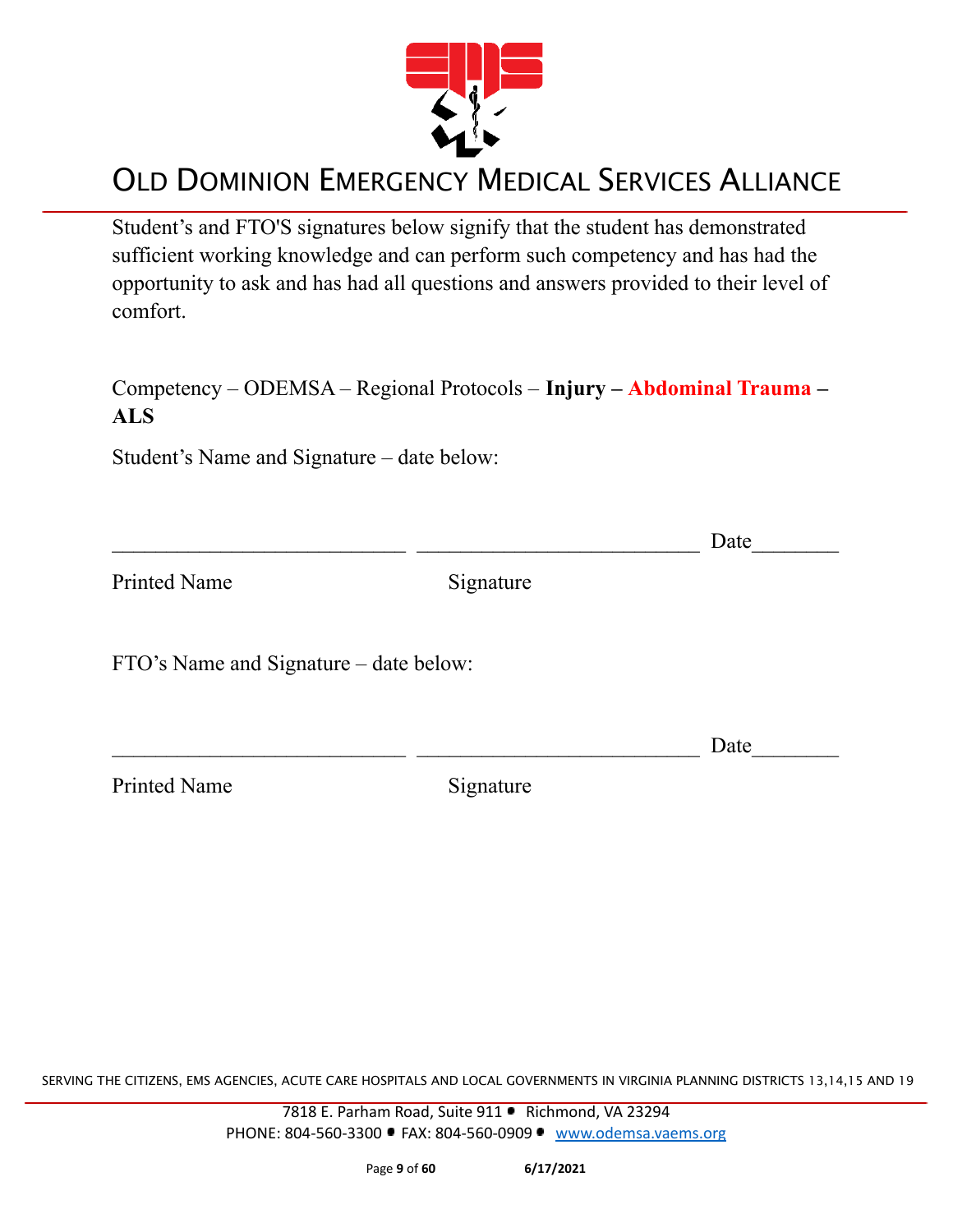

# **Injury – Burns – ALS**

#### **OVERVIEW:**

Burns are a devastating form of trauma associated with high mortality rates, lengthy rehabilitation, cosmetic disfigurement, and permanent physical disabilities. Thermal, chemical, electrical, nuclear radiation, or solar sources may cause burns. Burns can affect more than just the skin. They can affect the body's fluid and chemical balance, temperature regulation, and musculoskeletal, circulatory, and respiratory functions. Burns are classified by degree:

- 1° **Superficial -** some reddening to skin,
- 2° **Partial-thickness -** has blistering and deep reddening to the skin, and
- 3° **Full-thickness -** causes damage to all skin layers and is either charred/ black or white/ leathery with little or no pain at the site.

**The patient's palm equals approximately 1% of their body surface area when determining the area affected.**

**This is sometimes more helpful than using the "rule of nines" especially with pediatric patients.**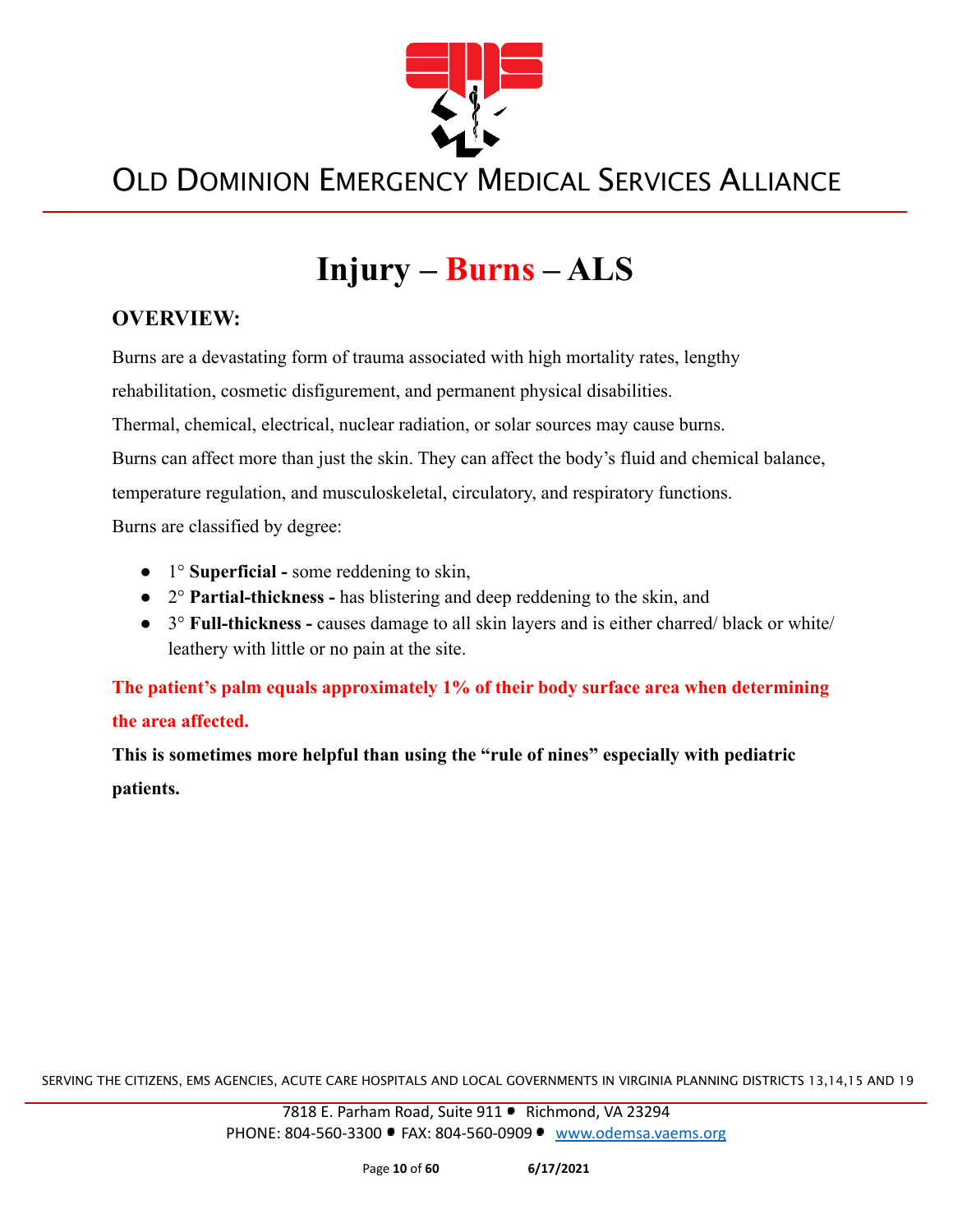

Student Can demonstrate the following competencies without prompting and can explain the clinical reasoning for each listed below:

- 1. Demonstrates proper assessment techniques / Physical skills.
	- a. Scene Survey
	- b. HPI Complete
	- c. Signs and Symptoms
	- d. SAMPLE
	- e. OPQRST
	- f. MOI NOI
	- g. Pulse Ox
	- h. Need for ALS.
	- i. Pulse Ox
	- i. End Tidal  $CO<sub>2</sub>$
	- k. Place on Cardiac Monitor/Obtain 12 lead EKG.
	- l. IV Access
	- m. Type of Burn
		- i. Thermal
			- 1. Stop the burning process.
		- ii. Chemical
			- 1. Dry Chemicals
				- a. Brush off the substance
				- b. Rinse with copious amounts of water for 20 minutes
			- 2. Liquid Chemicals
				- a. Flush area with copious amounts of water for 20 minutes
		- iii. Electrical
			- 1. Ensure Electricity/Energy is turned off.
				- a. Remove from source.
			- 2. Treat based on assessment of injuries.
		- iv. Radiation /Nuclear Materials
			- 1. Remove from source.
			- 2. Treat based on assessment of injuries.

SERVING THE CITIZENS, EMS AGENCIES, ACUTE CARE HOSPITALS AND LOCAL GOVERNMENTS IN VIRGINIA PLANNING DISTRICTS 13,14,15 AND 19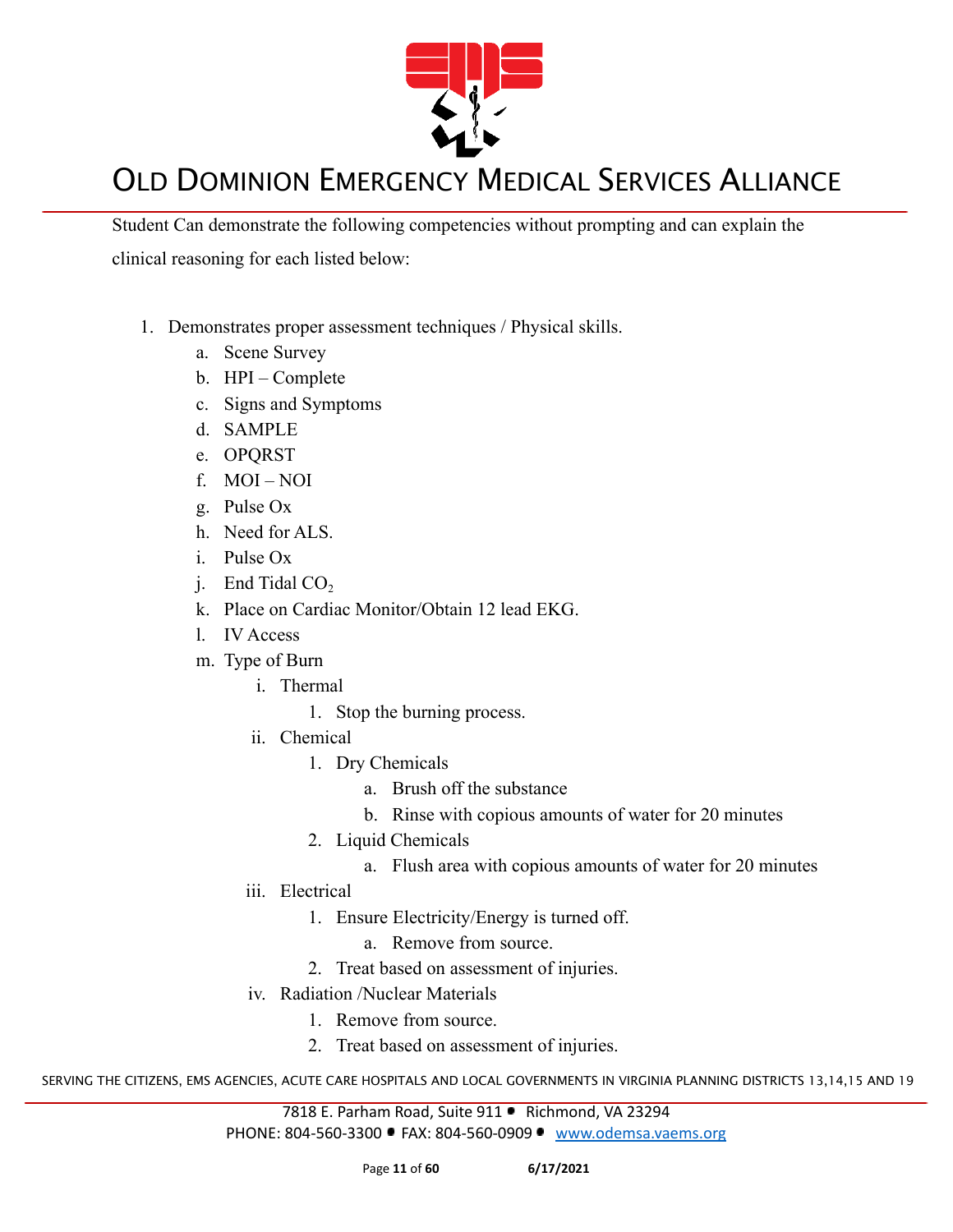

- n. Primary Assessment
	- i. XABCDE Format
- o. Life Threat(s) Identified
	- i. Assessment
	- ii. Correction
- p. Airway
	- i. Assessment
	- ii. Correction
- q. Breathing
	- i. Assessment
	- ii. Correction
- r. Circulation
	- i. Assessment
	- ii. Correction
- s. Disability
	- i. Assessment
	- ii. Correction
- t. Exposure
	- i. Assessment
	- ii. Correction
- u. Remove constricting clothing/Jewelry.
- v. Bandage Dry Sterile Dressing
	- i. Burn Sheet
- w. IV Fluids
	- i. If burn more than 20 BSA of  $2<sup>nd</sup>$  or  $3<sup>rd</sup>$  degree burns
	- ii. Patient less than 5 yrs, rate of 125 ml/hr.
	- iii. Patient 5-14 yrs. Rate of 250 ml/hr.
	- iv. Patient older than 14 yrs. Rate 500 ml/hr.
- x. Pain management per current Pain Management protocol
- 2. Demonstrates the following skills.
	- a. Proper Physical Exam
		- i. Head to toe format
		- ii. All major body parts/systems

SERVING THE CITIZENS, EMS AGENCIES, ACUTE CARE HOSPITALS AND LOCAL GOVERNMENTS IN VIRGINIA PLANNING DISTRICTS 13,14,15 AND 19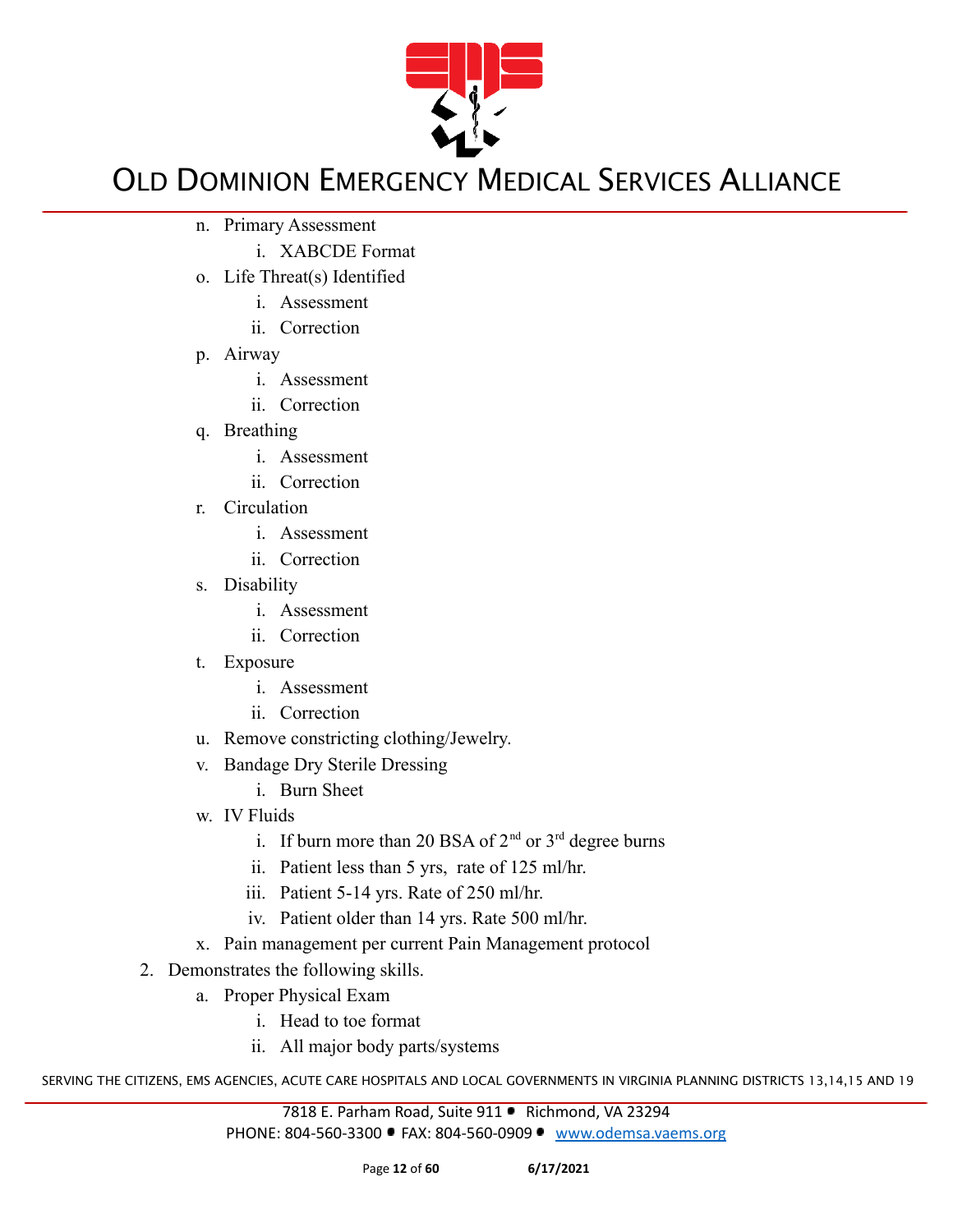

1. Critical Burns

- iii. Vital Signs / Documentation
- b. IV skills / Rate measurement/management
- c. Pulse Ox Measurement
- d. Rules of Nine/Body Surface Estimated
- e. Frequently assess for Shock
- f. Oxygen/Ventilation based on Assessment.
- g. Demonstrates the appropriate transport mode and destination.
- h. Transport as soon as safe to do so to the proper destination.

The above is a very abbreviated summary of the Protocol.

For the complete Protocol, please review the appropriate Protocol as published by ODEMSA.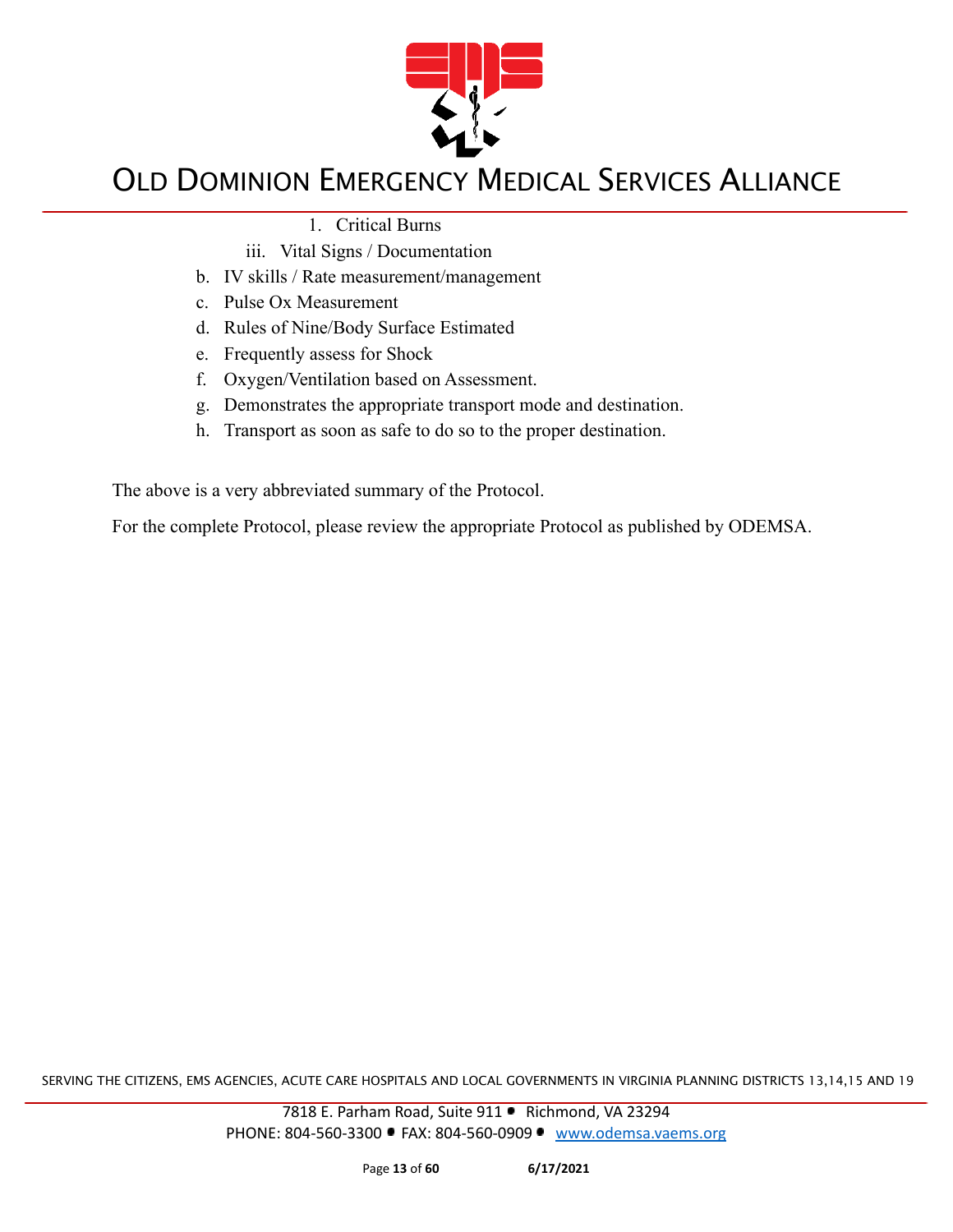

Student's and FTO'S signatures below signify that the student has demonstrated sufficient working knowledge and can perform such competency and has had the opportunity to ask and has had all questions and answers provided to their level of comfort.

Competency – ODEMSA – Regional Protocols – **Injury – Burns – ALS**

Student's Name and Signature – date below:

|                                        |           | Date |
|----------------------------------------|-----------|------|
| <b>Printed Name</b>                    | Signature |      |
| FTO's Name and Signature – date below: |           |      |
|                                        |           | Date |
| <b>Printed Name</b>                    | Signature |      |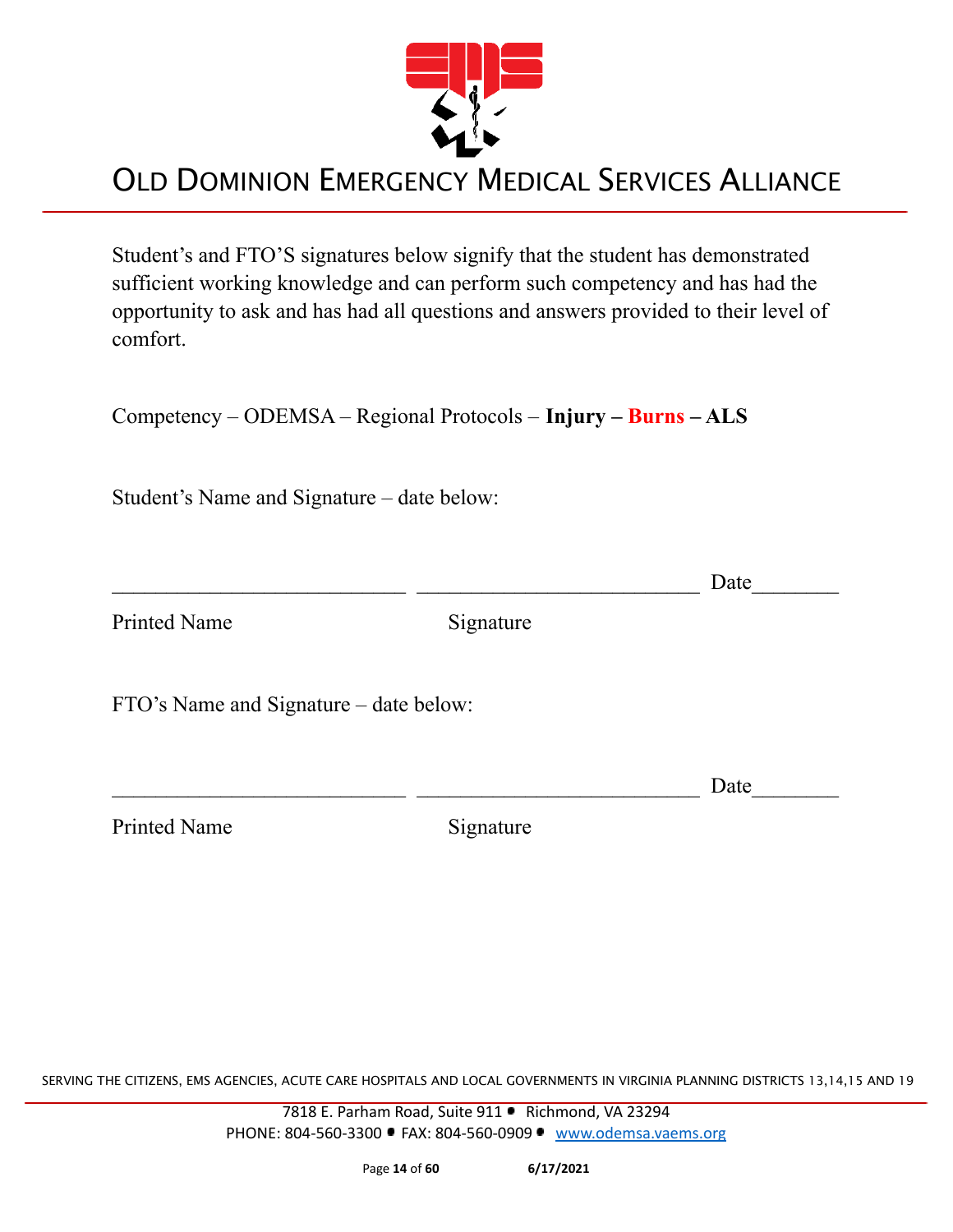

# **Injury – Crush Syndrome – ALS**

#### **OVERVIEW:**

Crush injuries can result from a variety of mechanisms including mine cave-ins, trench collapses, building collapse, vehicular collisions, or industrial accidents.

Also called **traumatic rhabdomyolysis**, it is defined as the prolonged compression, usually 4 - 6 hours but possibly less than 1 hour, of large muscle mass and compromised local circulation. Crush syndrome may also be exacerbated by hypovolemia secondary to hemorrhage.

Compression on the body causes a disruption in tissue perfusion to a muscle group leading to cellular hypoperfusion and hypoxia. Cellular perfusion is further decreased due to hemorrhage from torn or compressed vessels.

Once the compressive force is relieved, blood flow resumes, releasing the toxic substances that have been collecting in the compressed areas into the systemic circulation.

This can result in systemic metabolic acidosis, widespread vasodilation, and hyperkalemia. Metabolic acidosis and high potassium levels could have deleterious effects on the myocardium and lead to patient death.

Cardiac arrest due to hyperkalemia typically occurs within the first hour of removal from compression.

**Because of this, treatment for crush injuries begins prior to patient removal from compression.**

SERVING THE CITIZENS, EMS AGENCIES, ACUTE CARE HOSPITALS AND LOCAL GOVERNMENTS IN VIRGINIA PLANNING DISTRICTS 13,14,15 AND 19

7818 E. Parham Road, Suite 911 · Richmond, VA 23294 PHONE: 804-560-3300 FAX: 804-560-0909 [www.odemsa.vaems.org](http://www.odemsa.vaems.org)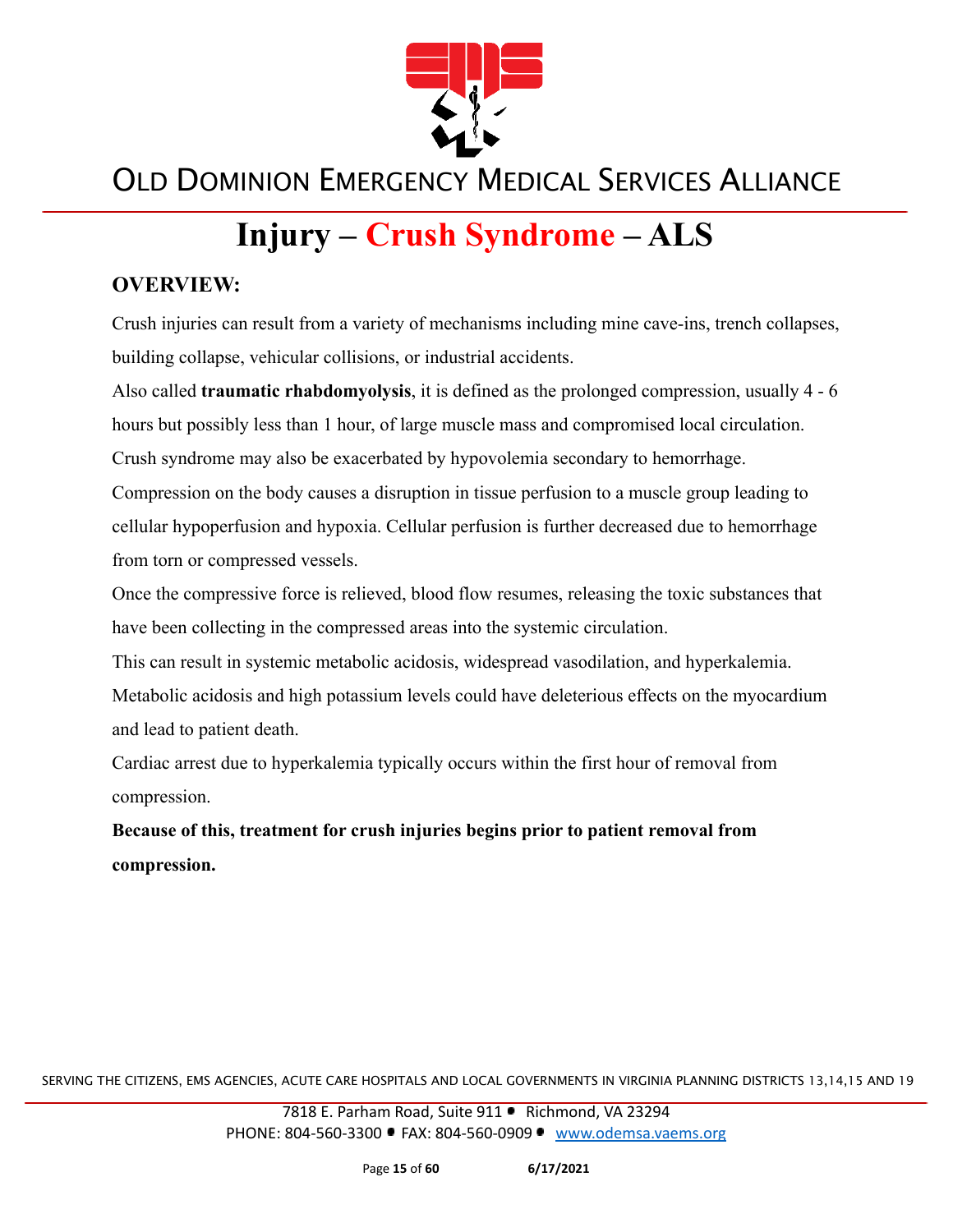

Student Can demonstrate the following competencies without prompting and can explain the clinical reasoning for each listed below:

- 1. Demonstrates proper assessment techniques / Physical skills.
	- a. Scene Survey
	- b. HPI Complete
	- c. Signs and Symptoms
	- d. SAMPLE
	- e. OPQRST
	- f. MOI NOI
	- g. Pulse Ox
	- h. Need for ALS.
	- i. End Tidal  $CO<sub>2</sub>$
	- j. Place on Cardiac Monitor/Obtain 12 lead EKG.
	- k. IV Access
	- l. Additional Resources/Equipment
		- i. Technical Rescue Team /Manpower
	- **m.** Bolus of Fluid 20 ml/kg prior to extrication if possible/as soon as possible

#### **Do NOT USE Lactated Ringers**

- n. Peaked T waves contact Medical Control.
	- i. Albuterol 5 mg via Nebulizer
	- ii. Sodium Bicarbonate
		- 1. IV push
		- 2. Drip via  $D_5W$
	- iii. Calcium Chloride Drip
- o. Pain Management per Current Pain Management Protocol
- p. Time of entrapment
- q. Consider Sodium Bicarbonate based on time of entrapment and number of limbs involved/injured.
- 2. Demonstrates the following skills.
	- a. Proper Physical Exam
		- i. Head to toe format

SERVING THE CITIZENS, EMS AGENCIES, ACUTE CARE HOSPITALS AND LOCAL GOVERNMENTS IN VIRGINIA PLANNING DISTRICTS 13,14,15 AND 19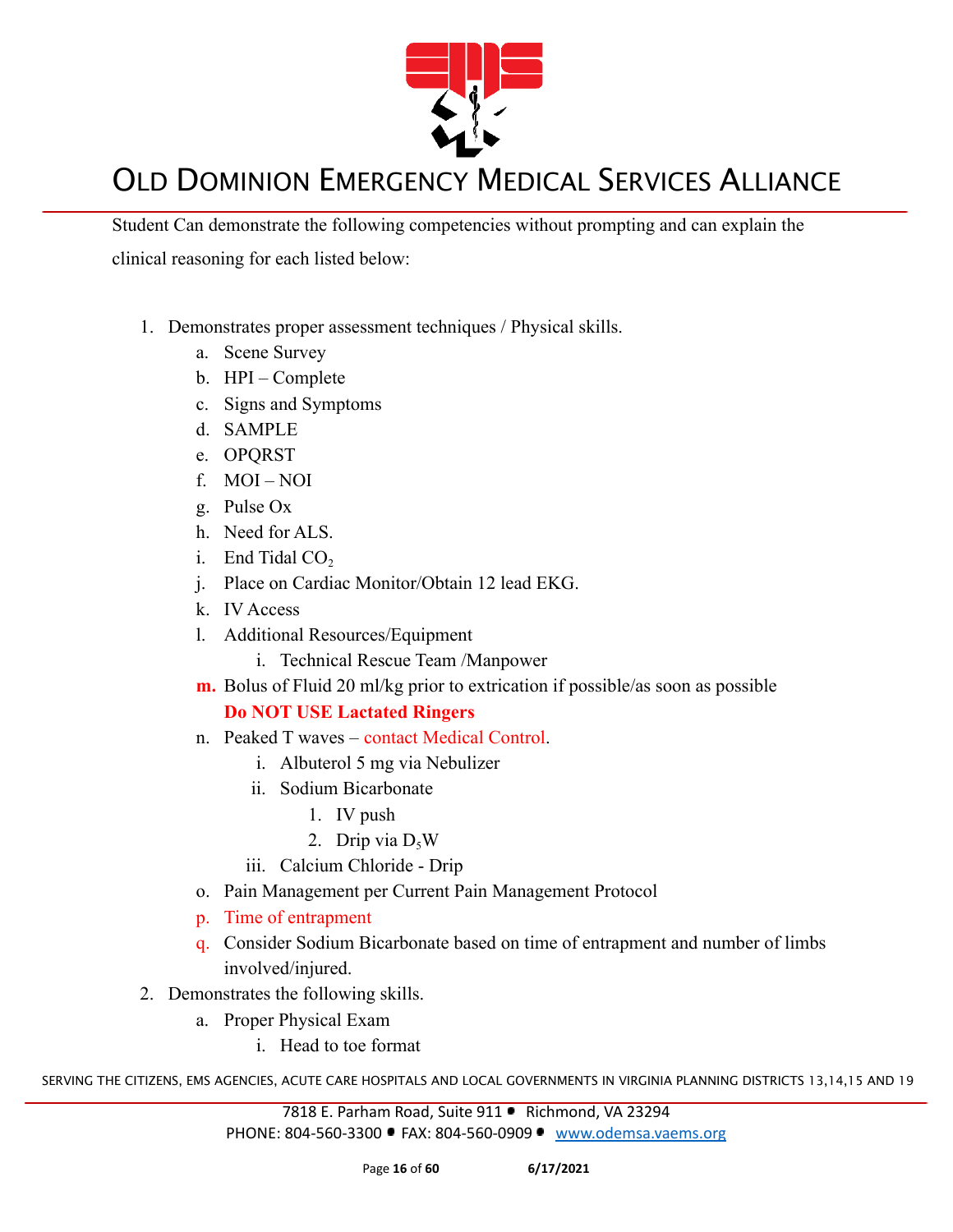

- ii. All major body parts/systems
- iii. Vital Signs / Documentation
- b. Pulse Ox Measurement
- c. Oxygen/Ventilation based on Assessment.
- d. Proper placement of tourniquet(s) prior to being freed from entrapment.
- e. Demonstrates the appropriate transport mode and destination.
- f. Transport as soon as safe to do so to the proper destination.

The above is a very abbreviated summary of the Protocol.

For the complete Protocol, please review the appropriate Protocol as published by ODEMSA.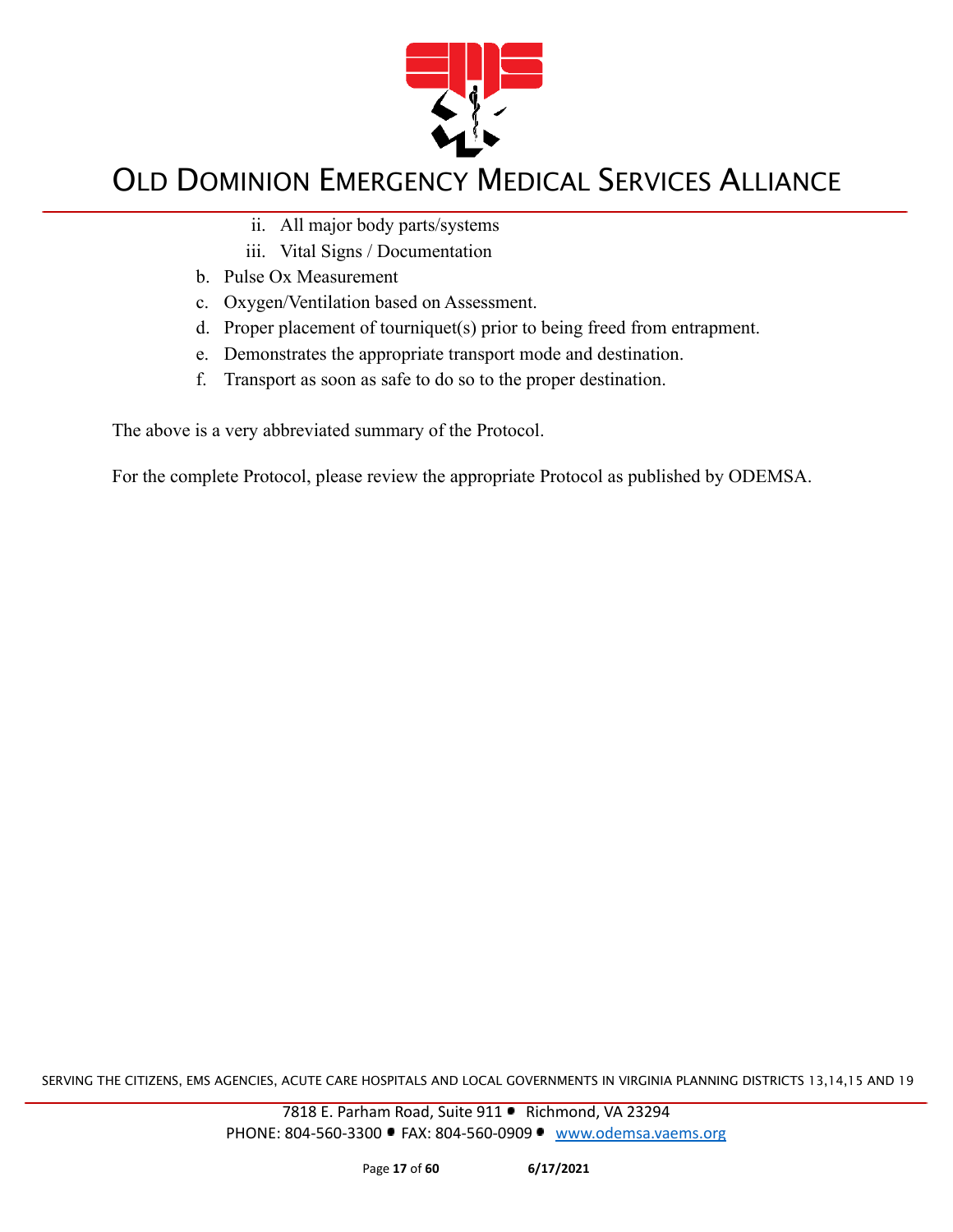

Student's and FTO'S signatures below signify that the student has demonstrated sufficient working knowledge and can perform such competency and has had the opportunity to ask and has had all questions and answers provided to their level of comfort.

Competency – ODEMSA – Regional Protocols – **Injury – Crush Syndrome – ALS**

Student's Name and Signature – date below:

 $\Box$  Date

Printed Name Signature

FTO's Name and Signature – date below:

Printed Name Signature

 $\Box$  Date

SERVING THE CITIZENS, EMS AGENCIES, ACUTE CARE HOSPITALS AND LOCAL GOVERNMENTS IN VIRGINIA PLANNING DISTRICTS 13,14,15 AND 19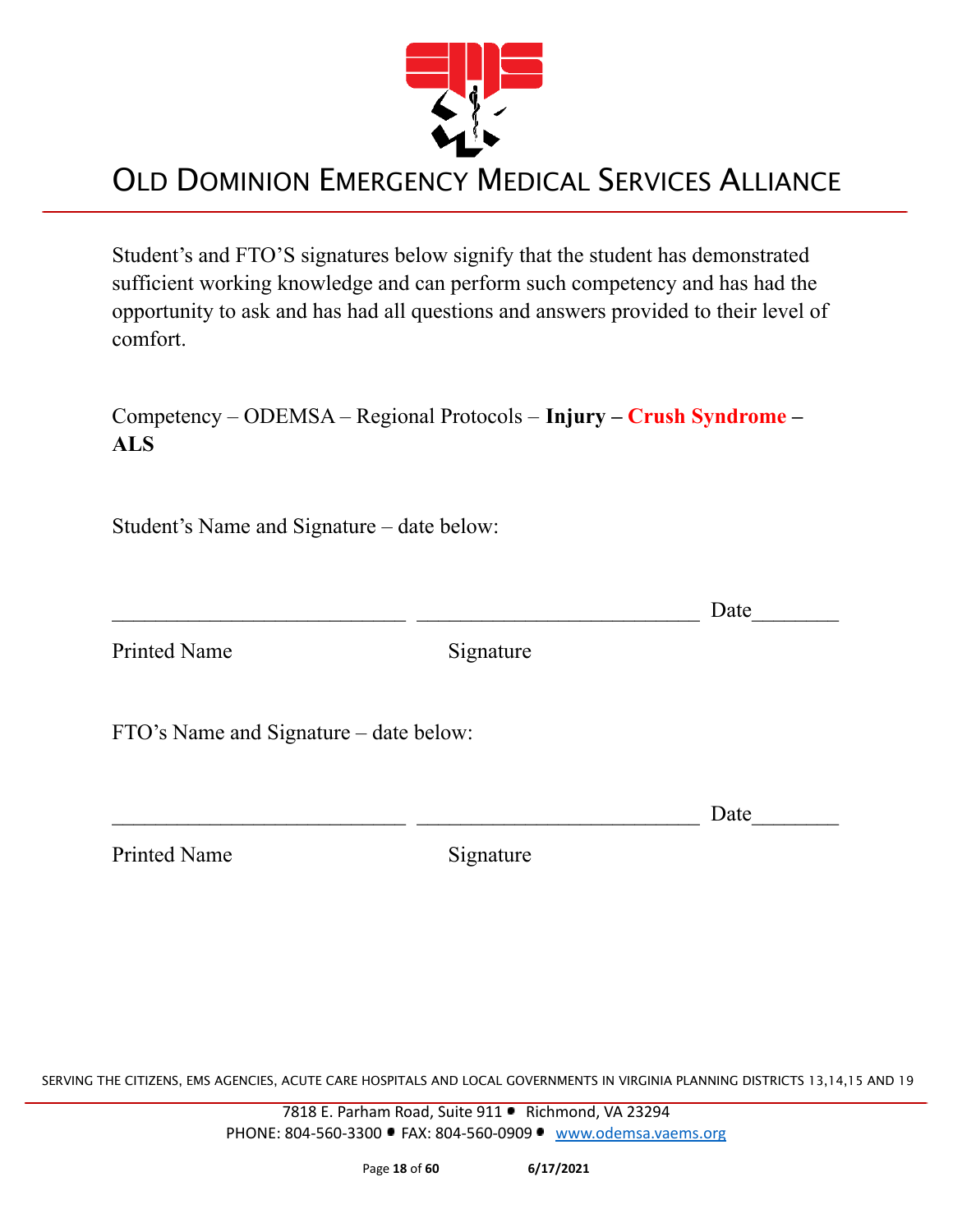

# **Injury – Electrical Injuries – ALS**

#### **OVERVIEW:**

**Before treating any patient with an electrical injury, ensure your personal safety.**

**Do not touch the patient if the patient is still in contact with the electrical source.**

Most electrical injuries are caused by generated electricity, such as that encountered in power lines and household outlets.

#### **Relative to the external damage caused by electrical injuries, internal damage is often more severe and can include damage to muscles, blood vessels, organs, and nerves.**

Damaged muscle releases myoglobin which can cause acute renal failure.

Electrical current as low as 20 mA can cause respiratory arrest and as little as 50 mA can cause ventricular fibrillation.

Although long-bone fractures and spinal injuries can occur due to falls after electrocution, they can additionally occur due to severe tetanic muscle spasms with high amplitude electrocutions.

**Before treating any patient with an electrical injury, ensure your personal safety. Do not touch the patient, if the patient is still in contact with the electrical source.**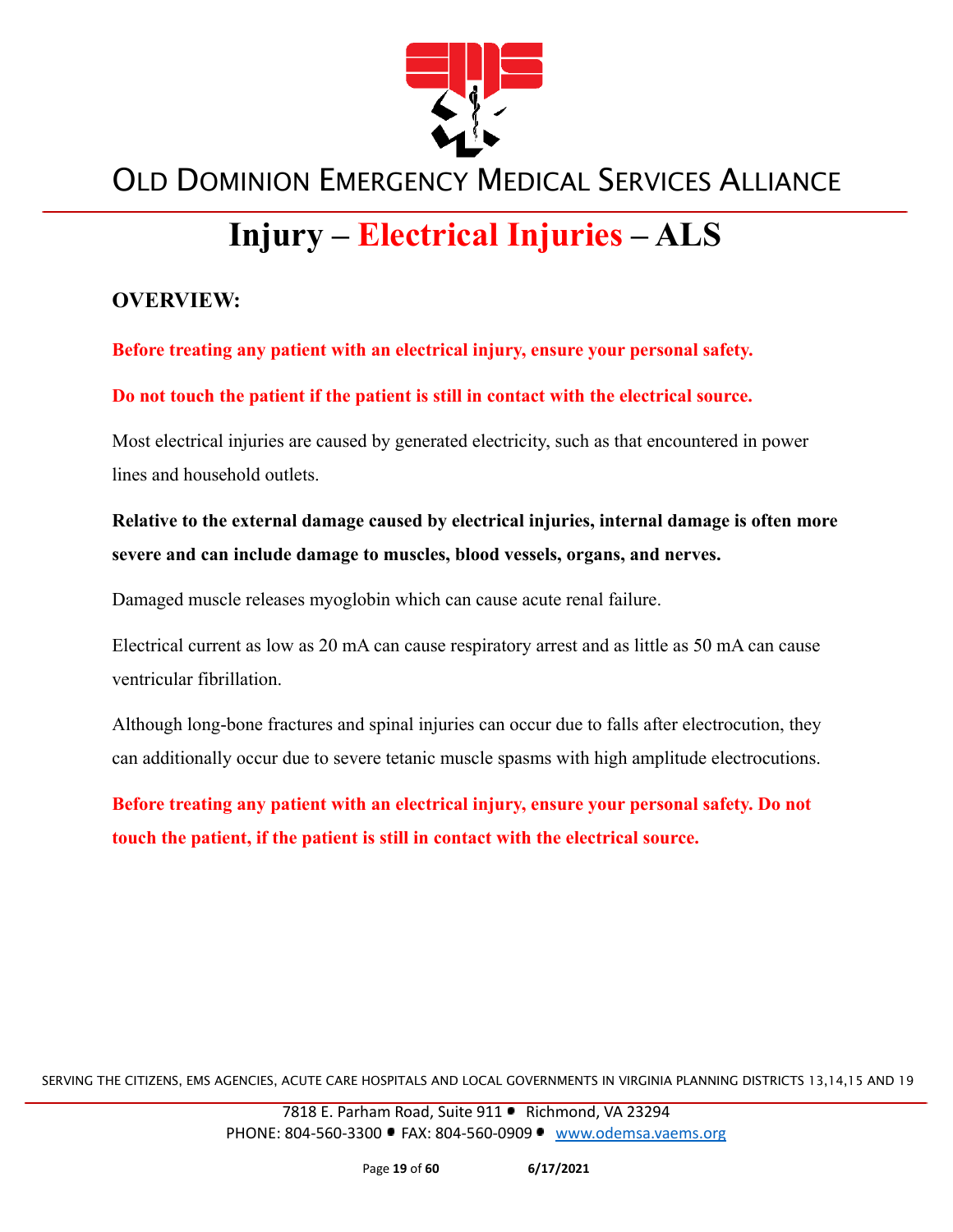

Student Can demonstrate the following competencies without prompting and can explain the clinical reasoning for each listed below:

- 1. Demonstrates proper assessment techniques / Physical skills.
	- a. Scene Survey
	- b. HPI Complete
	- c. Signs and Symptoms
	- d. SAMPLE
	- e. OPQRST
	- f. MOI NOI
	- g. Need for ALS.
	- h. Pulse Ox
	- i. End Tidal  $CO<sub>2</sub>$
	- j. Place on Cardiac Monitor/Obtain 12 lead EKG.
	- k. IV Access
	- l. Ensure Electricity/Energy is turned off.
		- i. Remove from the source.
	- m. Treat based on an assessment of injuries.
	- n. Remove constricting clothing/Jewelry.
	- o. Treat any Cardiac Dysrhythmia per appropriate Protocol
	- p. If Hyperkalemia is noted
		- i. Contact Medical control
	- q. Pain management per Current Pain Management Protocol
- 2. Demonstrates the following skills.
	- a. Proper Physical Exam
		- i. Head to toe format
		- ii. All major body parts/systems
		- iii. Vital Signs / Documentation
	- b. Pulse Ox Measurement
	- c. Oxygen/Ventilation based on Assessment.
	- d. Proper 12 lead placement.
	- e. Demonstrates knowledge of ACUTE MI message on 12 Lead.

SERVING THE CITIZENS, EMS AGENCIES, ACUTE CARE HOSPITALS AND LOCAL GOVERNMENTS IN VIRGINIA PLANNING DISTRICTS 13,14,15 AND 19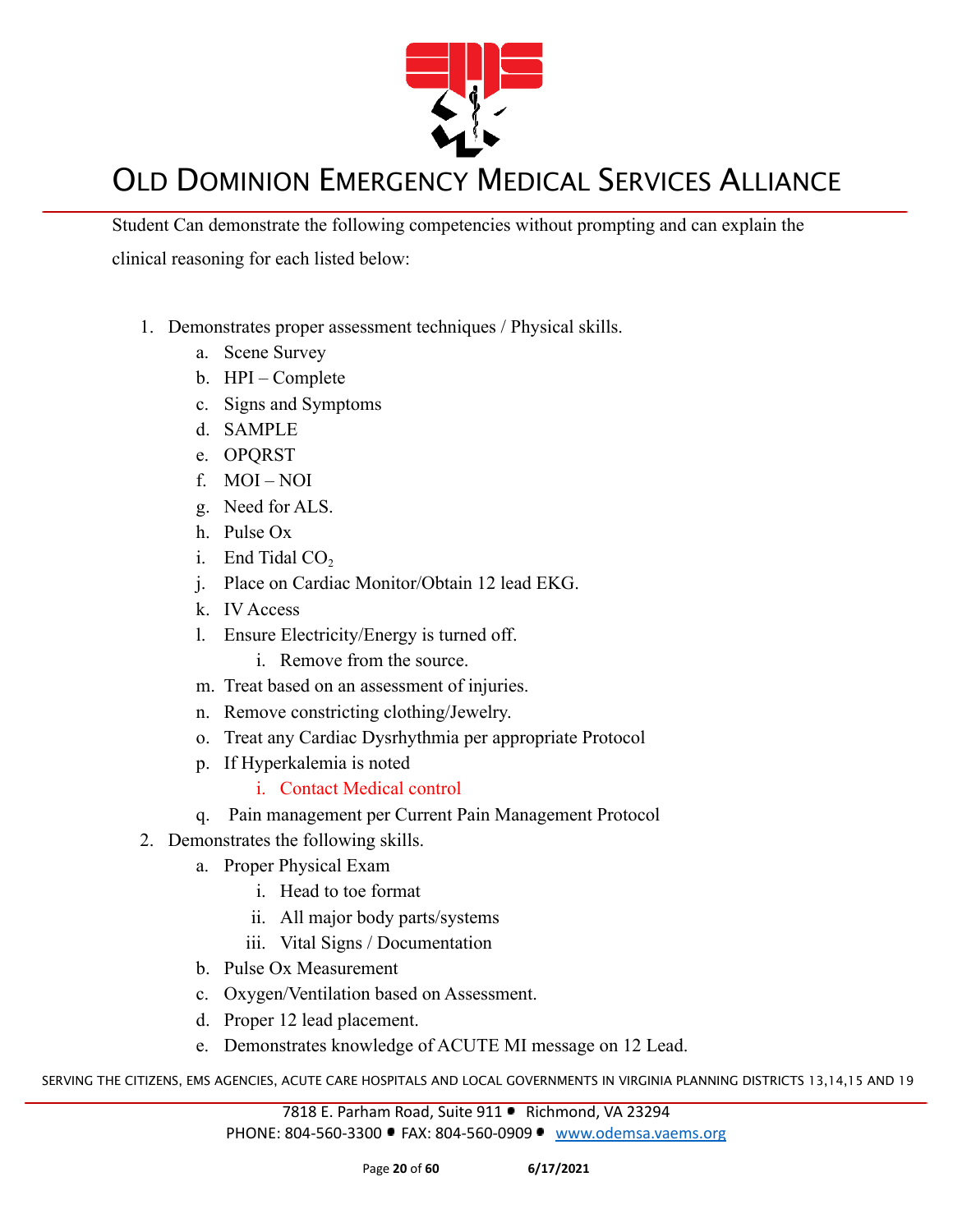

- f. Demonstrates the appropriate transport mode and destination.
- g. Transport as soon as safe to do so to the proper destination.

The above is a very abbreviated summary of the Protocol.

For the complete Protocol, please review the appropriate Protocol as published by ODEMSA.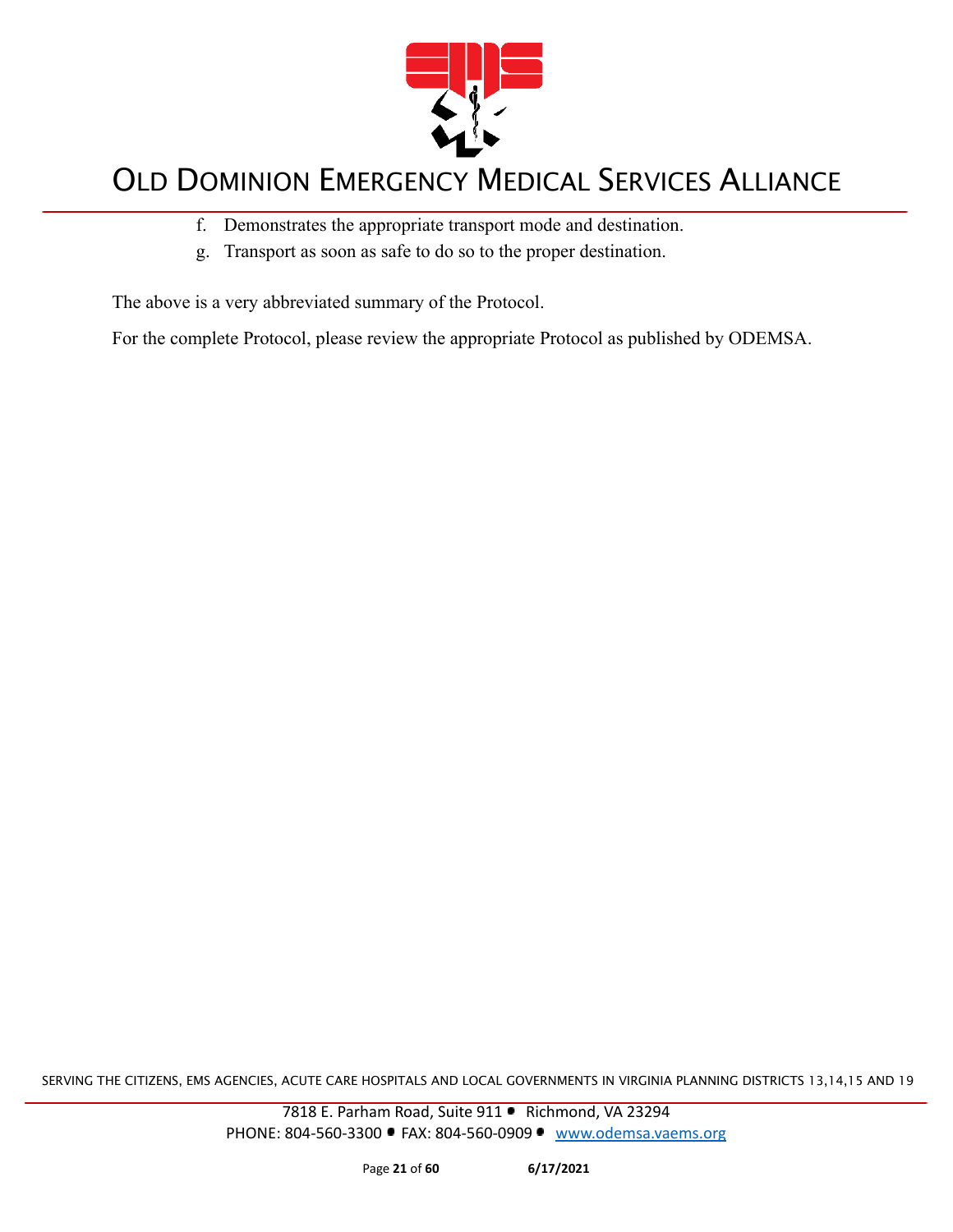

Student's and FTO'S signatures below signify that the student has demonstrated sufficient working knowledge and can perform such competency and has had the opportunity to ask and has had all questions and answers provided to their level of comfort.

Competency – ODEMSA – Regional Protocols – **Injury – Electrical Injuries – ALS**

Student's Name and Signature – date below:

 $\Box$  Date

Printed Name Signature

FTO's Name and Signature – date below:

Printed Name Signature

 $\Box$  Date

SERVING THE CITIZENS, EMS AGENCIES, ACUTE CARE HOSPITALS AND LOCAL GOVERNMENTS IN VIRGINIA PLANNING DISTRICTS 13,14,15 AND 19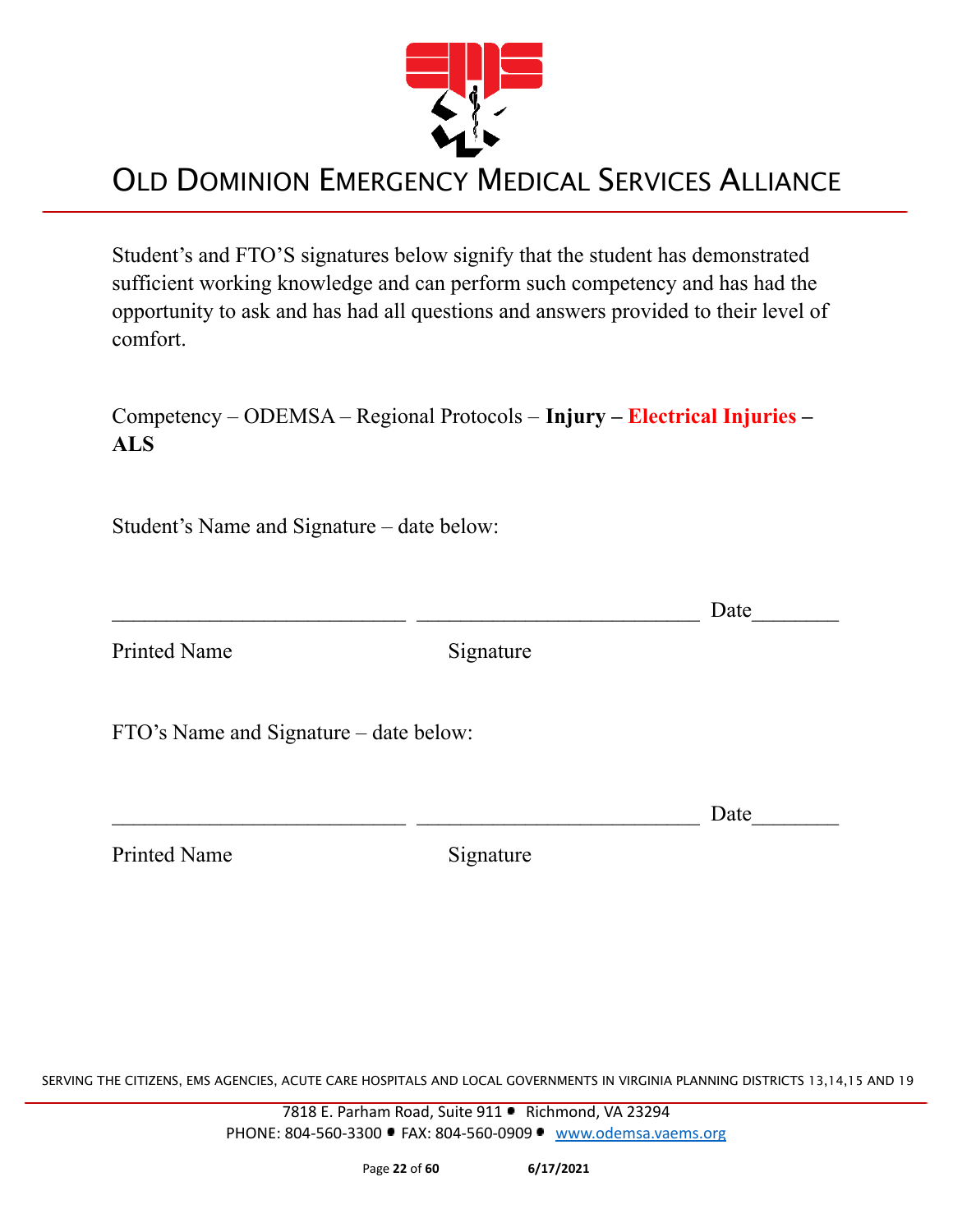

# **Injury – Head Injury - ALS**

#### **OVERVIEW:**

Brain injury and its accompanying pathologic processes continue to be a leading cause of mortality associated with trauma.

Whether the injury is due to a blunt or penetrating mechanism, bleeding or swelling of the brain and surrounding tissue may lead to an increase in pressure within the cranial cavity, known as intracranial pressure (ICP).

If the pressure within the skull is not controlled, neurologic changes may produce signs and symptoms ranging from headache to coma with loss of protective reflexes.

Blunt force trauma may result in scalp injury, skull fracture, and meningeal and brain tissue injury.

Penetrating trauma may produce focal or diffuse injury, depending on the velocity of the penetrating object.

Although the pre-hospital provider cannot reverse the brain tissue damage from the initial/ primary brain injury that has already occurred, they can play a major role in preventing or limiting the processes that exacerbate and lead to a secondary brain injury.

**The pre-hospital provider's goal is to focus on reversing any hypoxia, hypotension, hypercarbia, acidosis, or increasing intracranial pressure.**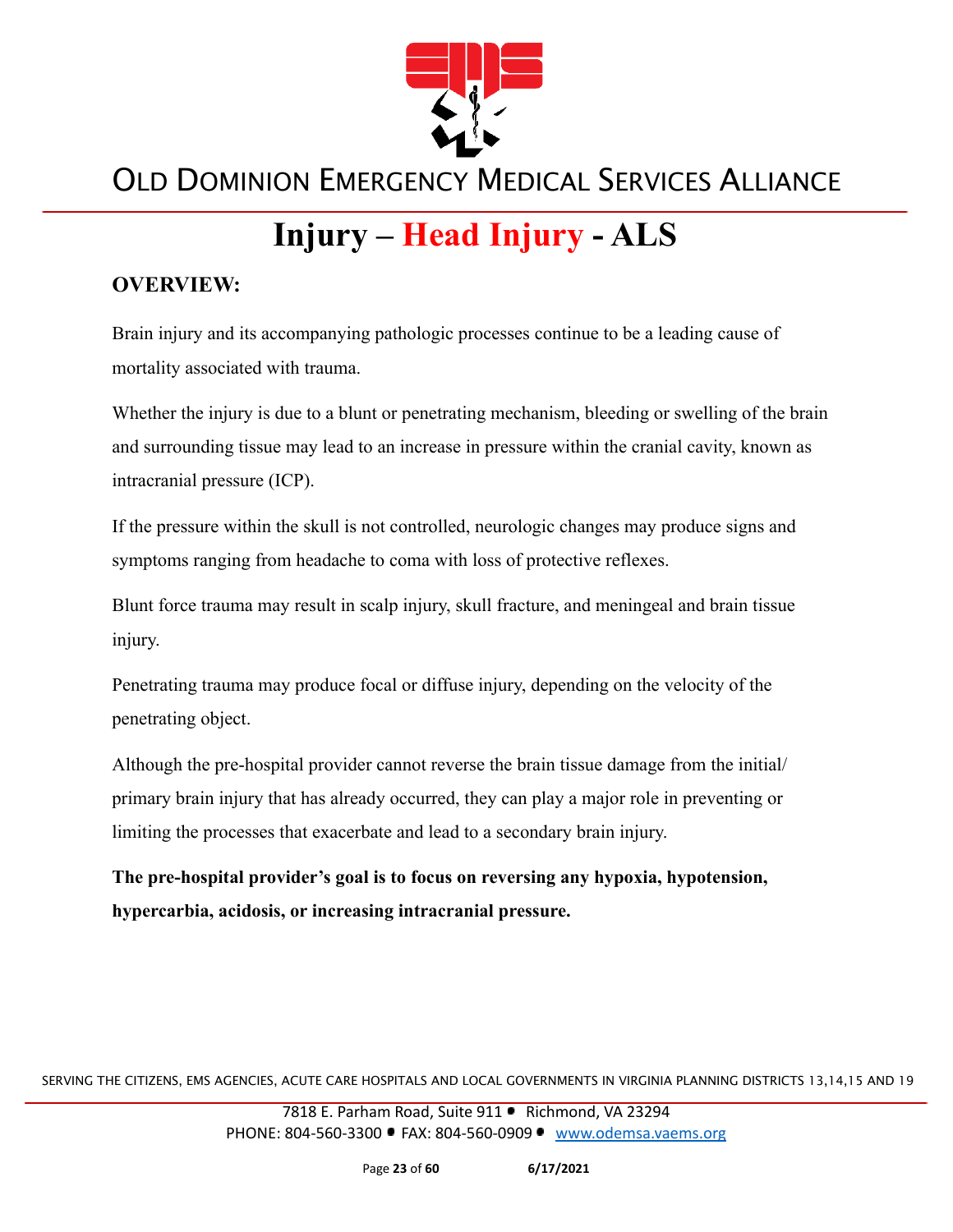

Student Can demonstrate the following competencies without prompting and can explain the clinical reasoning for each listed below:

- 1. Demonstrates proper assessment techniques / Physical skills.
	- a. Scene Survey
	- b. HPI Complete
	- c. Signs and Symptoms
	- d. SAMPLE
	- e. OPQRST
	- f. MOI NOI
	- g. Pulse Ox
	- h. Document GCS
	- i. Obtain 12 Lead EKG
	- j. Need for ALS.
	- k. Mental Status
	- l. End Tidal  $CO<sub>2</sub>$
	- m. Place on Cardiac Monitor/Obtain 12 lead EKG.
	- n. IV Access if possible establish a second IV site
	- o. Treat based on an assessment of injuries.
	- p. Remove constricting clothing/Jewelry.
- 2. Demonstrates the following skills.
	- a. Proper Physical Exam
		- i. Head to toe format
		- ii. All major body parts/systems
		- iii. Vital Signs / Documentation
	- b. Proper Determination of GCS and Reassessments
	- c. Pulse Ox Measurement
	- d. Oxygen/Ventilation based on Assessment.
	- e. Proper Assessment for Spine Motion Restriction/Immobilization
		- i. Proper Back boarding techniques
			- 1. Adult
			- 2. Pediatric

SERVING THE CITIZENS, EMS AGENCIES, ACUTE CARE HOSPITALS AND LOCAL GOVERNMENTS IN VIRGINIA PLANNING DISTRICTS 13,14,15 AND 19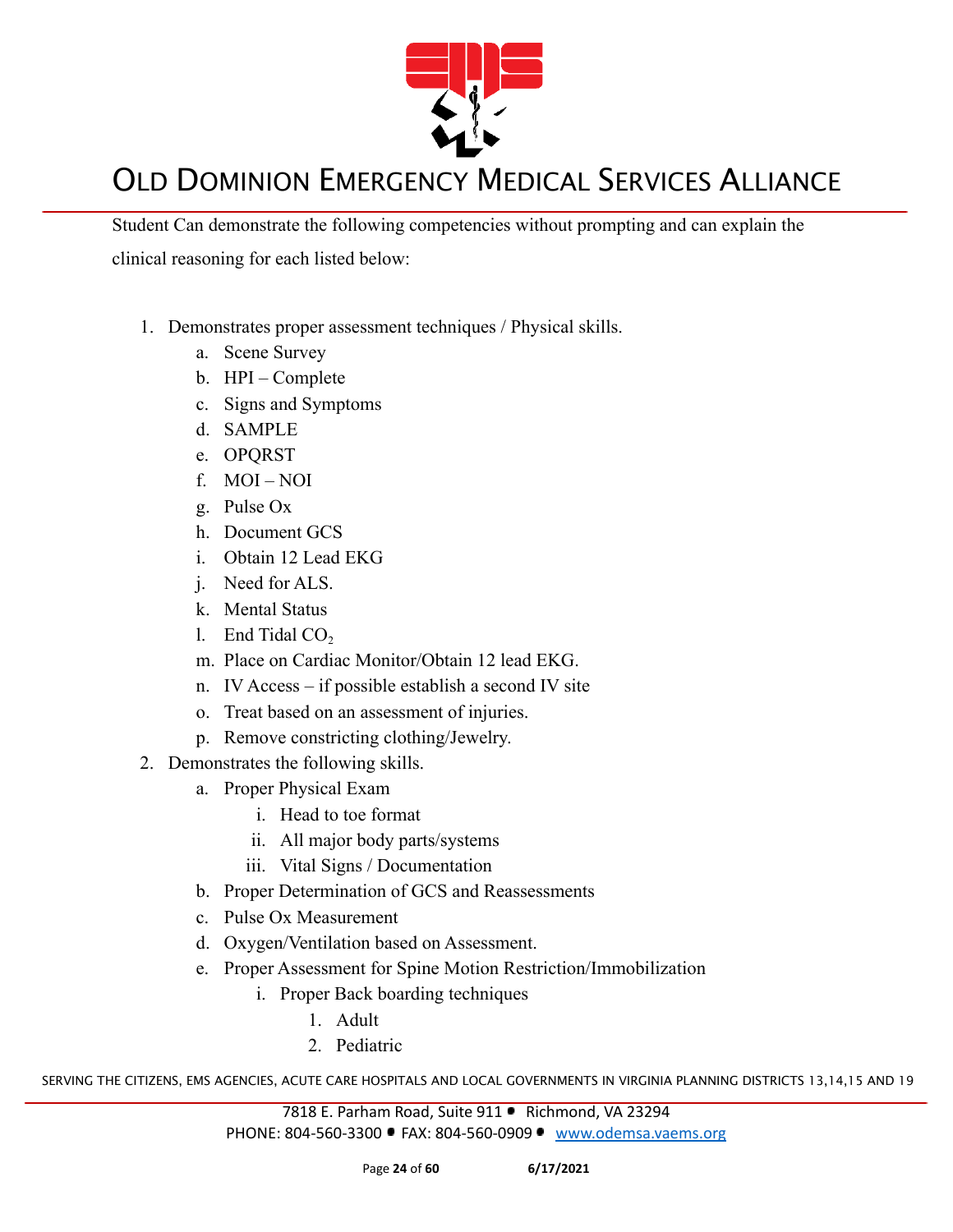

- ii. Proper Head/Neck Immobilization
- iii. Proper method to secure Patient to the Backboard
- iv. Proper method to secure Back boarded Patient to Stretcher.
- v. PMS properly assessed and documented.
- f. Frequent Mentals Status evaluation/GCS Calculation
- g. Glucose checked.
- h. Proper 12 lead placement.
- i. Demonstrates knowledge of ACUTE MI message on 12 Lead.
- j. Demonstrates the appropriate transport mode and destination.
- k. Transport as soon as safe to do so to the proper destination.

The above is a very abbreviated summary of the Protocol.

For the complete Protocol, please review the appropriate Protocol as published by ODEMSA.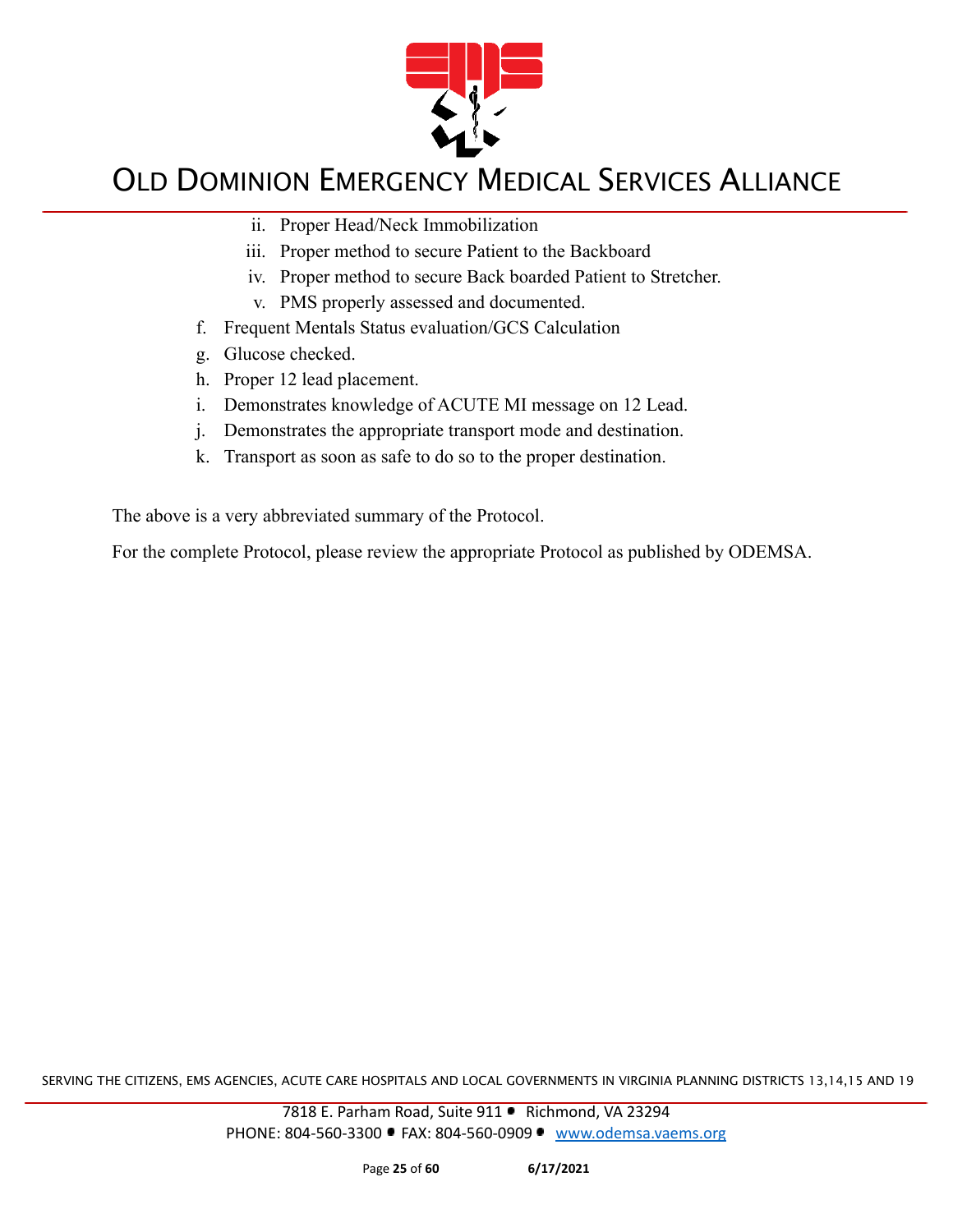

Student's and FTO's signatures below signify that the student has demonstrated sufficient working knowledge and can perform such competency and has had the opportunity to ask and has had all questions and answers provided to their level of comfort.

Competency – ODEMSA – Regional Protocols – **Injury – Head Injury – ALS**

Student's Name and Signature – date below:

 $\Box$  Date Printed Name Signature FTO's Name and Signature – date below:  $\Box$  Date

Printed Name Signature

SERVING THE CITIZENS, EMS AGENCIES, ACUTE CARE HOSPITALS AND LOCAL GOVERNMENTS IN VIRGINIA PLANNING DISTRICTS 13,14,15 AND 19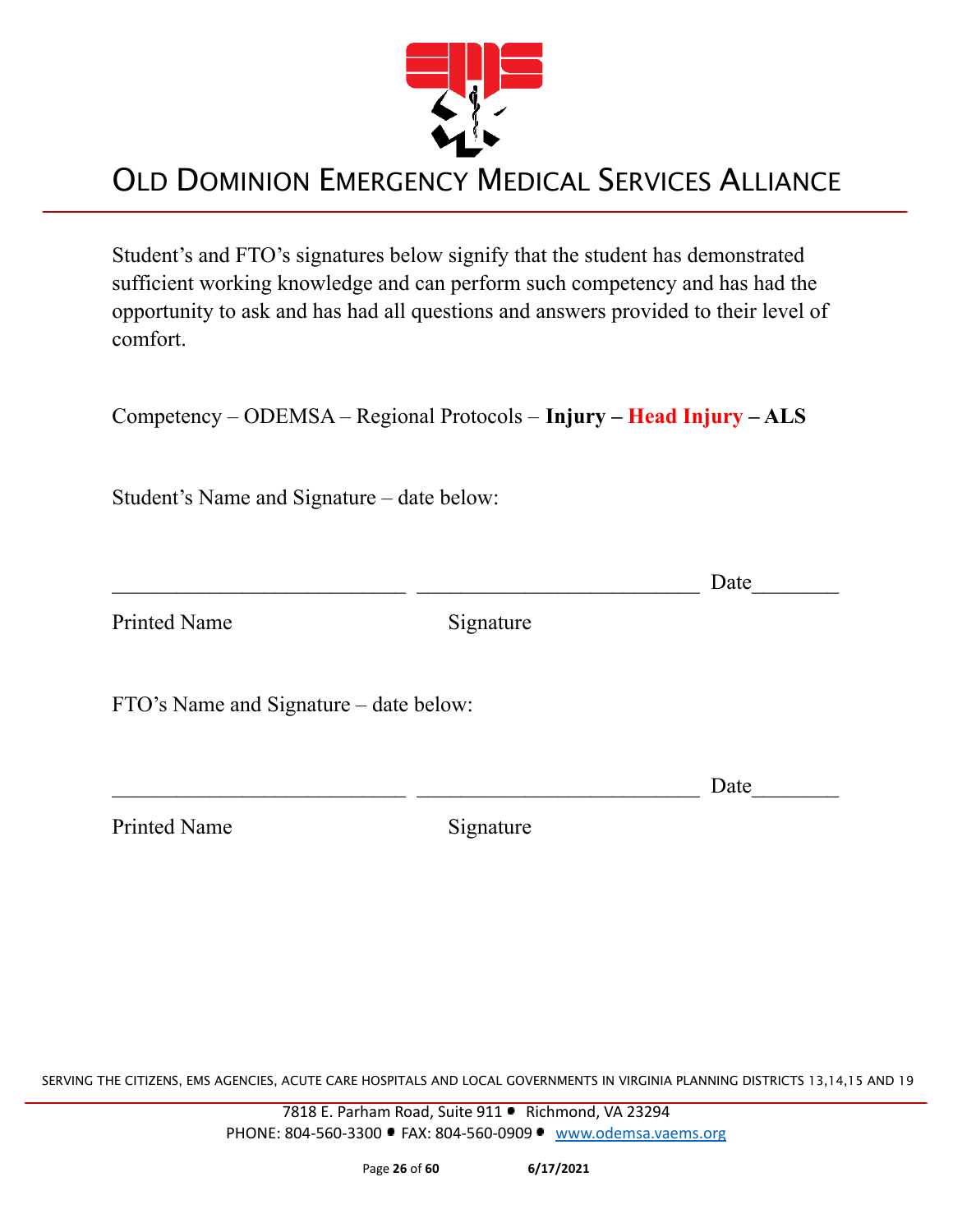

# **Exposure – Airway/Inhalation Irritants – ALS**

#### **OVERVIEW:**

Most of the fire-related deaths are the result of smoke inhalation.

Suspect inhalation injury and respiratory damage in any victim of a thermal burn, particularly if the patient has facial burns, singed nasal hair, carbonaceous sputum, or was in an enclosed space.

Be aware that many chemicals are present during ordinary combustion including Hydrogen Sulfide, Hydrogen Cyanide, and Carbon Monoxide (CO). CO is a tasteless, odorless, colorless, and non-irritating gas.

Almost any flame or combustion device can produce the gas. CO poisoning is a common problem and produces a broad spectrum of signs and symptoms, often imitating the flu. Think about CO poisoning when multiple patients present with the same signs and symptoms at a residence.

Hydrogen cyanide is a by-product of the combustion of materials used in everyday life products (i.e., insulation, carpets, clothing, and synthetics). The culprit is nitrogen.

Nitrogen gas in atmospheric air can contribute (under the right circumstances) to the formation of minute amounts of cyanide during combustion.

High temperatures and low-oxygen concentrations favor the formation of cyanide gas.

Smoke from the combustion of grass clippings, green wood, tobacco, cotton, paper, wool, silk, weeds, and animal carcasses will likely contain some hydrogen cyanide gas.

SERVING THE CITIZENS, EMS AGENCIES, ACUTE CARE HOSPITALS AND LOCAL GOVERNMENTS IN VIRGINIA PLANNING DISTRICTS 13,14,15 AND 19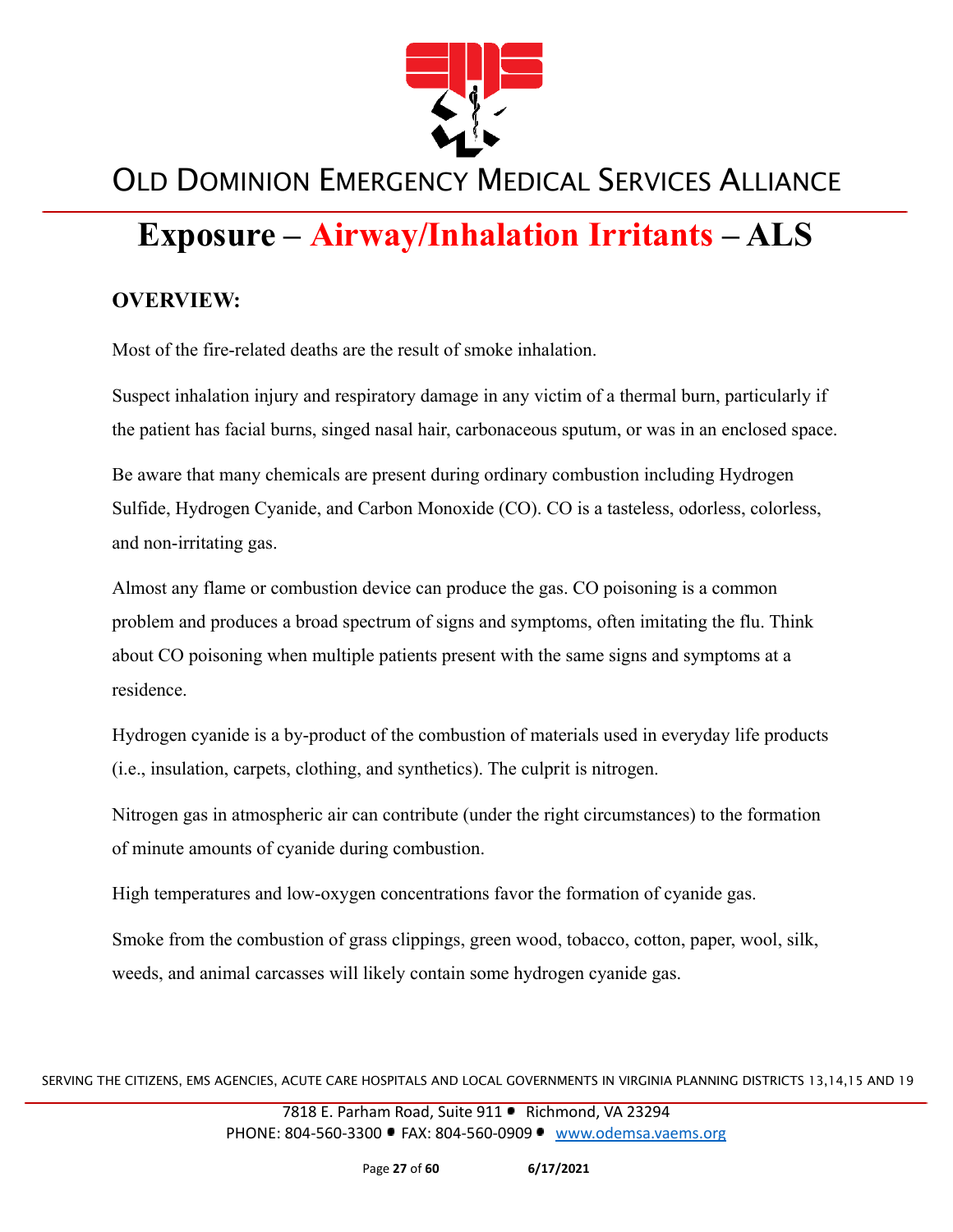

But the real offender is the combustion of man made plastic and resins containing nitrogen, especially if the fire is hot and in an enclosed space.

Student Can demonstrate the following competencies without prompting and can explain the clinical reasoning for each listed below:

- 1. Demonstrates proper assessment techniques / Physical skills.
	- a. Scene Survey
	- b. HPI Complete
	- c. Signs and Symptoms
	- d. SAMPLE
	- e. OPQRST
	- f. MOI NOI
	- g. Pulse Ox
	- h. End Tidal  $CO<sub>2</sub>$
	- i. Place on Cardiac Monitor/Obtain 12 lead EKG.
	- j. IV Access
	- k. Need for ALS.
		- i. Thermal
			- 1. Remove from the source.
			- 2. Stop the burning process.
		- ii. Chemical
			- 1. Remove from the source.
			- 2. Stop the burning process.
		- iii. Electrical
			- 1. Ensure Electricity/Energy is turned off.
				- a. Remove from the source.
				- b. Stop the burning process.
		- iv. Radiation /Nuclear Materials
			- 1. Remove from the source.
	- l. Primary Assessment

SERVING THE CITIZENS, EMS AGENCIES, ACUTE CARE HOSPITALS AND LOCAL GOVERNMENTS IN VIRGINIA PLANNING DISTRICTS 13,14,15 AND 19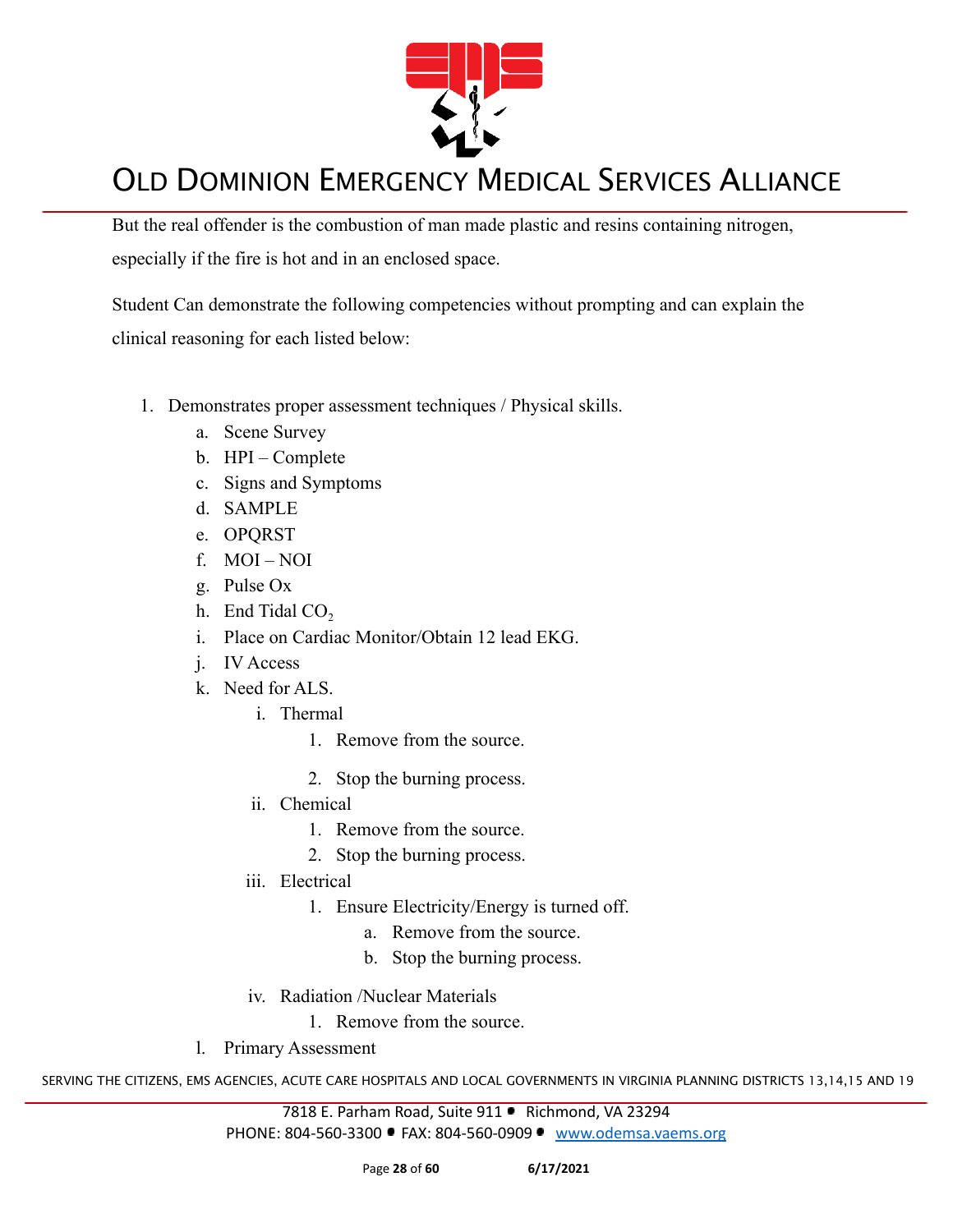

- i. XABCDE Format
- m. Life Threat(s) Identified
	- i. Assessment
	- ii. Correction
- n. Airway
	- i. Assessment
	- ii. Correction
		- 1. CPAP
			- 2. Determine need for ET
- o. Breathing
	- i. Assessment
	- ii. Correction
- p. Circulation
	- i. Assessment
	- ii. Correction
- q. Disability
	- i. Assessment
	- ii. Correction
- r. Exposure
	- i. Assessment
	- ii. Correction
- s. Treat based on an assessment of injuries.
	- i. If Carbon Monoxide Suspected
		- 1. Cyanokit Admin per Instructions
- 2. Demonstrates the following skills.
	- a. Proper Physical Exam
		- i. Head to toe format
		- ii. All major body parts/systems
		- iii. Vital Signs / Documentation
	- b. Pulse Ox Measurement
	- c. Oxygen/Ventilation based on Assessment.

i. CPAP

d. Proper 12 lead placement.

SERVING THE CITIZENS, EMS AGENCIES, ACUTE CARE HOSPITALS AND LOCAL GOVERNMENTS IN VIRGINIA PLANNING DISTRICTS 13,14,15 AND 19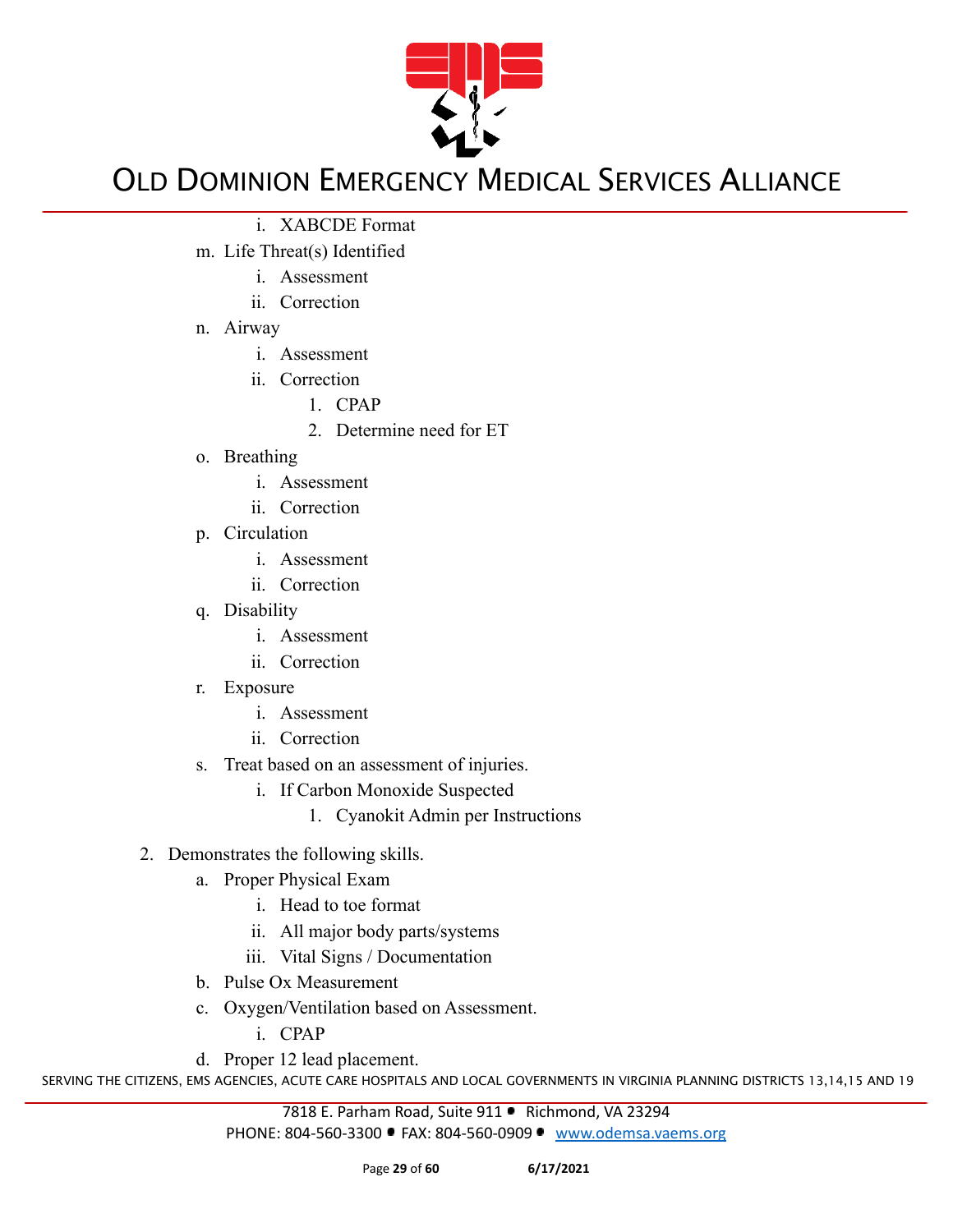

- e. Demonstrates knowledge of ACUTE MI message on 12 Lead. i. ALS
- f. Demonstrates the appropriate transport mode and destination.
- g. Transport as soon as safe to do so to the proper destination.

The above is a very abbreviated summary of the Protocol.

For the complete Protocol, please review the appropriate Protocol as published by ODEMSA.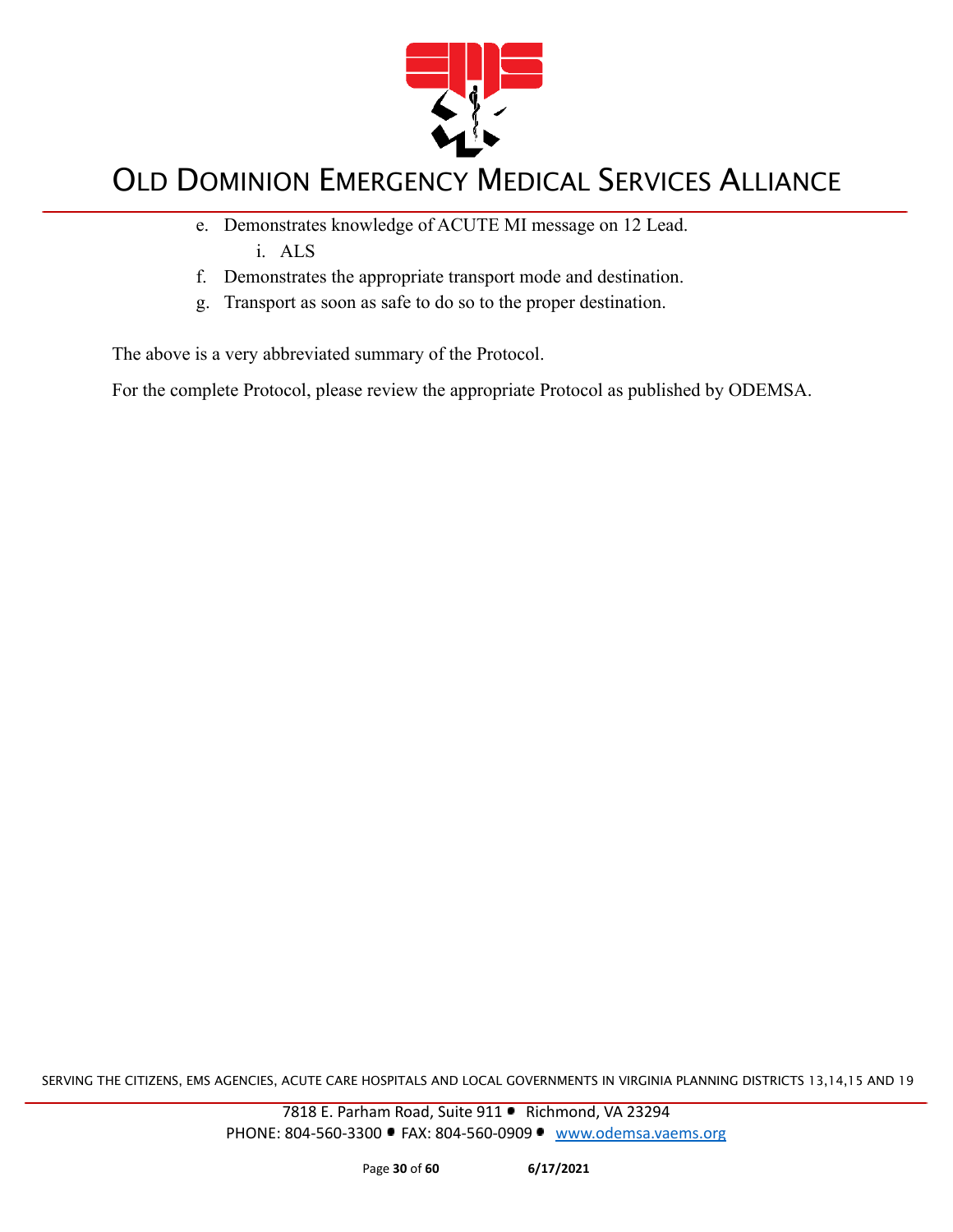

Student's and FTO's signatures below signify that the student has demonstrated sufficient working knowledge and can perform such competency and has had the opportunity to ask and has had all questions and answers provided to their level of comfort.

Competency – ODEMSA – Regional Protocols – **Injury/Exposure – Airway/Inhalation Irritants – ALS**

Student's Name and Signature – date below:

|                                        |           | Date |
|----------------------------------------|-----------|------|
| <b>Printed Name</b>                    | Signature |      |
| FTO's Name and Signature – date below: |           |      |
|                                        |           | Date |
| <b>Printed Name</b>                    | Signature |      |

SERVING THE CITIZENS, EMS AGENCIES, ACUTE CARE HOSPITALS AND LOCAL GOVERNMENTS IN VIRGINIA PLANNING DISTRICTS 13,14,15 AND 19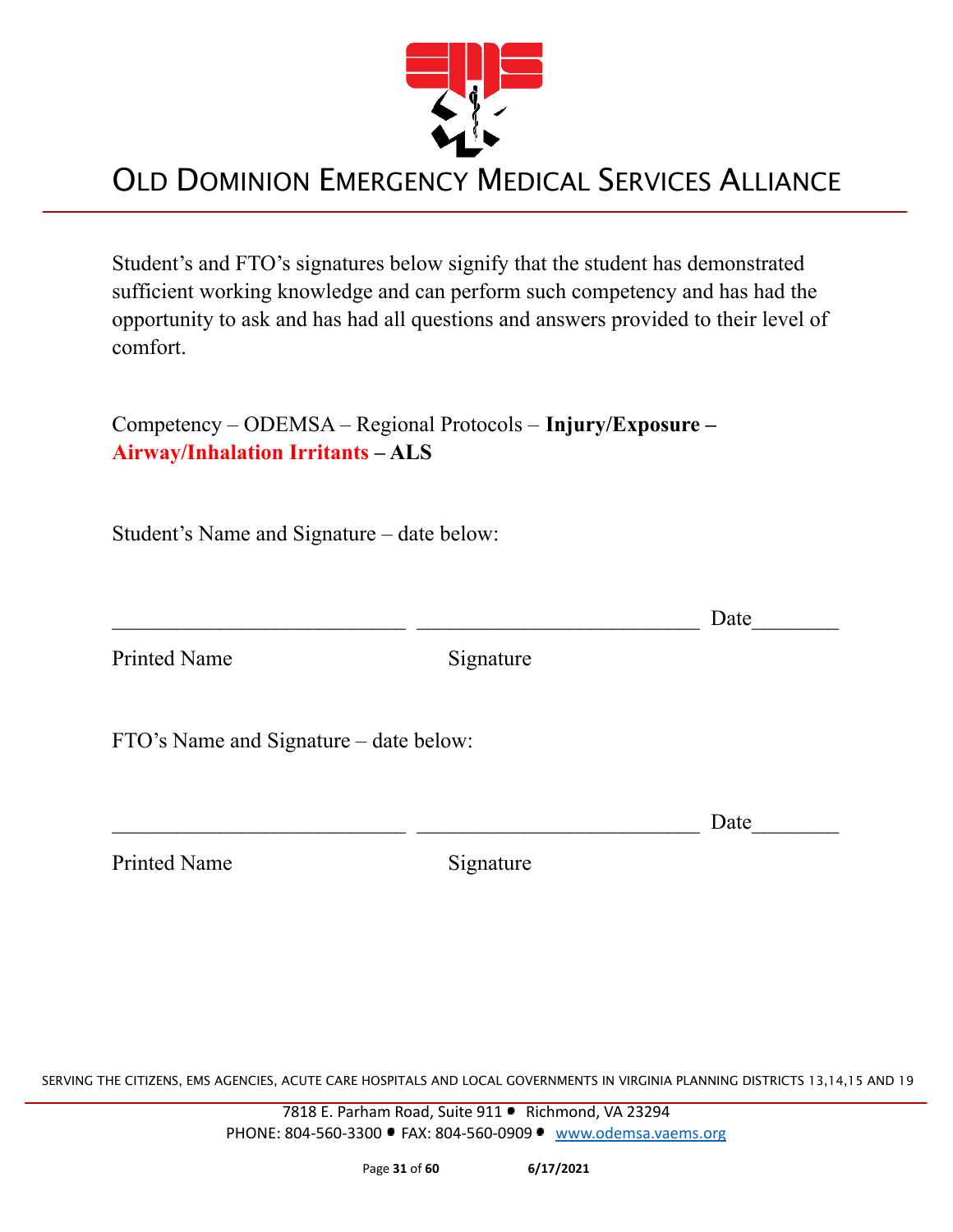

# **Injury – Sexual Assault - ALS**

#### **OVERVIEW:**

A patient that has experienced the trauma of sexual abuse may present in a variety of ways.

Physical trauma may be evident along with emotional trauma, which is very prevalent in these situations. In other cases, emotional trauma may be the only presenting problem.

Pre-hospital EMS providers may be thrust into the role of mediator, buffer, or confidant. They may even be subject to violent aggression on the part of the victims or their families.

Injuries associated with sexual assault may vary widely. They can be as subtle as slight pain or discomfort or as grossly evident as either debilitating or disfiguring trauma. The victim's injuries also may not be obvious or visible on first inspection; some may even deny injuries and relay untruthful information regarding the occurrence.

**The pre-hospital provider must develop and foster rapport with the victim to gain the victim's confidence, so that accurate information can be obtained.**

**It is the ethical and legal responsibility to notify the receiving hospital of suspicions of child and elder abuse.**

SERVING THE CITIZENS, EMS AGENCIES, ACUTE CARE HOSPITALS AND LOCAL GOVERNMENTS IN VIRGINIA PLANNING DISTRICTS 13,14,15 AND 19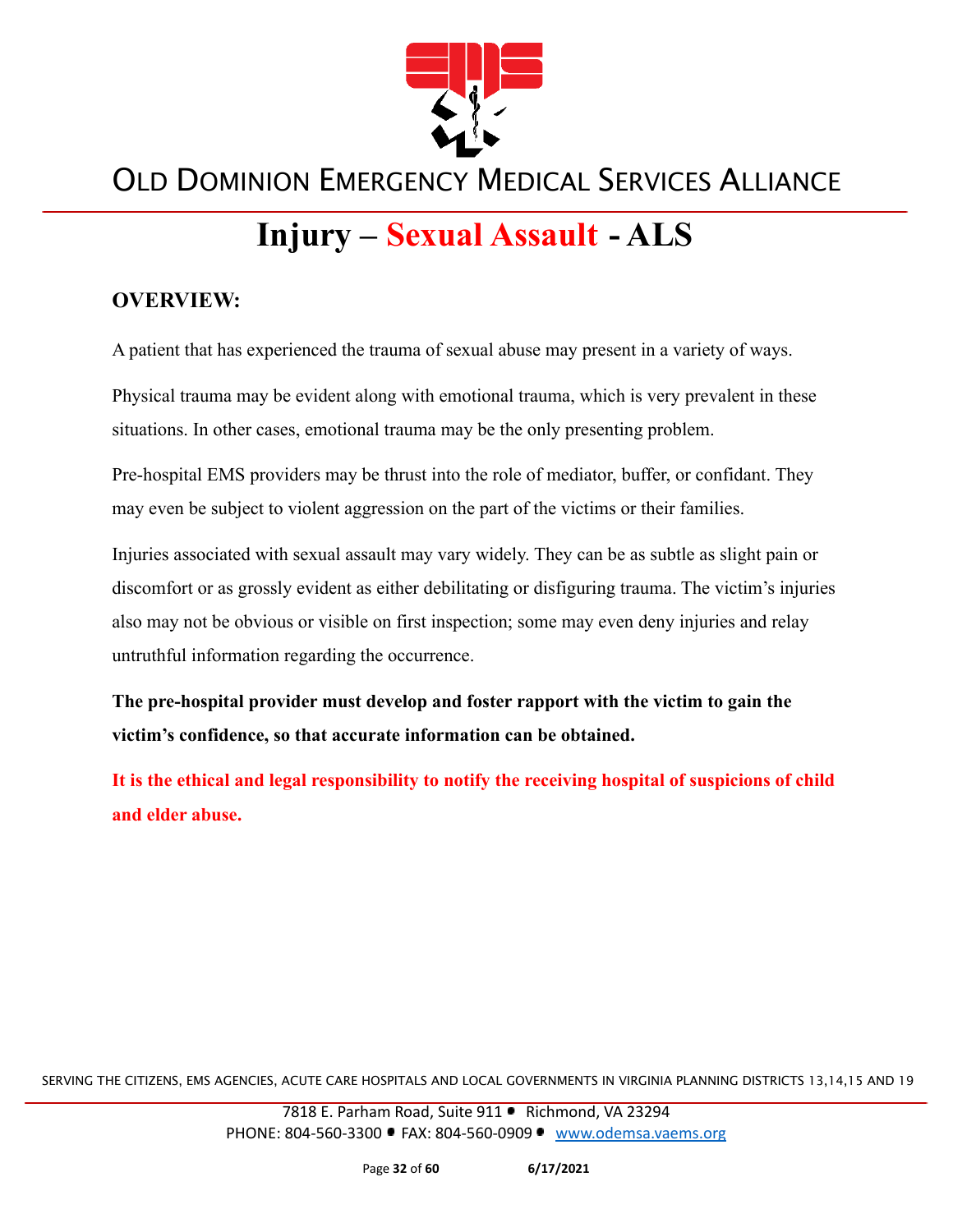

Student Can demonstrate the following competencies without prompting and can explain the clinical reasoning for each listed below:

- 1. Demonstrates proper assessment techniques / Physical skills.
	- a. Scene Survey
	- b. HPI Complete
	- c. Signs and Symptoms
	- d. SAMPLE
	- e. OPQRST
	- f. MOI NOI
	- g. Need for ALS.
	- h. Primary Assessment
		- i. XABCDE Format
	- i. Life Threat(s) Identified
		- i. Assessment
		- ii. Correction
	- j. Treat based on an assessment of injuries.
	- **k. Notify Police/CPS/APS EMS providers are Mandated Reporters.**

#### **i. Inform ER staff**

- l. Limited Physical Exam
	- i. Bleeding control
- m. Do not allow the patient to bathe, or change/remove clothing.
	- i. If clothing has/needs removal
		- 1. Bag/Label all items separately in brown paper bags.
			- a. Transport clothing/items with the patient/leave with Police on scene
	- ii. Bring clean clothes if possible.
- 2. Demonstrates the following skills.
	- a. Proper Physical Exam
		- i. Head to toe format
		- ii. All major body parts/systems
		- iii. Vital Signs / Documentation

SERVING THE CITIZENS, EMS AGENCIES, ACUTE CARE HOSPITALS AND LOCAL GOVERNMENTS IN VIRGINIA PLANNING DISTRICTS 13,14,15 AND 19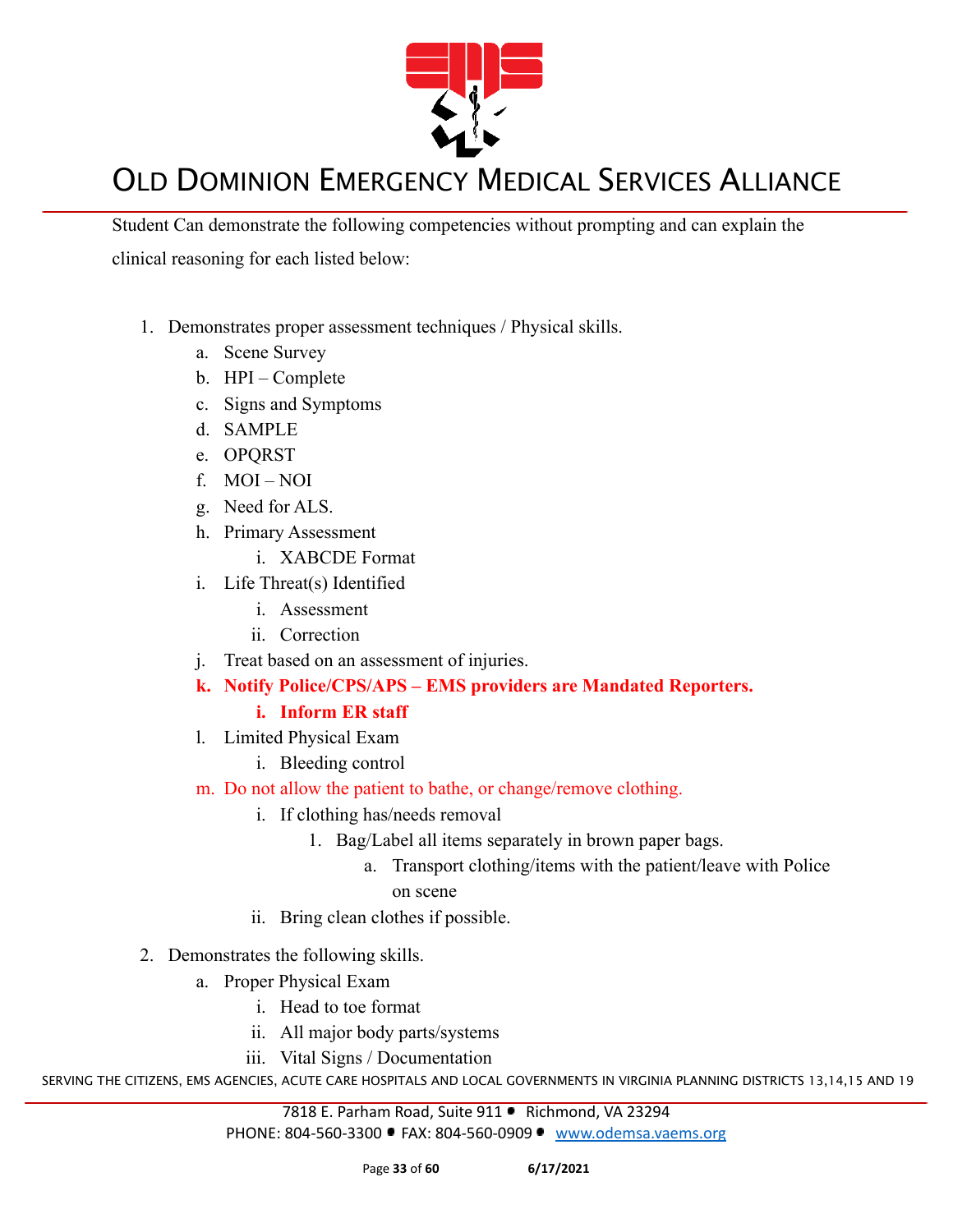

- b. Pulse Ox Measurement
- c. Oxygen/Ventilation based on Assessment.
- d. Demonstrates the appropriate transport mode and destination.
- e. Transport as soon as safe to do so to the proper destination.

The above is a very abbreviated summary of the Protocol.

For the complete Protocol, please review the appropriate Protocol as published by ODEMSA.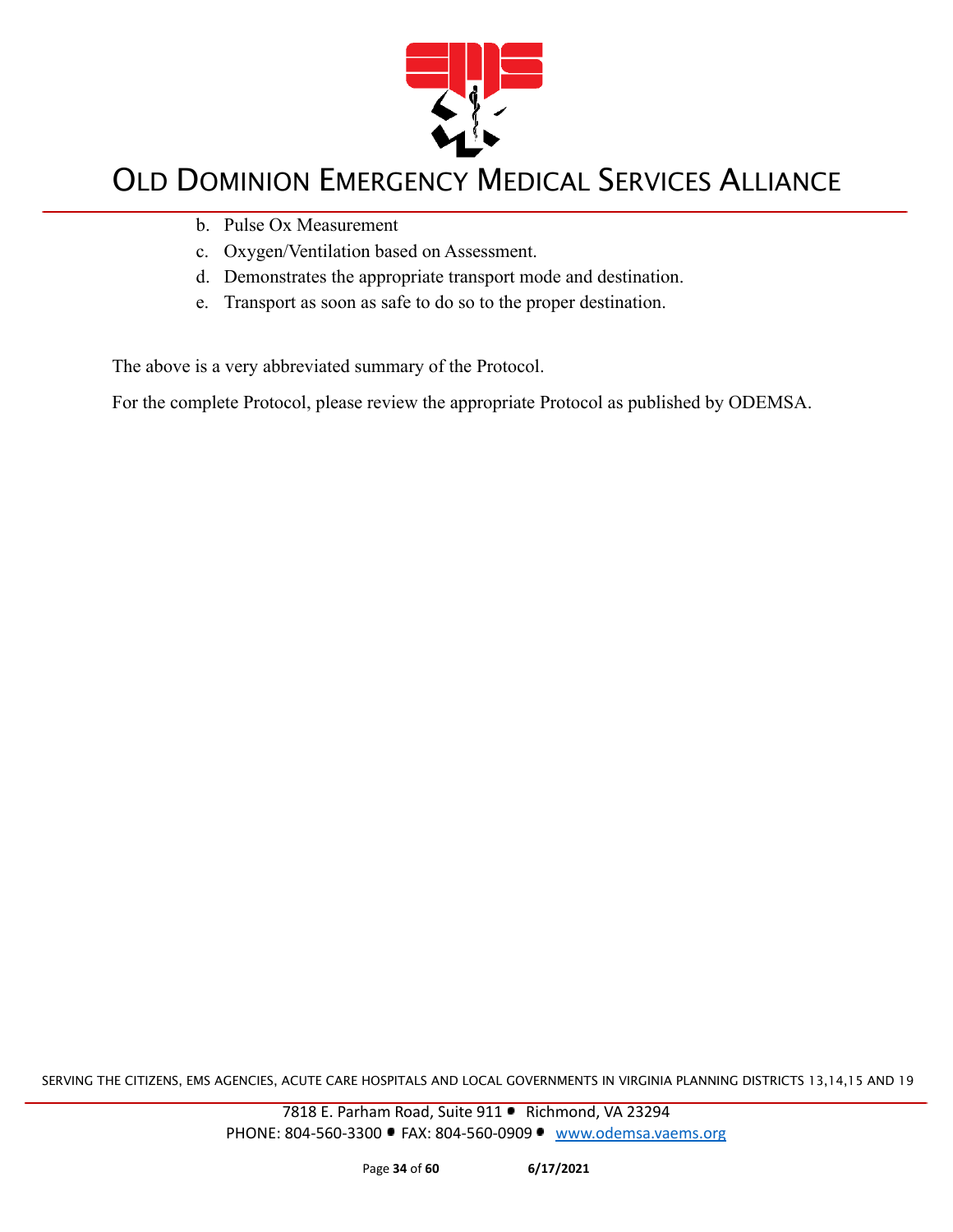

Student's and FTO's signatures below signify that the student has demonstrated sufficient working knowledge and can perform such competency and has had the opportunity to ask and has had all questions and answers provided to their level of comfort.

Competency – ODEMSA – Regional Protocols – **Injury - Sexual Assault - ALS**

Student's Name and Signature – date below:

 $\Box$  Date Printed Name Signature FTO's Name and Signature – date below:  $\Box$  Date Printed Name Signature

SERVING THE CITIZENS, EMS AGENCIES, ACUTE CARE HOSPITALS AND LOCAL GOVERNMENTS IN VIRGINIA PLANNING DISTRICTS 13,14,15 AND 19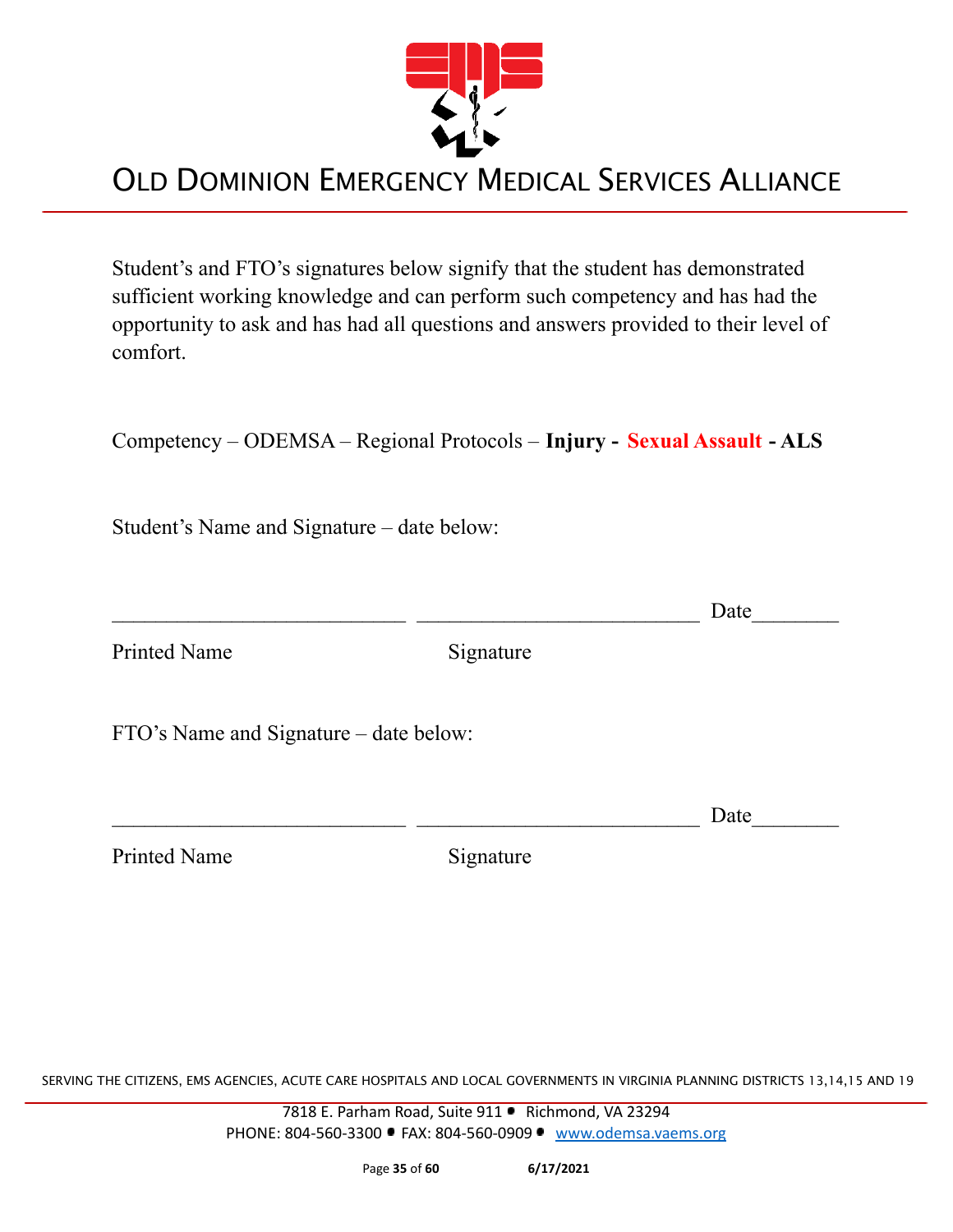

# **General – Neglect or Abuse Suspected – ALS**

#### **OVERVIEW:**

Child and elder abuse, which includes sexual abuse, physical abuse, and neglect is often overlooked and under-reported.

#### **It is the ethical and legal responsibility to notify the receiving hospital of suspicions of child and elder abuse.**

It may prevent serious injury and death. Proof of abuse is not needed to make the report to the hospital, CPS, APS, or social services.

Patterns of abuse can reflect any form of physical and/ or mental trauma but are usually characterized by unexplained or poorly explained injuries of different ages and delays in seeking medical care.

There are often no external signs of injuries. The provider should note vague medical symptoms such as repeated vomiting, abdominal pain, and distention in an elderly person with other evidence of abuse.

Also be observant of decubitus ulcers, unsanitary conditions, skin conditions, and the general nourishment of the elder.

**Observation, transport, and reporting are the key responsibilities of the pre-hospital provider.**

SERVING THE CITIZENS, EMS AGENCIES, ACUTE CARE HOSPITALS AND LOCAL GOVERNMENTS IN VIRGINIA PLANNING DISTRICTS 13,14,15 AND 19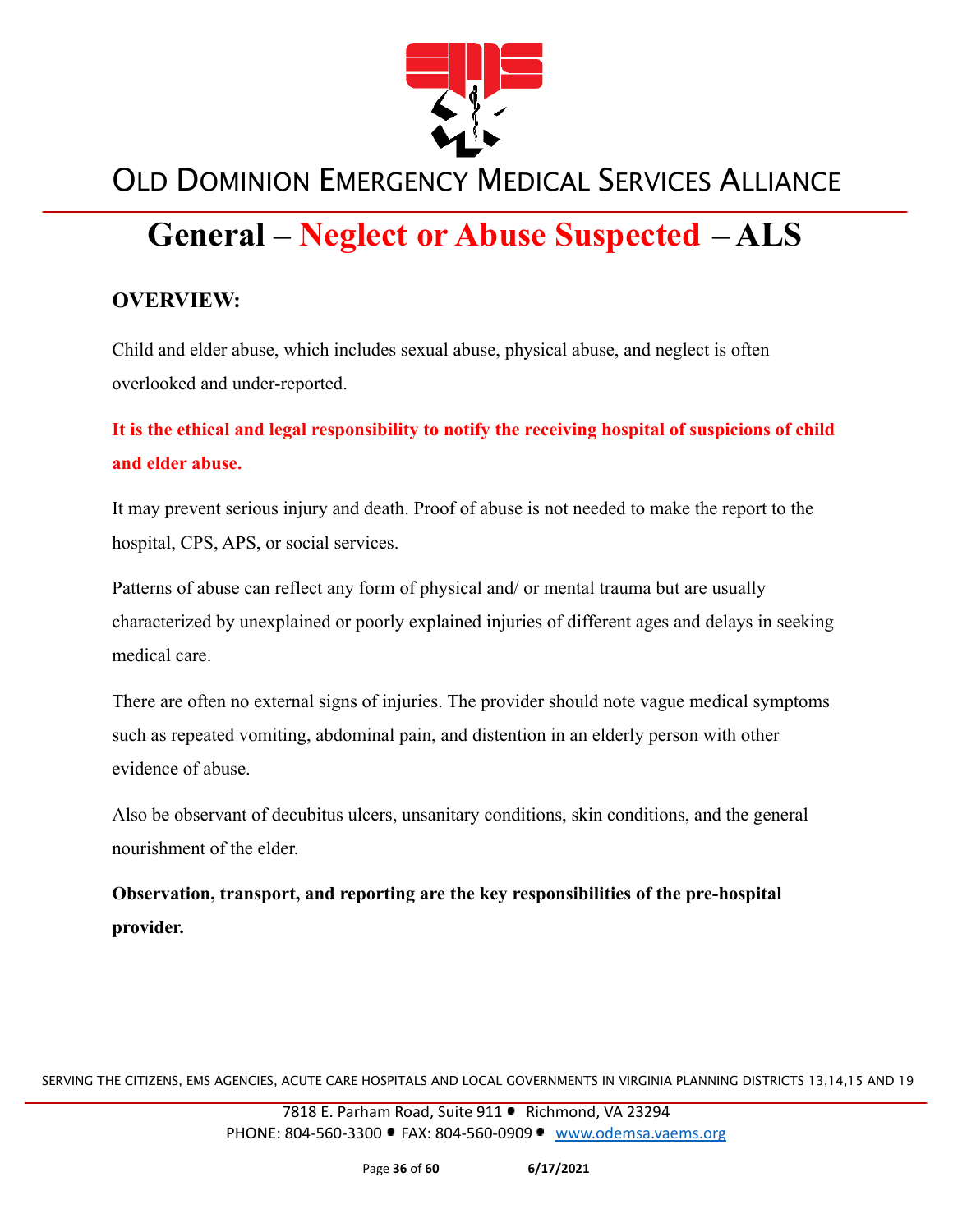

Student Can demonstrate the following competencies without prompting and can explain the clinical reasoning for each listed below:

- 1. Demonstrates proper assessment techniques / Physical skills.
	- a. Scene Survey
	- b. HPI Complete
	- c. Signs and Symptoms
	- d. SAMPLE
	- e. OPQRST
	- f. MOI NOI
	- g. Pulse Ox
	- h. Need for ALS.
	- i. Primary Assessment
		- i. XABCDE Format
	- j. Life Threat(s) Identified
		- i. Assessment
		- ii. Correction
	- k. Treat based on an assessment of injuries.
	- **l. Notify Police/CPS/APS EMS providers are Mandated Reporters.**

#### **i. Inform ER staff**

- m. Bring clean clothes if possible.
- 2. Demonstrates the following skills.
	- a. Proper Physical Exam
		- i. Head to toe format
		- ii. All major body parts/systems
		- iii. Vital Signs / Documentation
	- b. Pulse Ox Measurement
	- c. Oxygen/Ventilation based on Assessment.
	- d. Demonstrates the appropriate transport mode and destination.
	- e. Transport as soon as safe to do so to the proper destination.

SERVING THE CITIZENS, EMS AGENCIES, ACUTE CARE HOSPITALS AND LOCAL GOVERNMENTS IN VIRGINIA PLANNING DISTRICTS 13,14,15 AND 19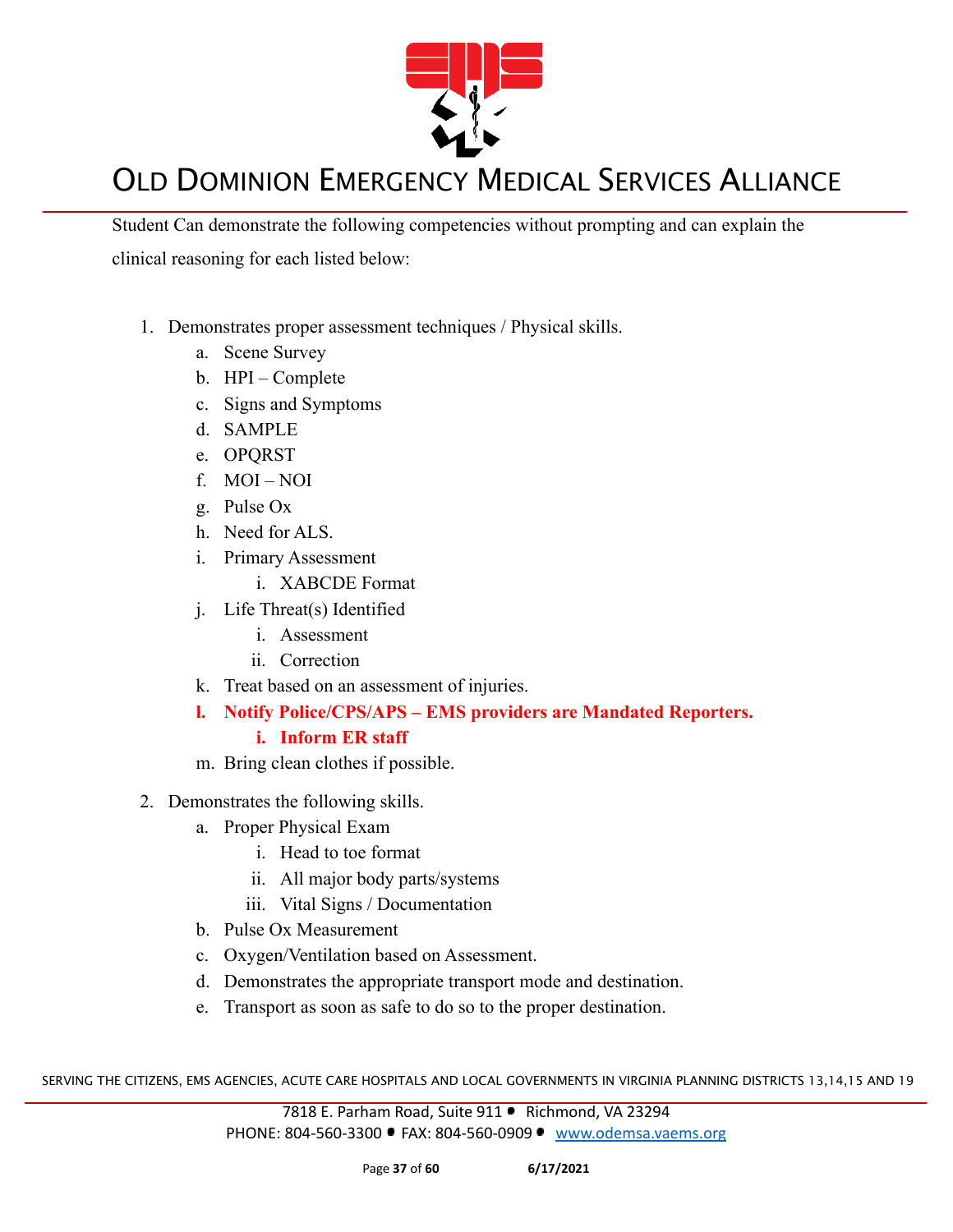

The above is a very abbreviated summary of the Protocol.

For the complete Protocol, please review the appropriate Protocol as published by ODEMSA.

SERVING THE CITIZENS, EMS AGENCIES, ACUTE CARE HOSPITALS AND LOCAL GOVERNMENTS IN VIRGINIA PLANNING DISTRICTS 13,14,15 AND 19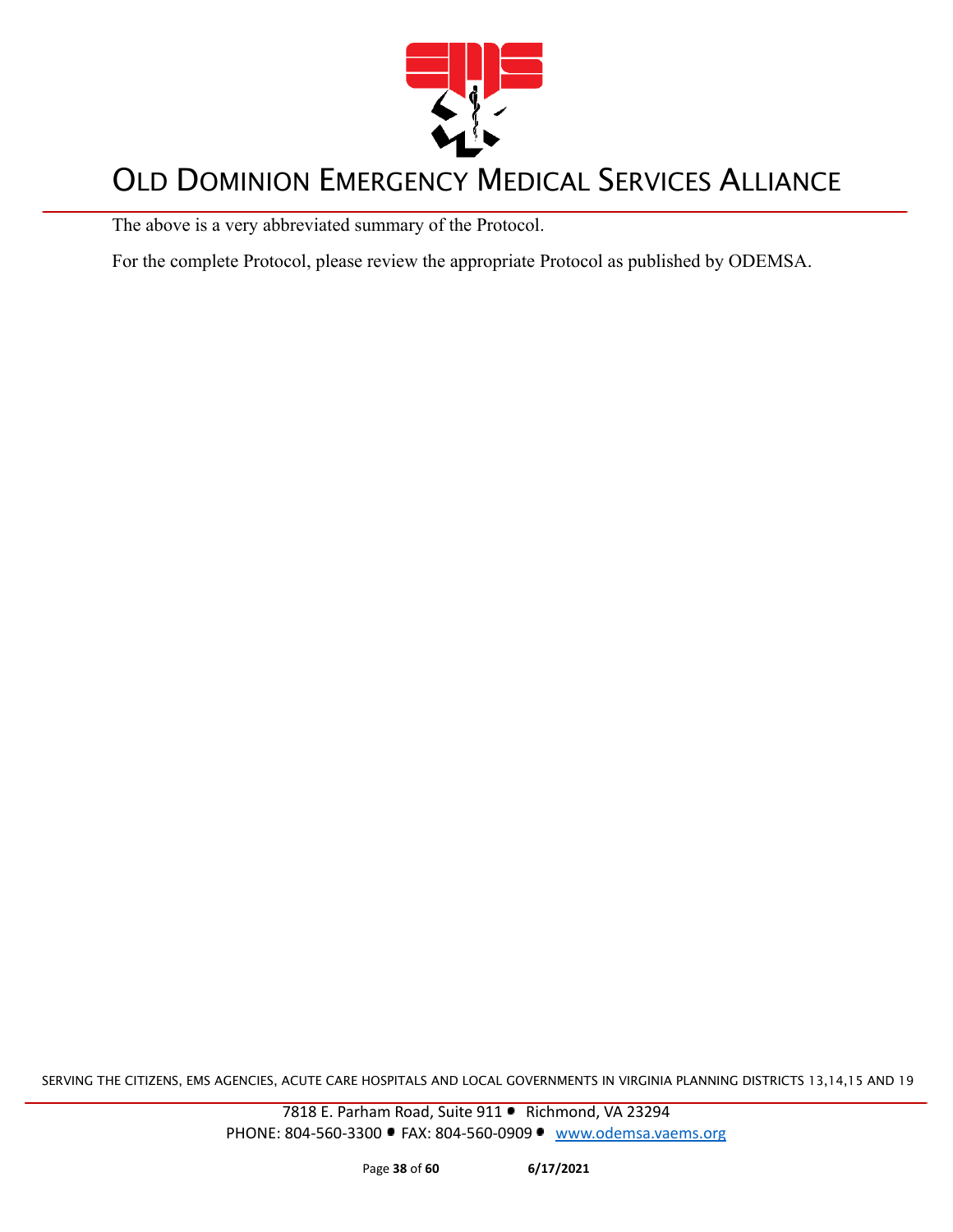

Student's and FTO's signatures below signify that the student has demonstrated sufficient working knowledge and can perform such competency and has had the opportunity to ask and has had all questions and answers provided to their level of comfort.

Competency – ODEMSA – Regional Protocols – **General – Neglect or Abuse Suspected - ALS**

Student's Name and Signature – date below:

 $\Box$  Date

Printed Name Signature

FTO's Name and Signature – date below:

 $\Box$  Date

Printed Name Signature

SERVING THE CITIZENS, EMS AGENCIES, ACUTE CARE HOSPITALS AND LOCAL GOVERNMENTS IN VIRGINIA PLANNING DISTRICTS 13,14,15 AND 19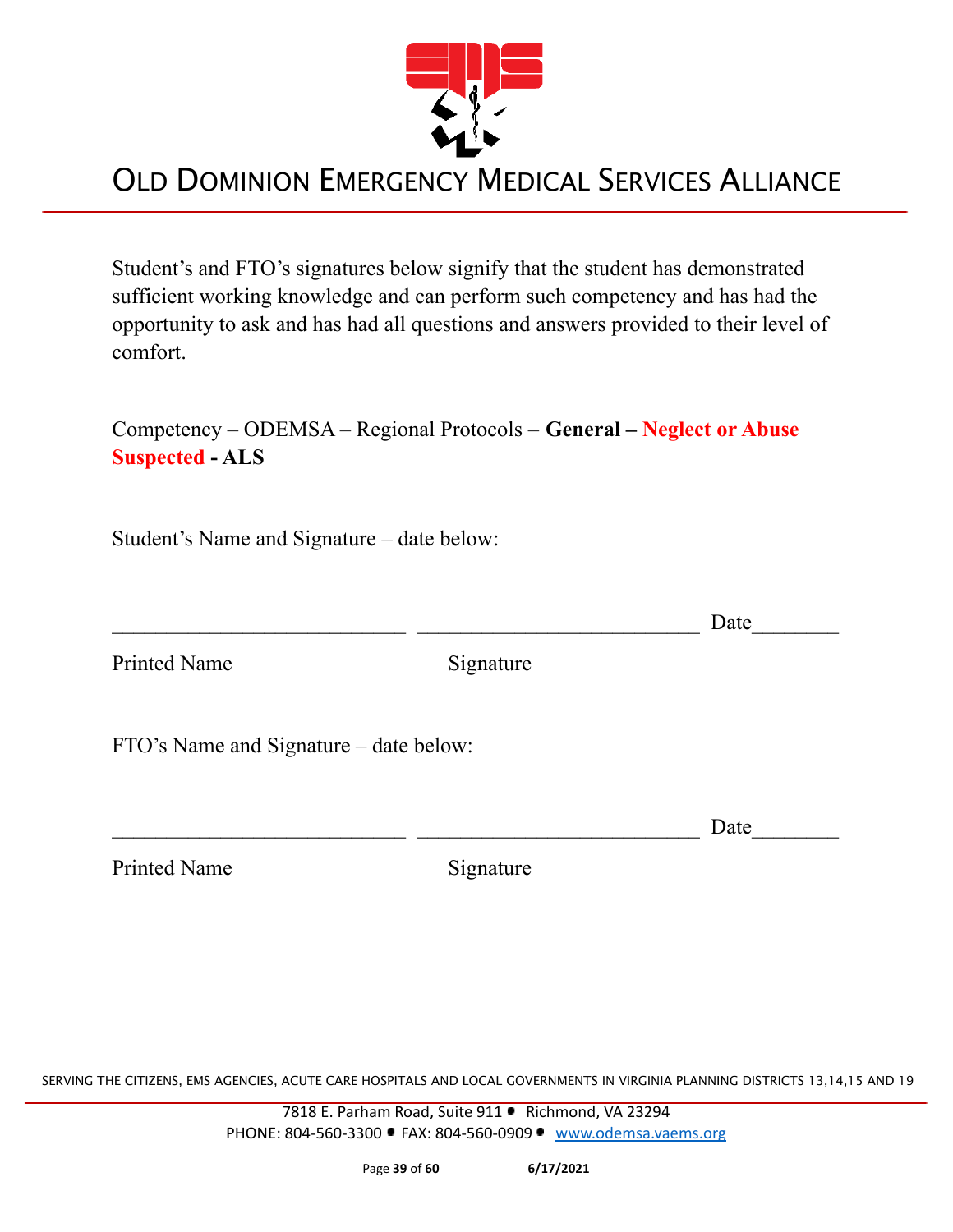

# **Injury – Conducted Electrical Weapons - ALS (i.e. Taser)**

#### **OVERVIEW:**

A conducted energy device is a non-lethal, battery-operated device that can deliver 50,000 volts of electricity in rapid pulses that stimulate the nerves in the body.

This high-voltage, low-amperage electrical discharge overrides the body's muscle-triggering mechanisms causing neuromuscular incapacitation.

This neuromuscular incapacitation overrides the patient's sensory and motor nerves of the peripheral nervous system by disrupting the electrical impulses sent by the brain to command skeletal muscle function.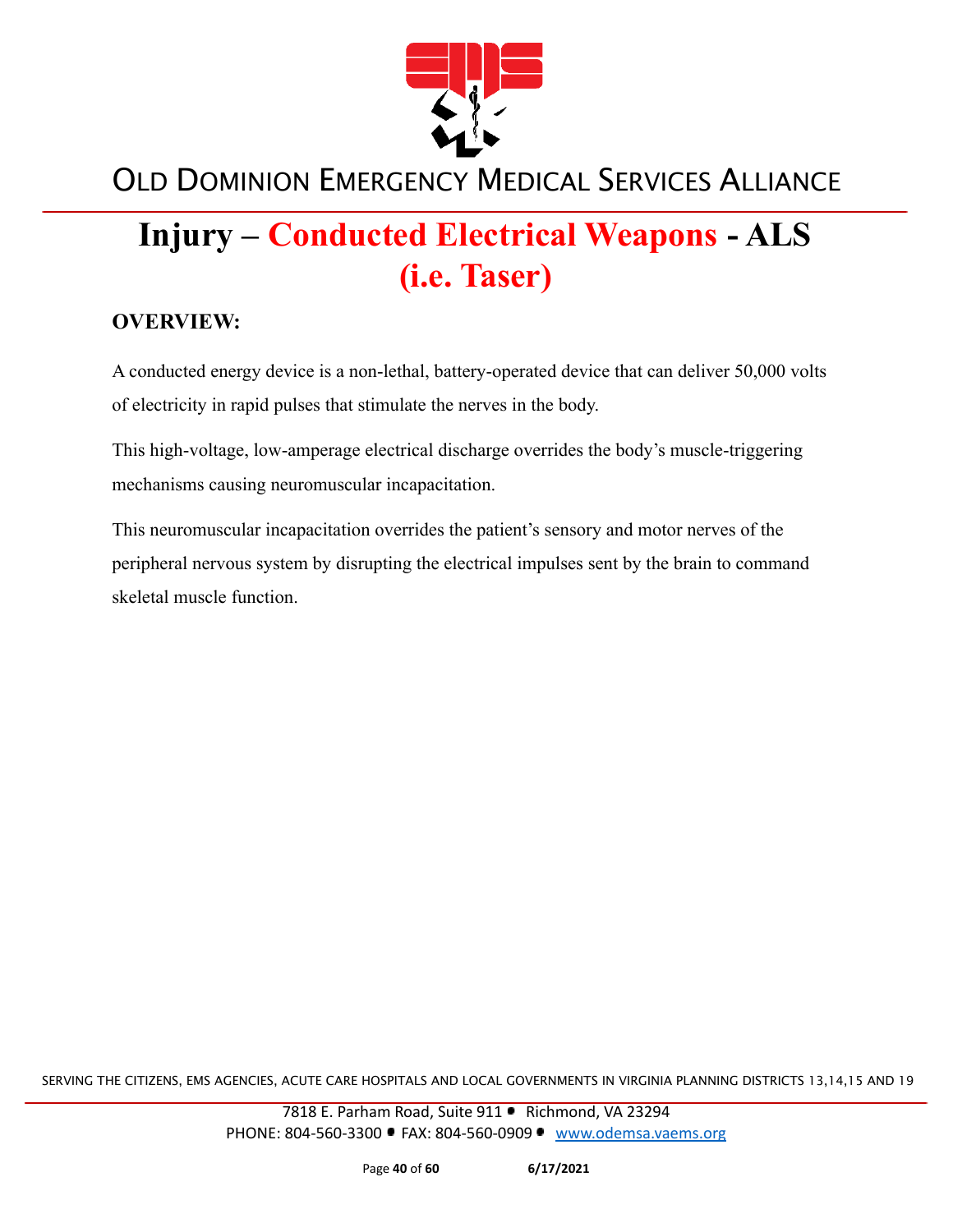

Student Can demonstrate the following competencies without prompting and can explain the clinical reasoning for each listed below:

- 1. Demonstrates proper assessment techniques / Physical skills.
	- a. Scene Survey
	- b. HPI Complete
	- c. Signs and Symptoms
	- d. SAMPLE
	- e. OPQRST
	- f. MOI NOI
	- g. Need for ALS.
	- h. Pulse Ox
	- i. End Tidal  $CO<sub>2</sub>$
	- j. Place on Cardiac Monitor/Obtain 12 lead EKG.
		- i. Refer to the proper Cardiac Dysrhythmia Protocol
	- k. If the Patient is agitated
		- i. Refer to the Behavioral Protocol
	- l. IV Access
	- m. Primary Assessment
		- i. XABCDE Format
	- n. Life Threat(s) Identified
		- i. Assessment
		- ii. Correction
	- o. Treat based on an assessment of injuries.
	- p. Do Not Break Wires if possible these are very delicate.
	- q. Notify Police if not already on scene
	- r. Inform ER staff
	- s. Verify the electrical source is disconnected/Off.
	- t. Removal of Barb(s) per current Agency/Regional Protocols
	- u. It is **imperative** patient is Transported to the Appropriate Hospital for Evaluation
- 2. Demonstrates the following skills.
	- a. Proper Physical Exam

SERVING THE CITIZENS, EMS AGENCIES, ACUTE CARE HOSPITALS AND LOCAL GOVERNMENTS IN VIRGINIA PLANNING DISTRICTS 13,14,15 AND 19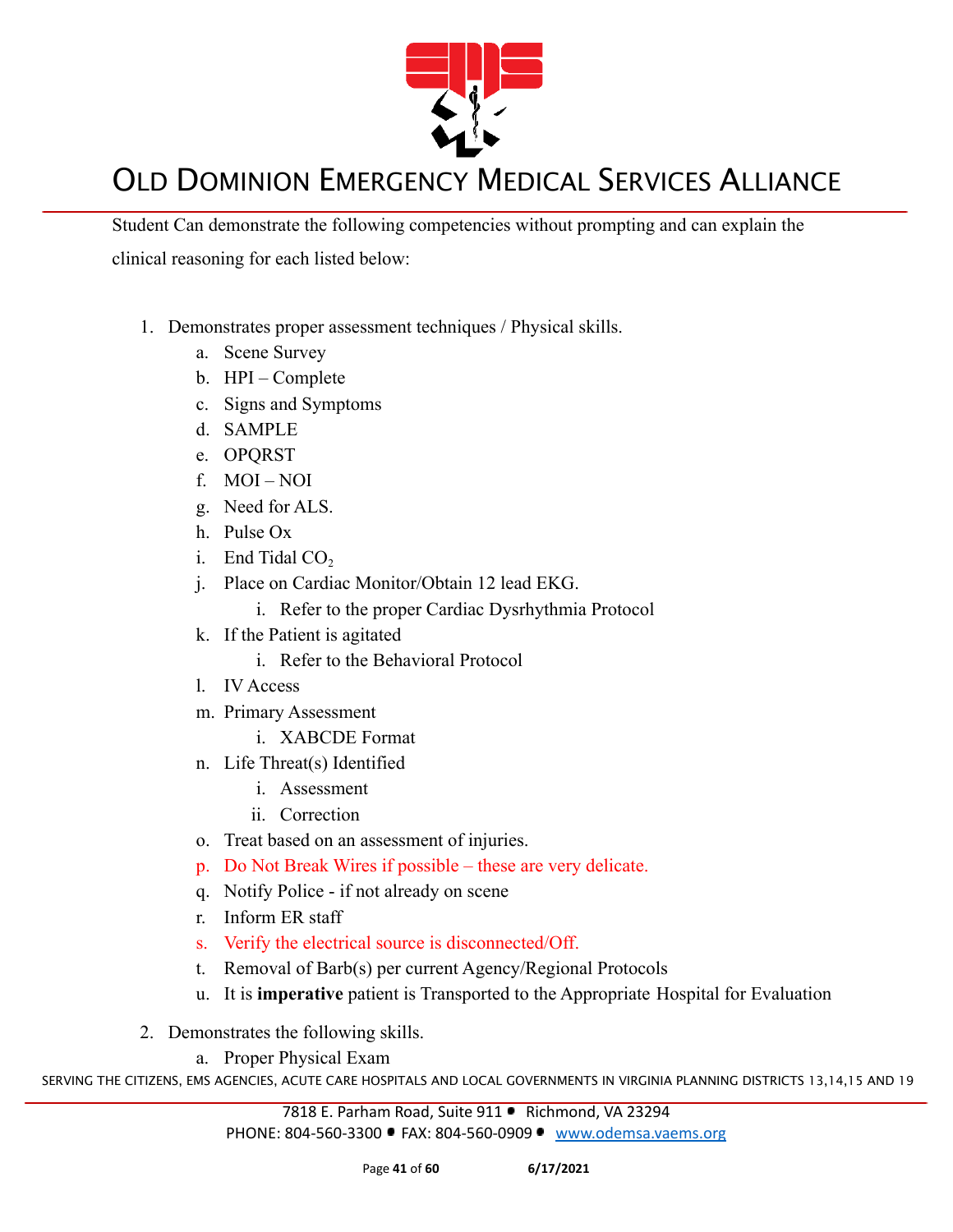

- i. Head to toe format
- ii. All major body parts/systems
- iii. Vital Signs / Documentation
- b. Pulse Ox Measurement
- c. Oxygen/Ventilation based on Assessment.
- d. Glucose checked.
- e. Proper 12 lead placement.
- f. Demonstrates knowledge of ACUTE MI message on 12 Lead.
	- i. Request ALS.
- g. Demonstrates the appropriate transport mode and destination.
- h. Transport as soon as safe to do so to the proper destination.

The above is a very abbreviated summary of the Protocol.

For the complete Protocol, please review the appropriate Protocol as published by ODEMSA.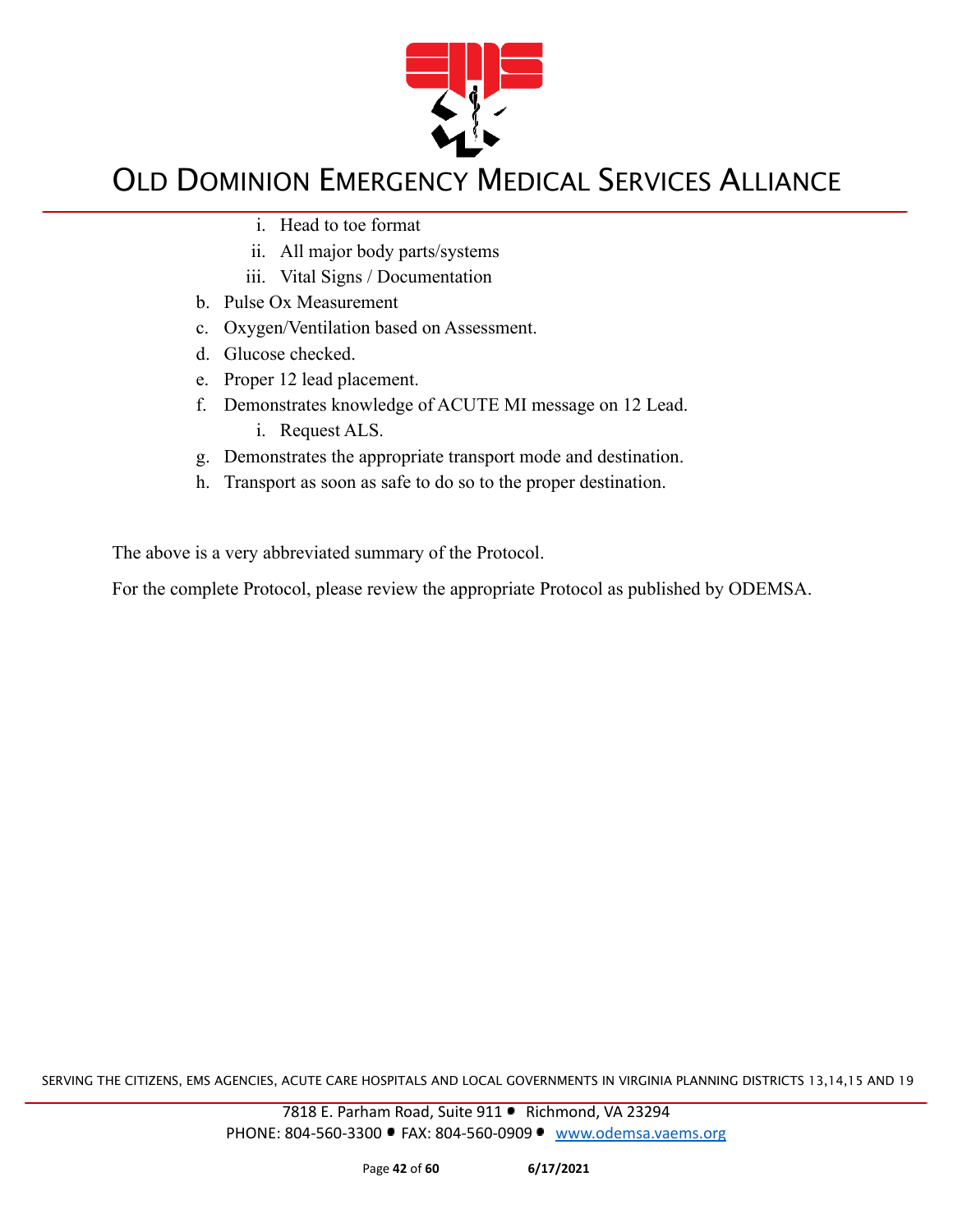

Student's and FTO's signatures below signify that the student has demonstrated sufficient working knowledge and can perform such competency and has had the opportunity to ask and has had all questions and answers provided to their level of comfort.

| Competency – ODEMSA – Regional Protocols – Injury – Conducted Electrical |  |
|--------------------------------------------------------------------------|--|
| Weapons – ALS (i.e. Taser)                                               |  |

Student's Name and Signature – date below:

|                                        |           | Date |
|----------------------------------------|-----------|------|
| <b>Printed Name</b>                    | Signature |      |
| FTO's Name and Signature – date below: |           |      |
|                                        |           | Date |
| <b>Printed Name</b>                    | Signature |      |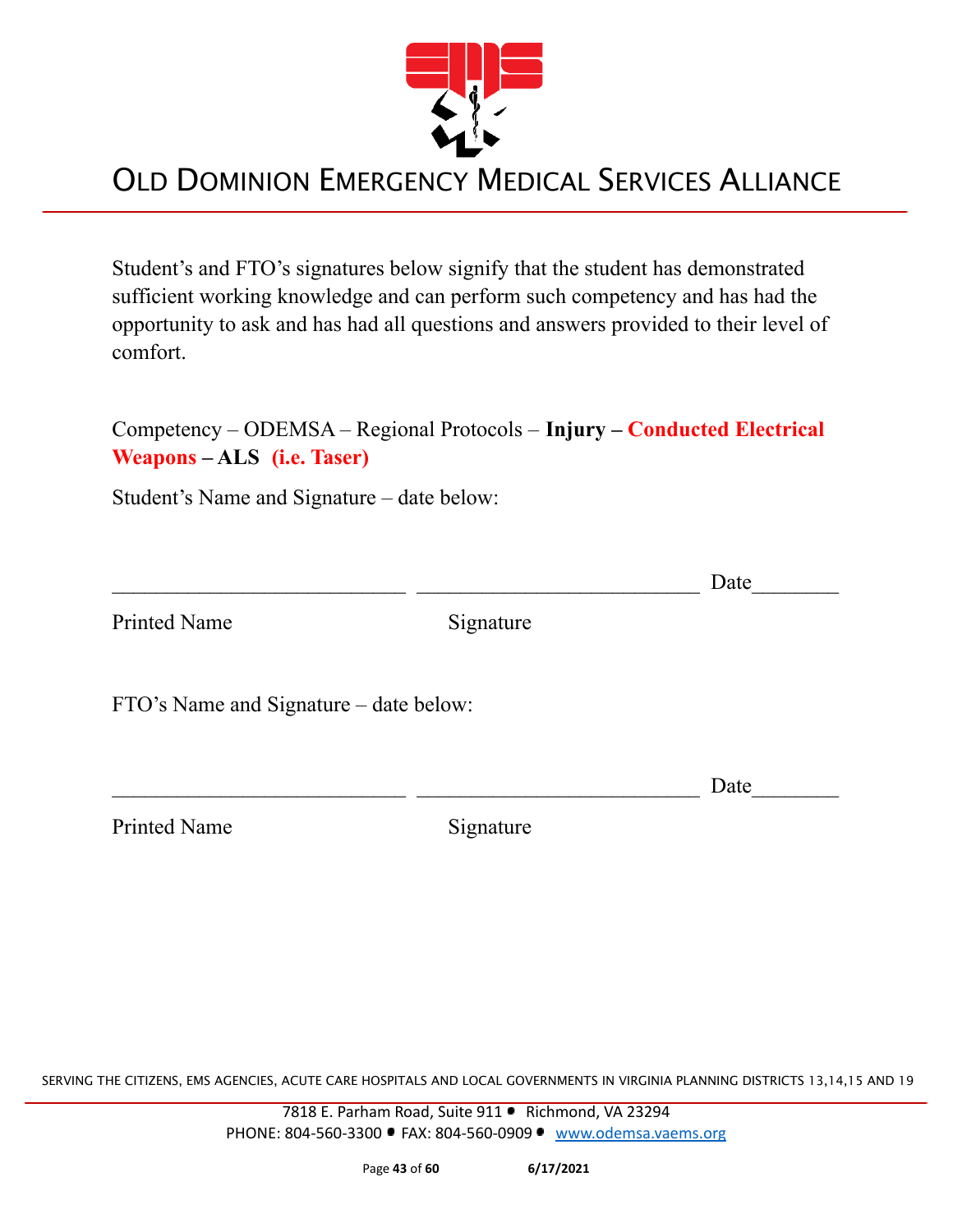

# **Injury – Thoracic Trauma – ALS**

#### **OVERVIEW:**

Thoracic injuries can be very dramatic, presenting with obvious physical findings that lead to immediate identification and management during the initial assessment, while others may only exhibit subtle signs and symptoms that can be easily missed initially.

A high index of suspicion, accurate assessment, and frequent reassessment are necessary to identify both the apparent and less obvious thoracic injuries that could lead to lethal consequences.

Thoracic injury may result from both penetrating and blunt trauma.

**Penetrating trauma** - tends to be more obvious due to the presence of an open wound.

**Blunt trauma** - may produce findings such as large contusions, tenderness, fractured ribs or flailed segments, or relatively little external evidence of injury.

Although little external injury may be present, the patient may be suffering from multiple and severe organ, vascular, and structural injuries.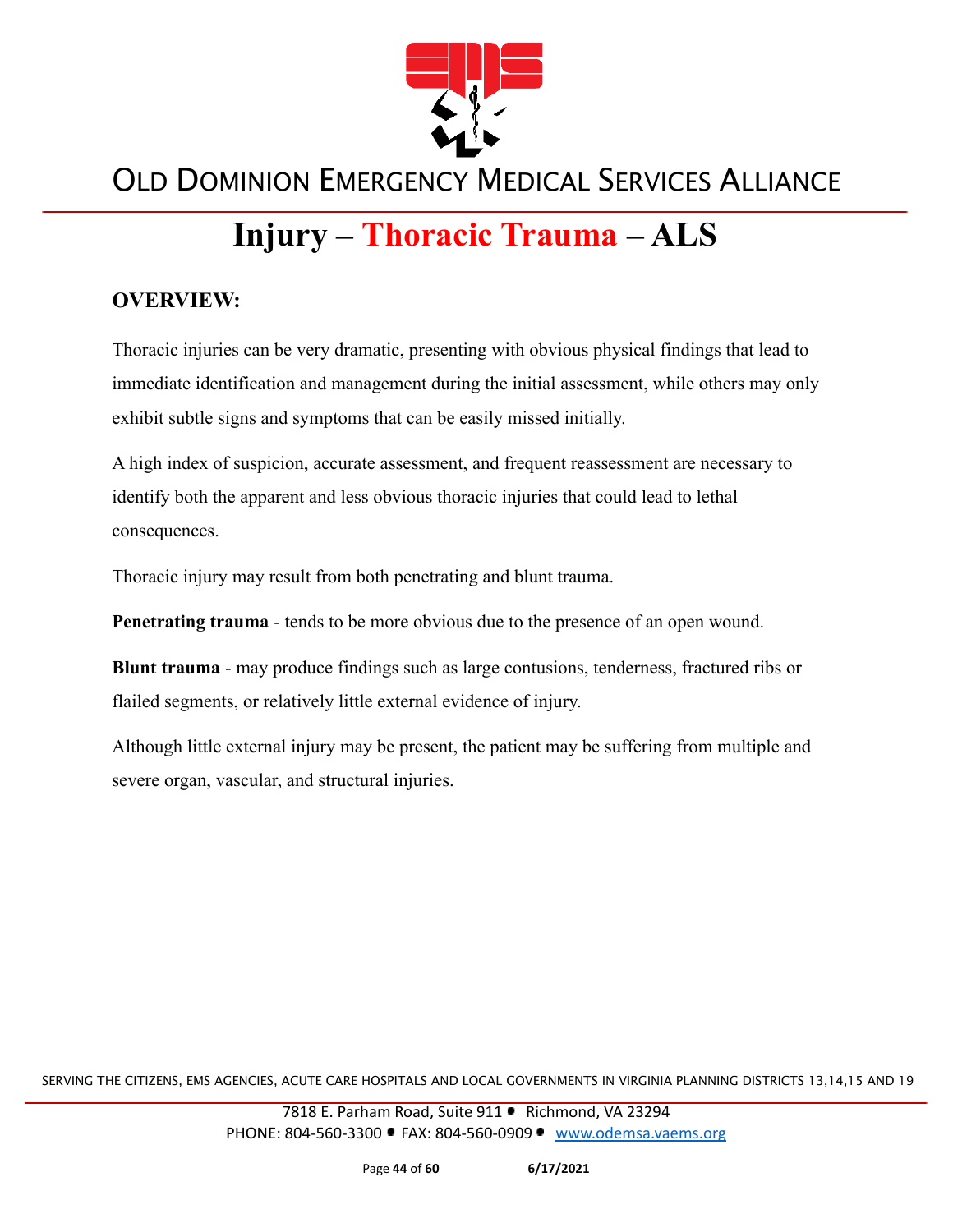

Student Can demonstrate the following competencies without prompting and can explain the clinical reasoning for each listed below:

- 1. Demonstrates proper assessment techniques / Physical skills.
	- a. Scene Survey
	- b. HPI Complete
	- c. Signs and Symptoms
	- d. SAMPLE
	- e. OPQRST
	- f. MOI NOI
	- g. Need for ALS.
	- h. Pulse Ox
	- i. End Tidal  $CO<sub>2</sub>$
	- j. Place on Cardiac Monitor/Obtain 12 lead EKG.
	- k. IV Access
	- l. Primary Assessment
		- i. XABCDE Format
	- m. Life Threat(s) Identified
		- i. Assessment
		- ii. Correction
			- 1. Chest seal(s)
			- 2. Objects stabilized.
			- 3. Bleeding Controlled
	- n. Treat based on an assessment of injuries.
	- o. It is imperative patient is Transported to the Appropriate Hospital for Evaluation
- 2. Demonstrates the following skills.
	- a. Proper Physical Exam
		- i. Head to toe format
		- ii. All major body parts/systems
		- iii. Vital Signs / Documentation
	- b. Pulse Ox Measurement
	- c. Oxygen/Ventilation based on Assessment.

SERVING THE CITIZENS, EMS AGENCIES, ACUTE CARE HOSPITALS AND LOCAL GOVERNMENTS IN VIRGINIA PLANNING DISTRICTS 13,14,15 AND 19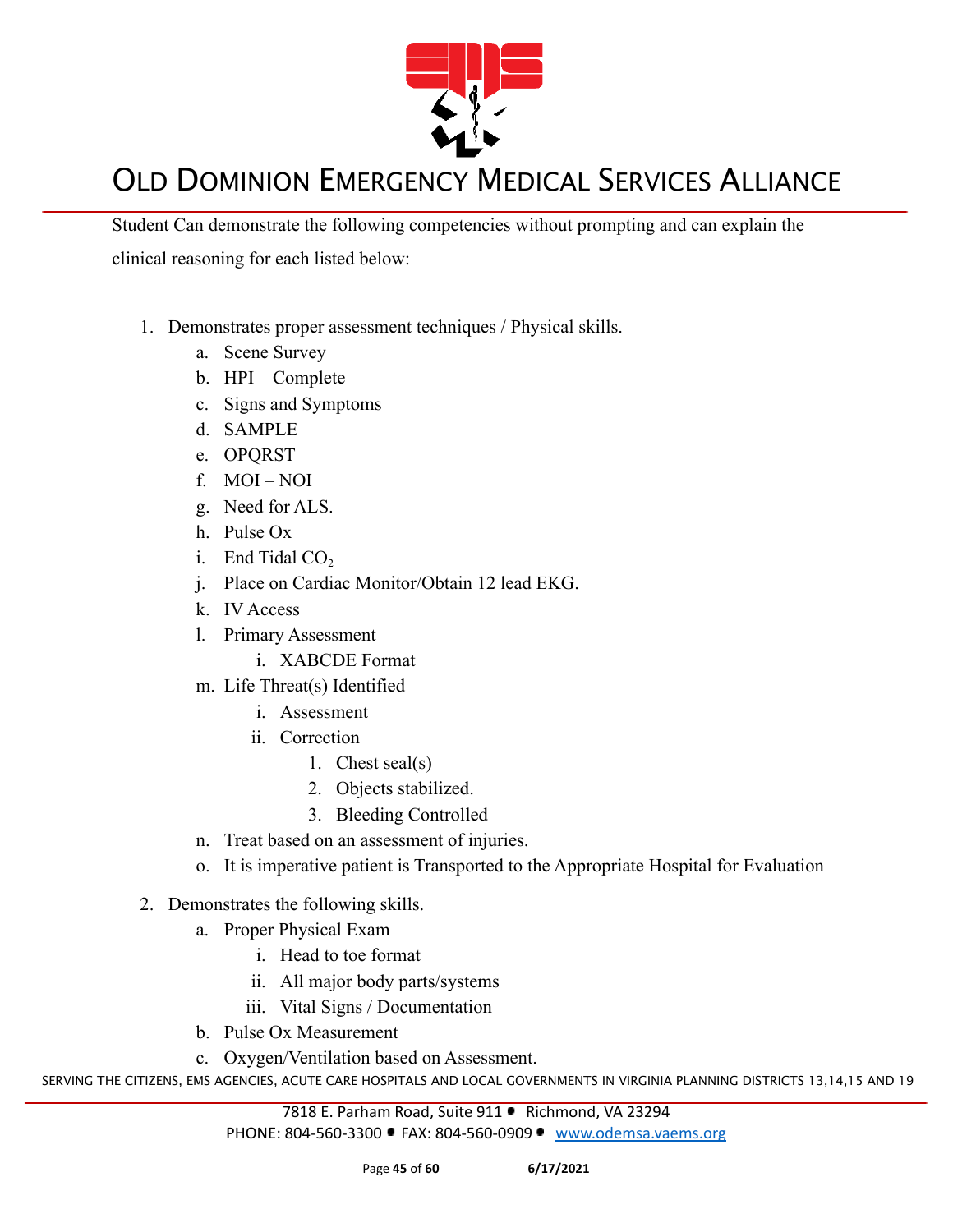

- d. Glucose checked.
- e. Object Stabilization
- f. Chest Seal
- g. Demonstrates the appropriate transport mode and destination.
- h. Transport as soon as safe to do so to the proper destination.

The above is a very abbreviated summary of the Protocol.

For the complete Protocol, please review the appropriate Protocol as published by ODEMSA.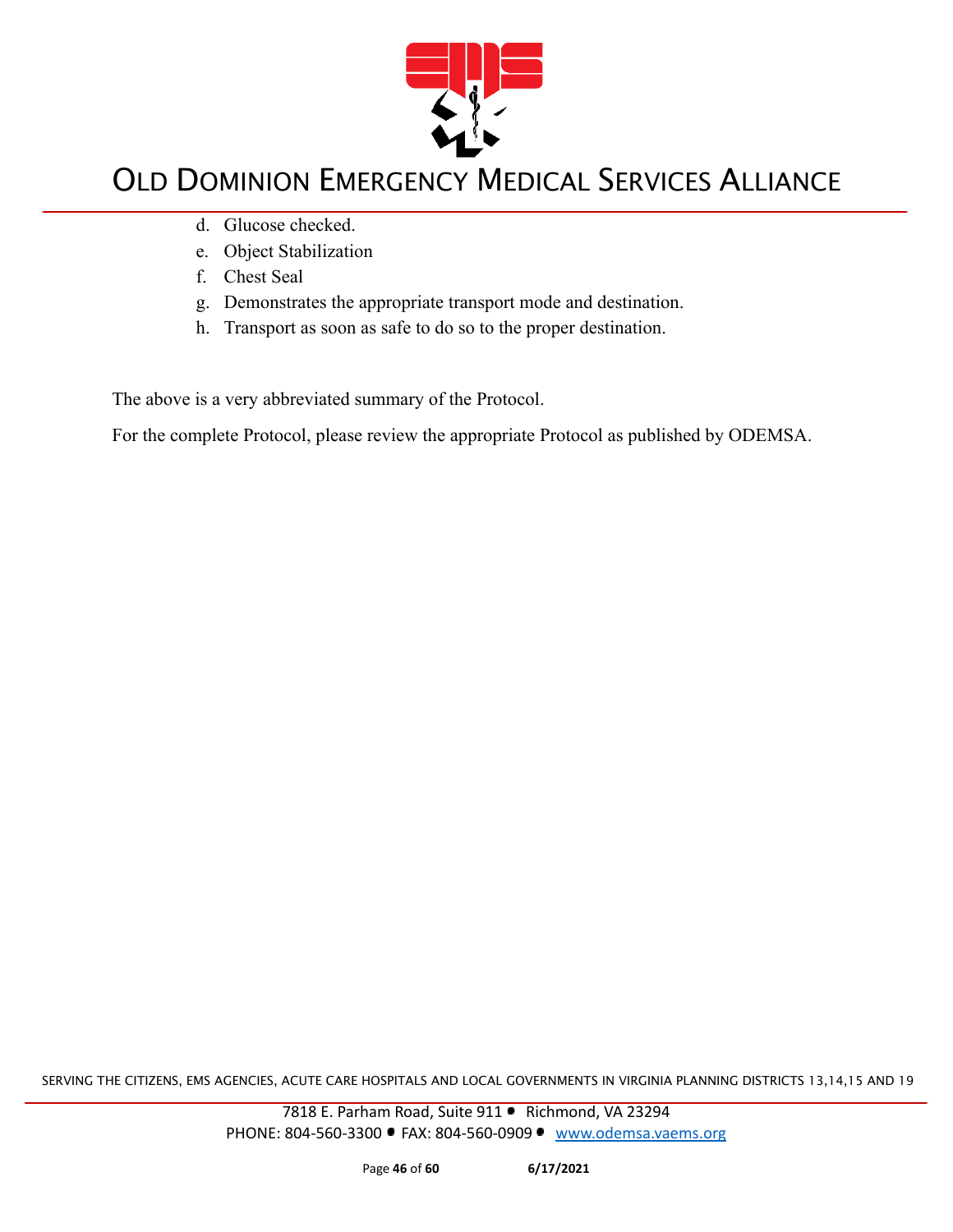

Student's and FTO's signatures below signify that the student has demonstrated sufficient working knowledge and can perform such competency and has had the opportunity to ask and has had all questions and answers provided to their level of comfort.

|  | Competency – ODEMSA – Regional Protocols – Injury – Thoracic Trauma – ALS |  |  |  |
|--|---------------------------------------------------------------------------|--|--|--|
|  |                                                                           |  |  |  |

Student's Name and Signature – date below:

|                                        |           | Date |
|----------------------------------------|-----------|------|
| Printed Name                           | Signature |      |
| FTO's Name and Signature – date below: |           |      |
|                                        |           | Date |
| Printed Name                           | Signature |      |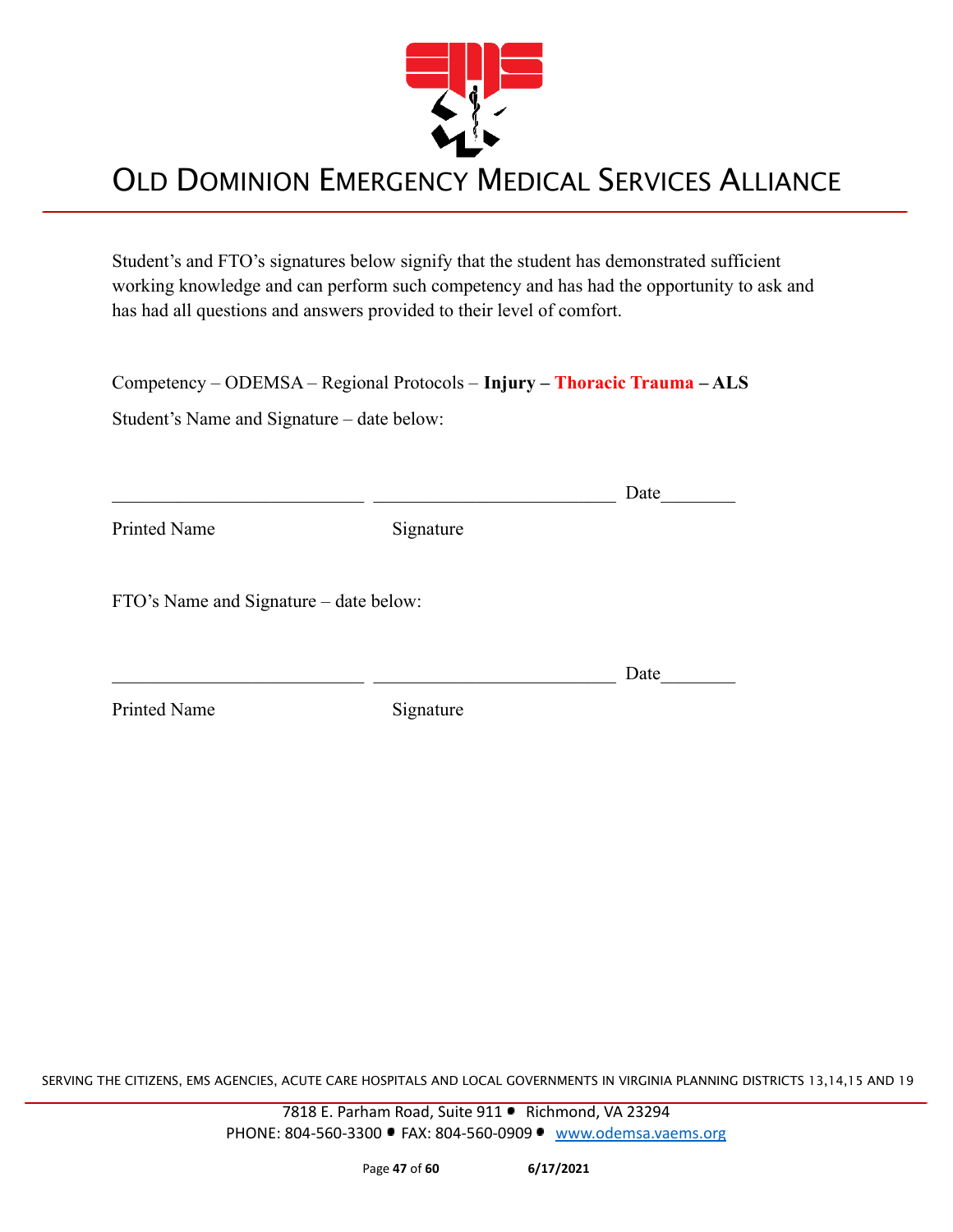

# **Injury – General Trauma Management**

**(Regional Field Triage Scheme)**

SERVING THE CITIZENS, EMS AGENCIES, ACUTE CARE HOSPITALS AND LOCAL GOVERNMENTS IN VIRGINIA PLANNING DISTRICTS 13,14,15 AND 19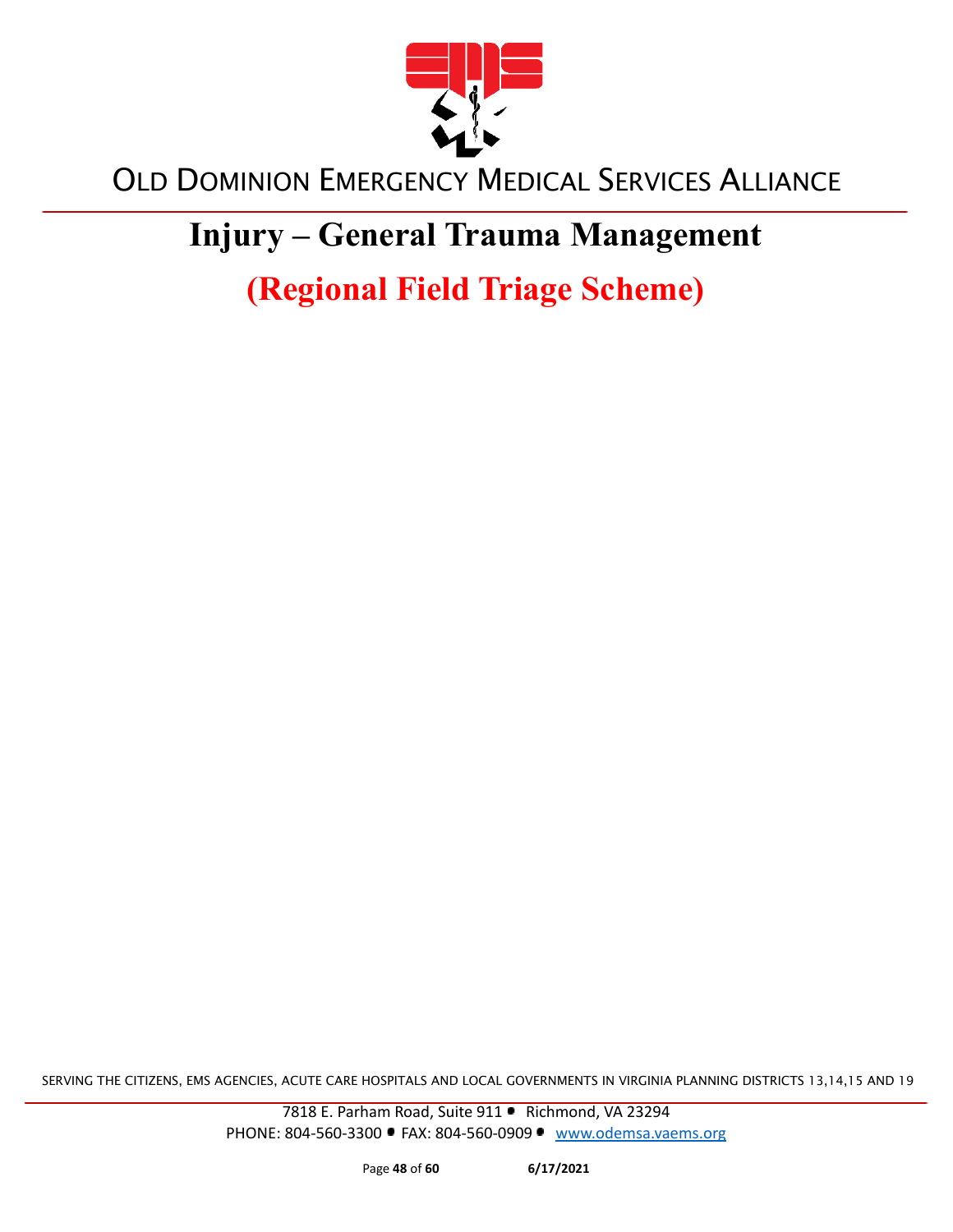

Student Can demonstrate the following competencies without prompting and can explain the clinical reasoning for each listed below:

- 1. Demonstrates proper assessment techniques / Physical skills.
	- a. Scene Survey
	- b. HPI Complete
	- c. Signs and Symptoms
	- d. SAMPLE
	- e. OPQRST
	- f. MOI NOI
	- g. Need for ALS.
	- h. Pulse Ox
	- i. Primary Assessment
		- i. XABCDE Format
	- j. Life Threat(s) Identified
		- i. Assessment
		- ii. Correction
	- k. Treat based on an assessment of injuries.
	- l. All Patients that have Airway, or Uncontrolled Bleeding or in Cardiac Arrest
		- i. **Immediate Transportation to the Closest ER**

#### **m. You will need to be familiar with the current Protocol/Agency Policy**

- n. It is imperative patient is Transported to the Appropriate Hospital for Evaluation
- 2. Demonstrates the following skills.
	- a. Proper Physical Exam
		- i. Head to toe format
		- ii. All major body parts/systems
		- iii. Vital Signs / Documentation
	- b. Pulse Ox Measurement
	- c. Oxygen/Ventilation based on Assessment.
	- d. Glucose checked.
	- e. Demonstrates the appropriate transport mode and destination.
	- f. Transport as soon as safe to do so to the proper destination.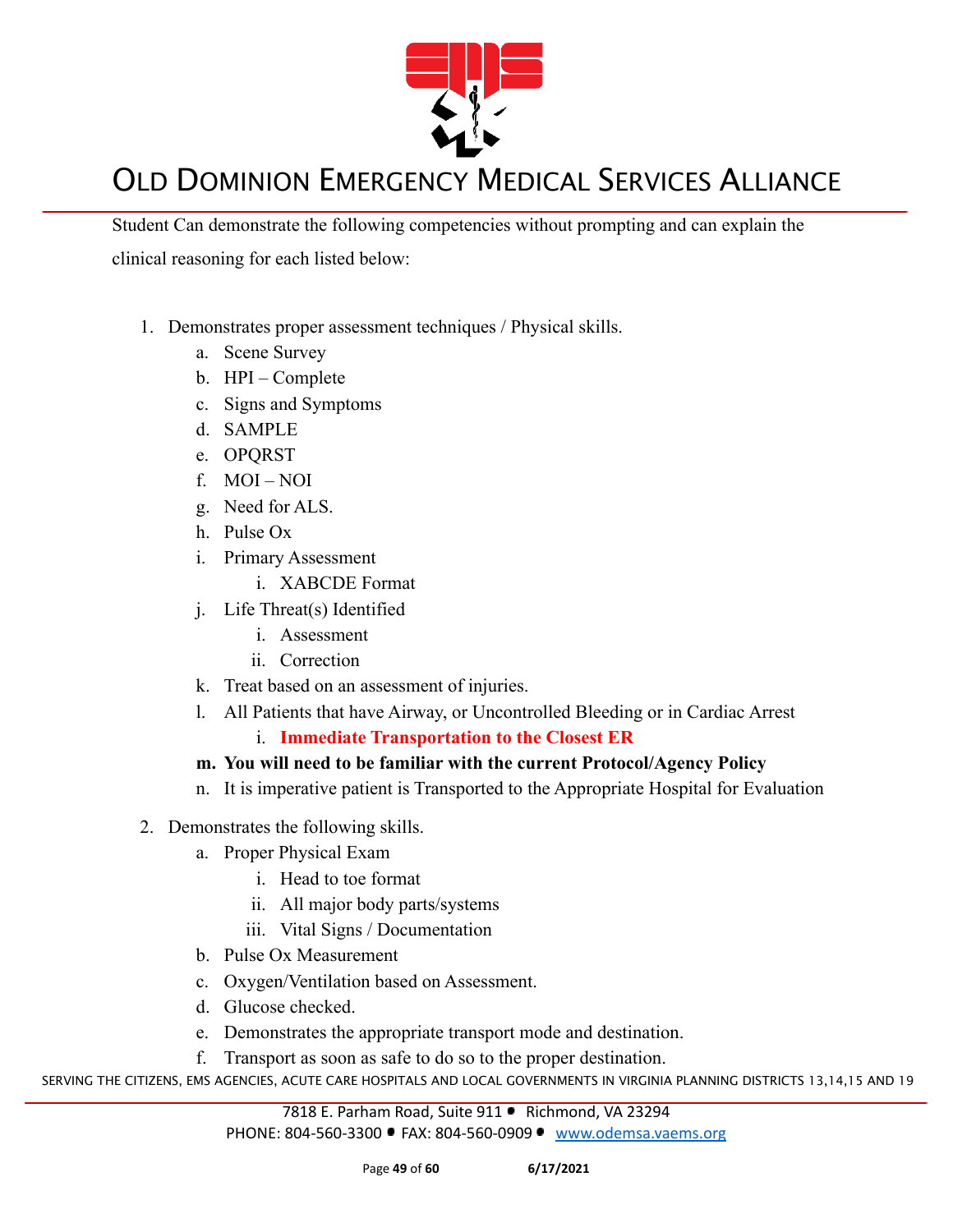

- g. Proper Backboard /C-Spine protection
- h. Can demonstrate Proper Triage.
- i. Can demonstrate proper use of the Current Triage protocol

The above is a very abbreviated summary of the Protocol.

For the complete Protocol, please review the appropriate Protocol as published by ODEMSA.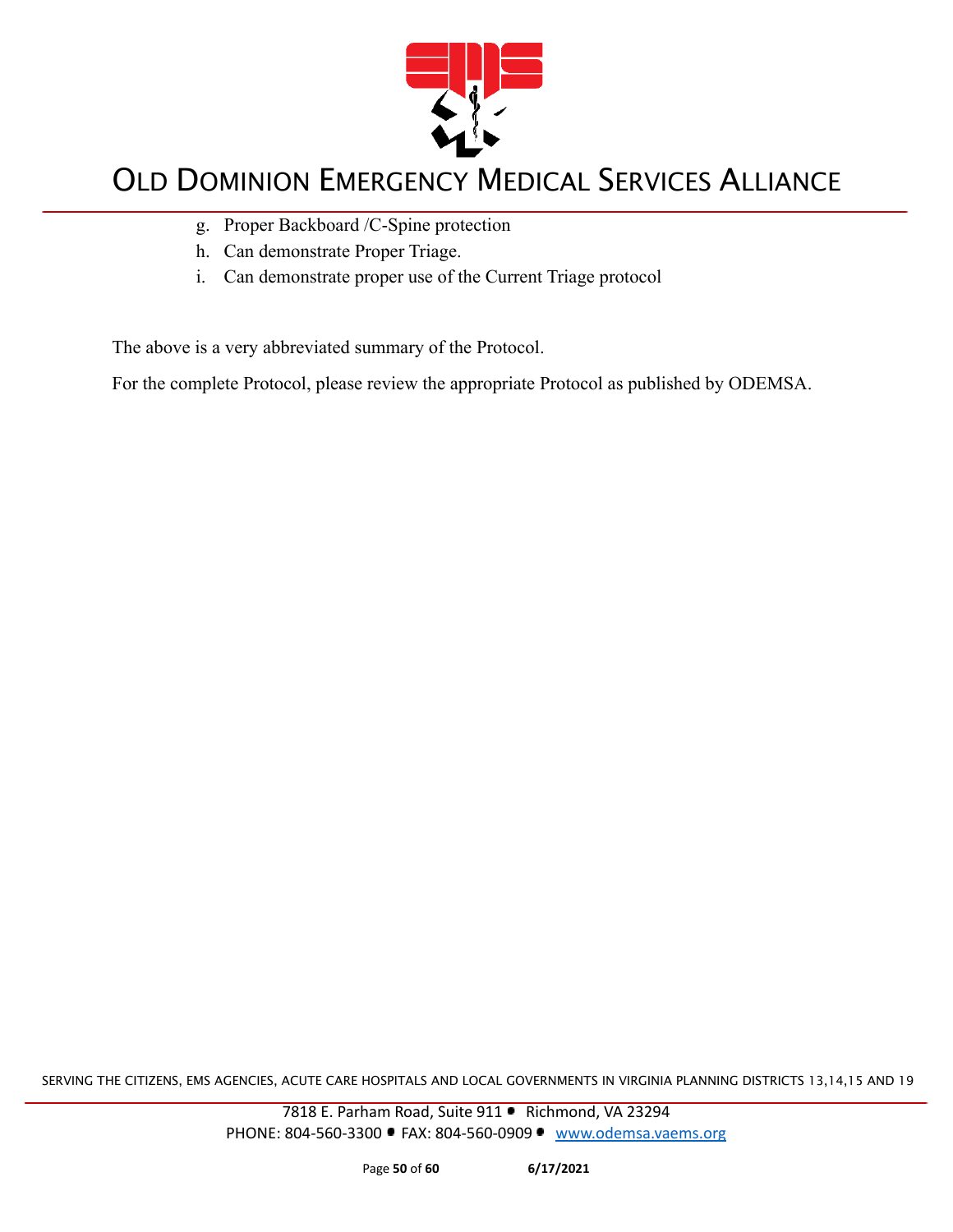

Student's and FTO's signatures below signify that the student has demonstrated sufficient working knowledge and can perform such competency and has had the opportunity to ask and has had all questions and answers provided to their level of comfort.

Competency – ODEMSA – Regional Protocols – **Injury – Regional Field Triage Protocol**

Student's Name and Signature – date below:

|                                        |           | Date |
|----------------------------------------|-----------|------|
| Printed Name                           | Signature |      |
| FTO's Name and Signature – date below: |           |      |
|                                        |           | Date |
| <b>Printed Name</b>                    | Signature |      |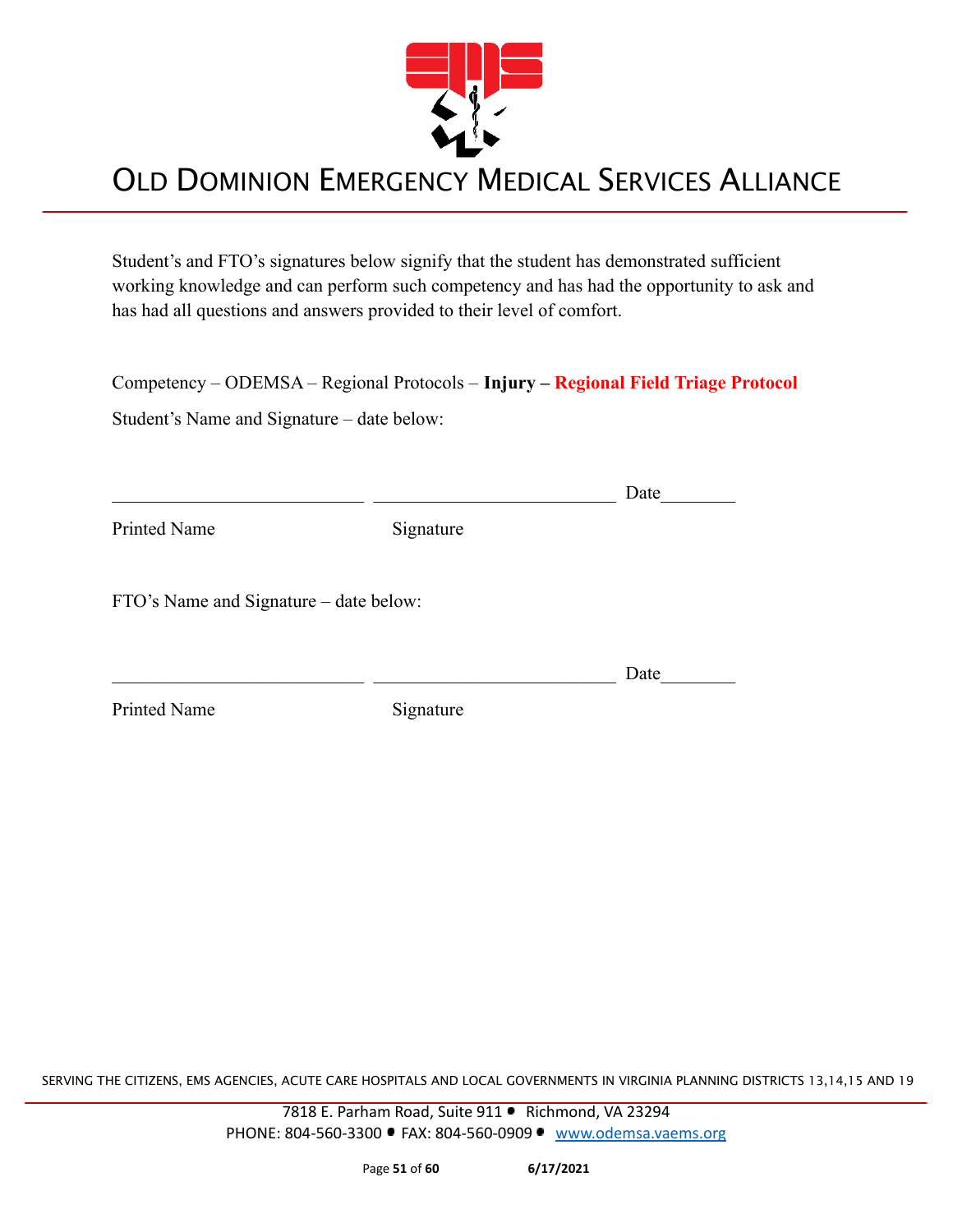

# **Injury – Spinal Motion Restriction**

#### **OVERVIEW:**

Mechanism of injury alone has not been shown to be a predictor for spinal injury.

An appropriate patient assessment can be used to determine the need for spinal motion restriction. The below cervical spinal motion restriction selection guidelines are taken from National Model Guidelines V2 and NEXUS (National Emergency X-Radiography Utilization Study.

There is limited data studying spinal motion in patients with applied cervical collars.

Patient exiting out of the car under their own power, with a cervical collar in place, may result in the least amount of motion of the cervical spine based on recent research.

Cervical spinal motion restriction devices include but are not limited to soft and hard collars.

Long backboards have not been shown to reduce spinal injury complications.

Long backboards are associated with increased pain, decubitus development, and possibly decreased functional residual capacity of the lungs.

Long backboards and scoop stretchers may be used for the safe movement/transfer of patients. However, if used in this way, patients should be removed from the device as soon as possible.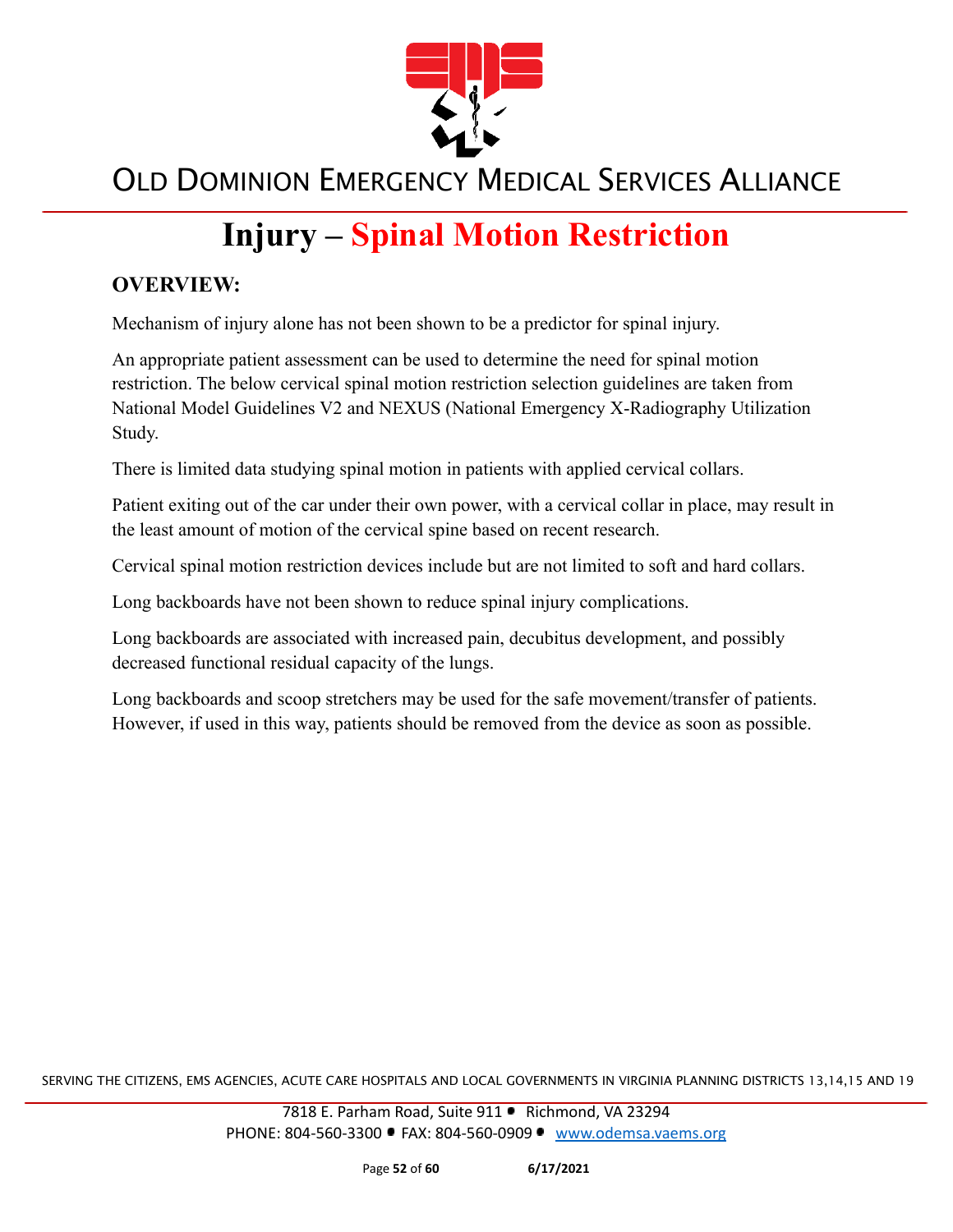

Student Can demonstrate the following competencies without prompting and can explain the clinical reasoning for each listed below:

- 1. Demonstrates proper assessment techniques / Physical skills.
	- a. Scene Survey
	- b. HPI Complete
	- c. Signs and Symptoms
	- d. SAMPLE
	- e. OPQRST
	- f. MOI NOI
	- g. Need for ALS.
	- h. Pulse Ox
	- i. Primary Assessment
		- i. XABCDE Format
	- j. Life Threat(s) Identified
		- i. Assessment
		- ii. Correction
	- k. Treat based on an assessment of injuries.
	- l. Proper determination for the use/nonuse of Spinal Restriction
		- **i. Penetrating Trauma no deficits noted Spinal immobilization not recommended.**
		- ii. Use Spinal Restriction
			- 1. Ages 15-65 years of age
				- a. Cervical Pain/Deformity
				- b. Neuro Deficits New-Onset

SERVING THE CITIZENS, EMS AGENCIES, ACUTE CARE HOSPITALS AND LOCAL GOVERNMENTS IN VIRGINIA PLANNING DISTRICTS 13,14,15 AND 19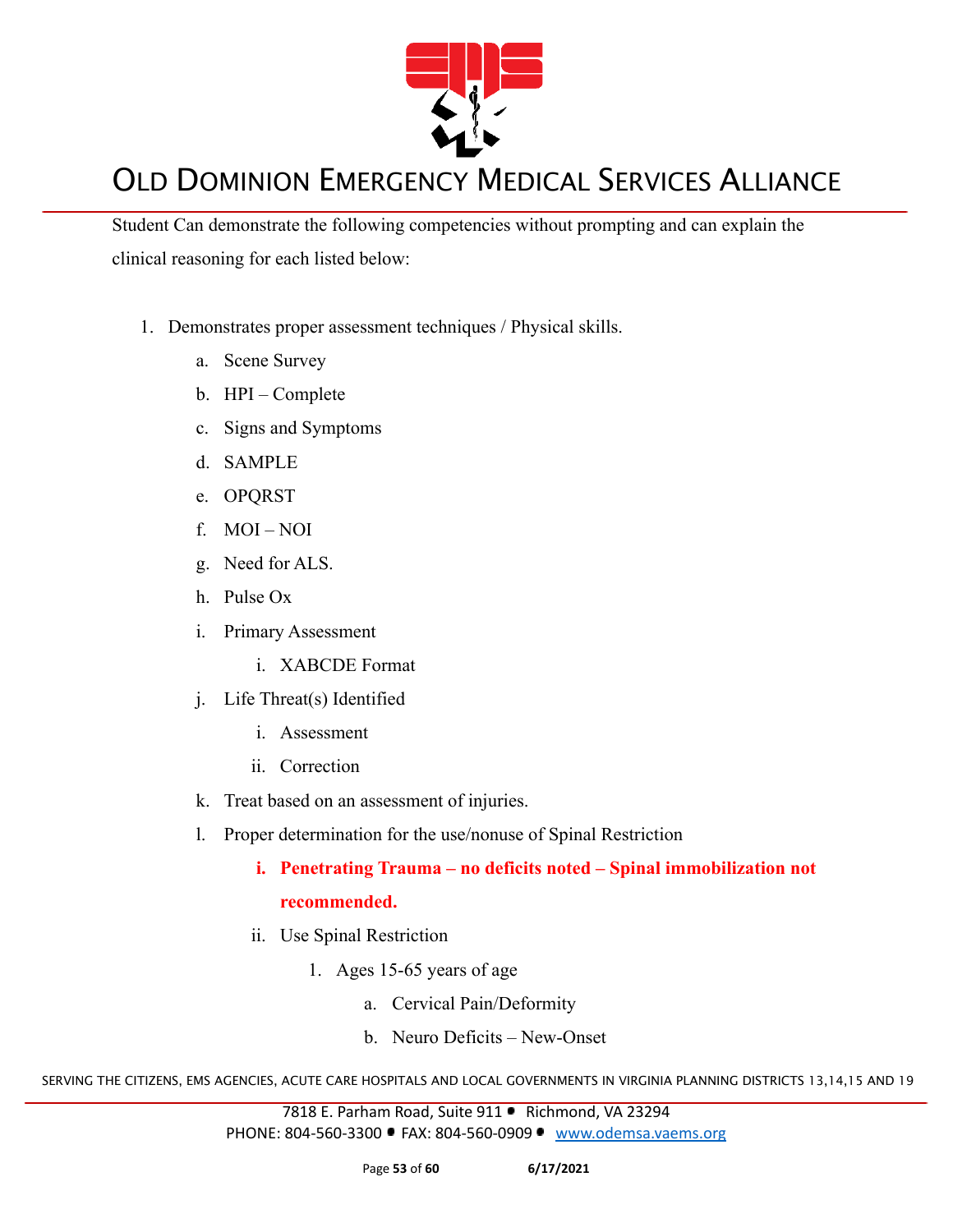

- c. AMS
- d. Intoxication
- e. Distracting injury
- iii. Inability to communicate with the patient effectively.
- iv. Patients 65 years of age and older with traumatic mechanism and suspected injury should have Spinal Motion Restriction used
- v. Provider Discretion
- 2. Demonstrates the following skills.
	- a. Proper Physical Exam
		- i. Head to toe format
		- ii. All major body parts/systems
		- iii. Vital Signs / Documentation
	- b. Pulse Ox Measurement
	- c. Oxygen/Ventilation based on Assessment.
	- d. Glucose checked.
	- e. Demonstrates the appropriate transport mode and destination.
	- f. Transport as soon as safe to do so to the proper destination.

The above is a very abbreviated summary of the Protocol.

For the complete Protocol, please review the appropriate Protocol as published by ODEMSA.

SERVING THE CITIZENS, EMS AGENCIES, ACUTE CARE HOSPITALS AND LOCAL GOVERNMENTS IN VIRGINIA PLANNING DISTRICTS 13,14,15 AND 19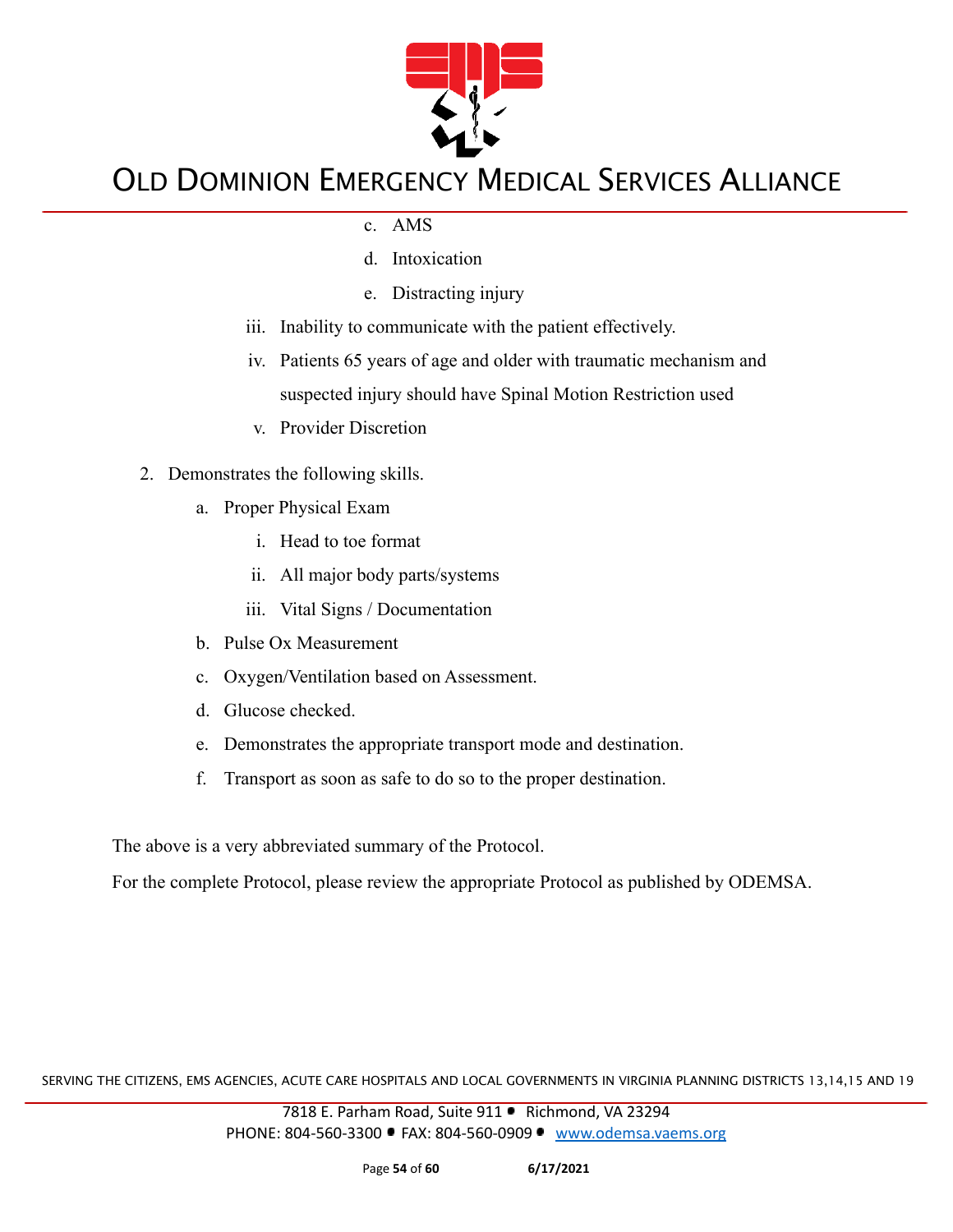

Student's and FTO's signatures below signify that the student has demonstrated sufficient working knowledge and can perform such competency and has had the opportunity to ask and has had all questions and answers provided to their level of comfort.

Competency – ODEMSA – Regional Protocols – **Injury – Spinal Motion Restriction**

Student's Name and Signature – date below:

|                                        |           | Date |
|----------------------------------------|-----------|------|
| <b>Printed Name</b>                    | Signature |      |
| FTO's Name and Signature – date below: |           |      |
|                                        |           | Date |
| Printed Name                           | Signature |      |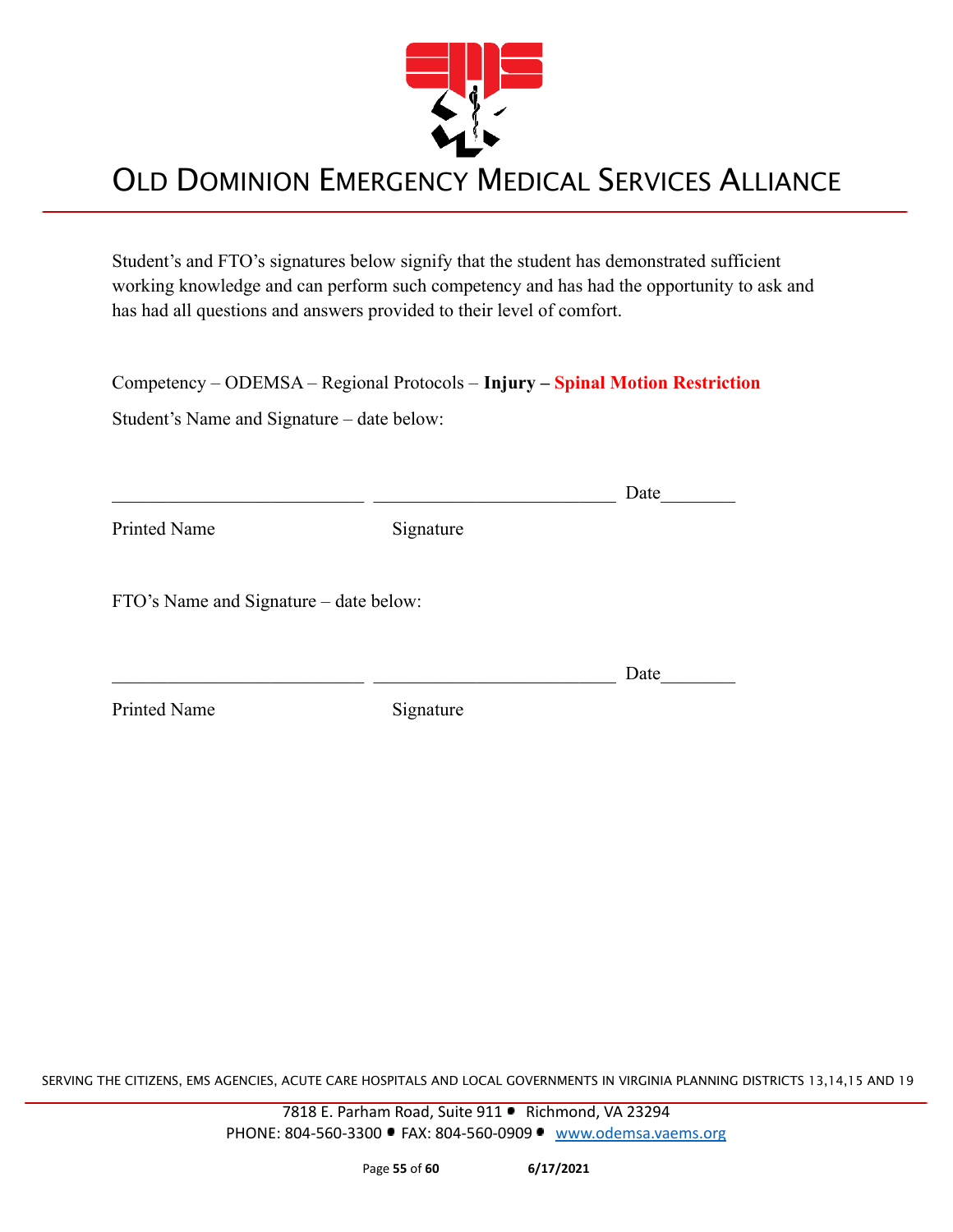

# **Injury - Hemorrhage Control**

#### **OVERVIEW:**

When treating soft tissue injuries, control of blood loss, prevention of shock, and decontamination of affected areas take priority.

Unless you note extensive bleeding, wound management by dressing and bandaging is a late priority in the care of trauma patients.

**Dress and bandage wounds whose bleeding do not represent a life threat only after you stabilize your patient by caring for higher priority injuries.**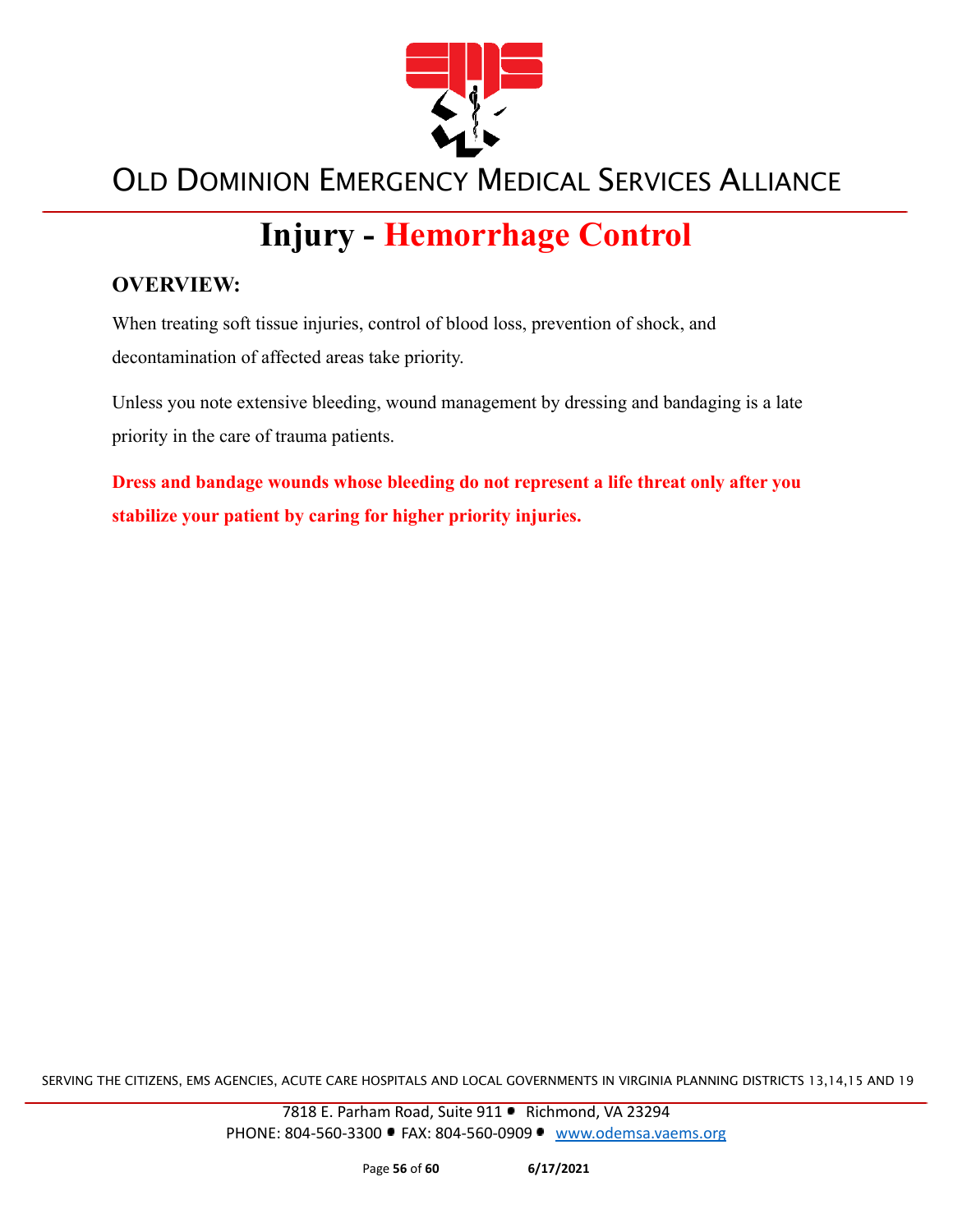

Student Can demonstrate the following competencies without prompting and can explain the clinical reasoning for each listed below:

- 1. Demonstrates proper assessment techniques / Physical skills.
	- a. Scene Survey
	- b. HPI Complete
	- c. Signs and Symptoms
	- d. SAMPLE
	- e. OPQRST
	- f. MOI NOI
	- g. Need for ALS.
	- h. Pulse Ox
	- i. End Tidal  $CO<sub>2</sub>$
	- j. Place on Cardiac Monitor/Obtain 12 lead EKG.
	- k. IV Access
	- l. Primary Assessment
		- i. XABCDE Format
	- m. Life Threat(s) Identified
		- i. Assessment
		- ii. Correction
	- n. Treat based on an assessment of injuries.
	- o. Order of Bleeding Control
		- i. Direct Pressure
			- 1. Controlled Pressure Dressing over wound(s)
		- ii. Remains uncontrolled
			- 1. Expose Wound(s) fully
			- 2. Direct Pressure on Wound(s)
				- a. Packing using Hemostatic Gauze if available.
				- b. Uncontrolled Tourniquet
	- p. Proper determination for the use/nonuse of Tourniquet(s)
		- i. Life Threat Bleeding
		- ii. Proper Placement

SERVING THE CITIZENS, EMS AGENCIES, ACUTE CARE HOSPITALS AND LOCAL GOVERNMENTS IN VIRGINIA PLANNING DISTRICTS 13,14,15 AND 19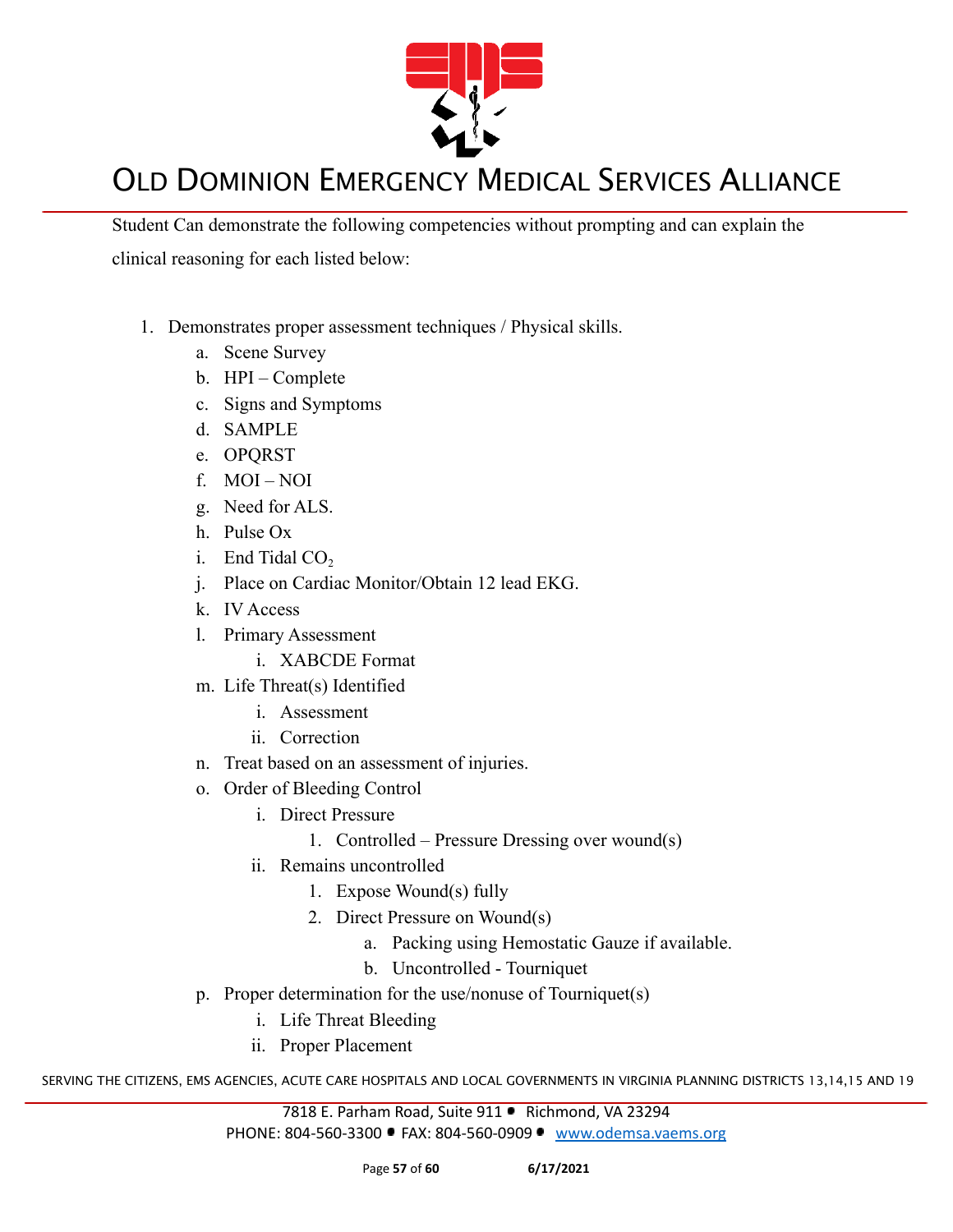

- iii. Use of commercial Tourniquet.
- iv. Ability to use/make improvised Tourniquet.
- q. Bleeding controlled.
- r. PMS
- s. Treat for Potential shock
	- i. Refer to the Hypotension/Shock protocol
- 2. Demonstrates the following skills.
	- a. Proper Physical Exam
		- i. Head to toe format
		- ii. All major body parts/systems
		- iii. Vital Signs / Documentation
	- b. Pulse Ox Measurement
	- c. Oxygen/Ventilation based on Assessment.
	- d. Glucose checked.
	- e. Demonstrates the appropriate transport mode and destination.
	- f. Transport as soon as safe to do so to the proper destination.

The above is a very abbreviated summary of the Protocol.

For the complete Protocol, please review the appropriate Protocol as published by ODEMSA.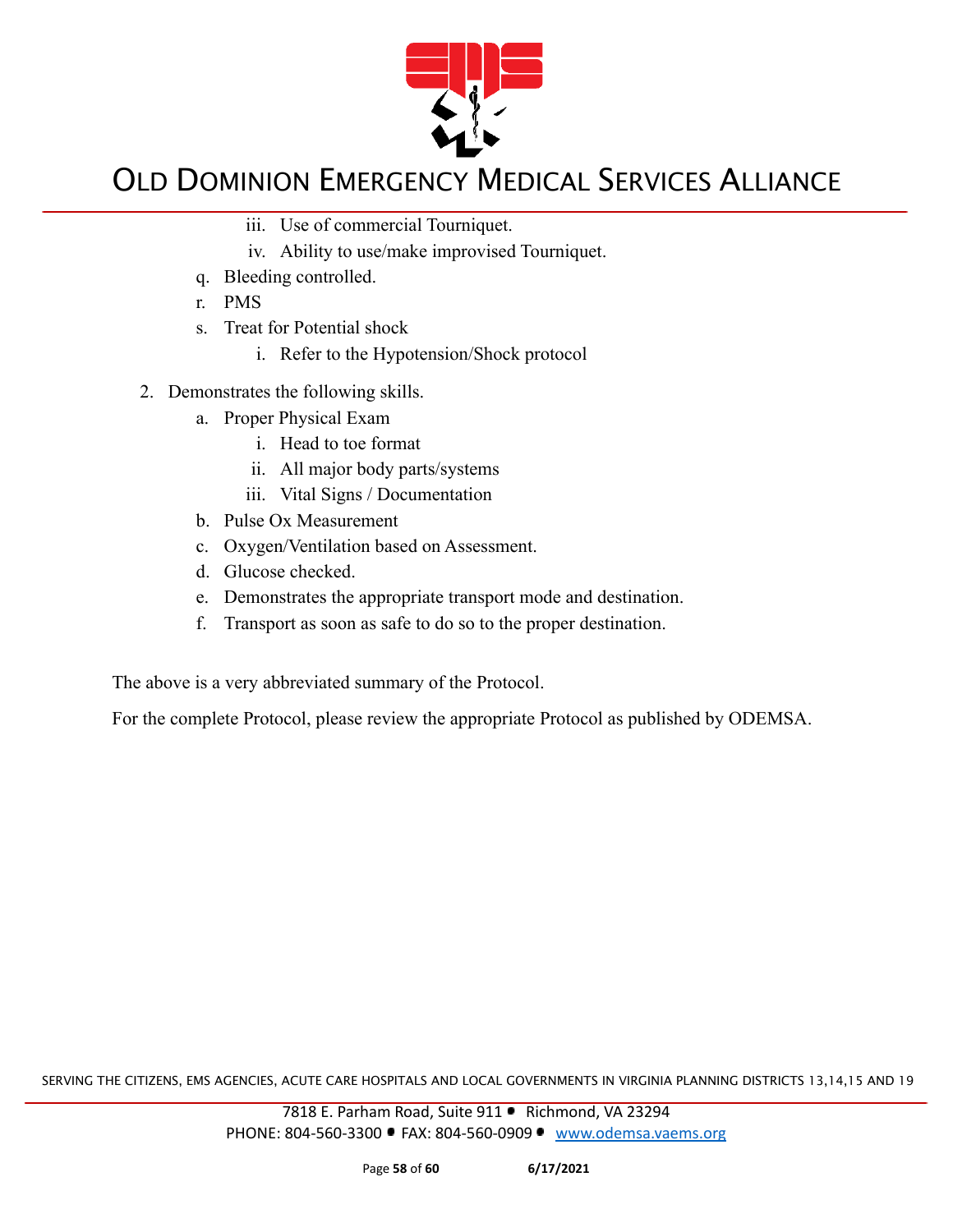

Student's and FTO's signatures below signify that the student has demonstrated sufficient working knowledge and can perform such competency and has had the opportunity to ask and has had all questions and answers provided to their level of comfort.

Competency – ODEMSA – Regional Protocols – **Injury – Hemorrhage Control**

Student's Name and Signature – date below:

 $\Box$  Date

Printed Name Signature

FTO's Name and Signature – date below:

 $\Box$  Date

Printed Name Signature